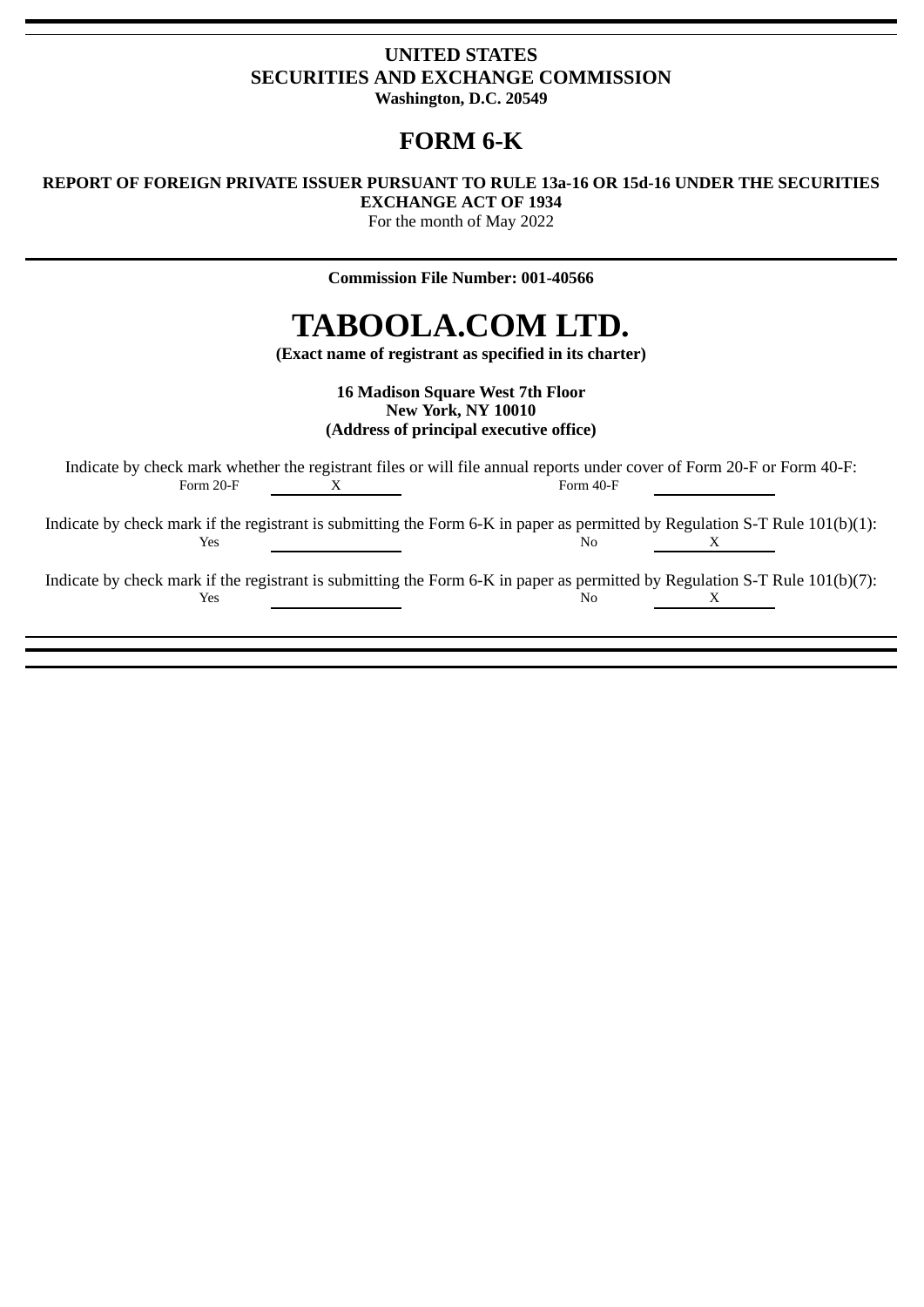# **EXPLANATORY NOTE**

This report on Form 6-K is being filed and shall be incorporated by reference in any registration statement filed by Taboola.com LTD. under the Securities Exchange Act of 1934, as amended, that permits incorporation by reference.

# **TABLE OF CONTENTS**

**ITEM**

[99.1](#page-2-0) Consolidated Interim Financial Statements (Unaudited) as of and for the three months ended March 31, 2022. [99.2](#page-21-0) Management's Discussion and Analysis of Financial Condition and Results of Operations.

#### **SIGNATURE**

Pursuant to the requirements of the Securities Exchange Act of 1934, as amended, the registrant has duly caused this report to be signed on its behalf by the undersigned, thereunto duly authorized.

#### **TABOOLA.COM LTD.**

By: /s/ Stephen Walker

Name: Stephen Walker Title: Chief Financial Officer

Date: May 20, 2022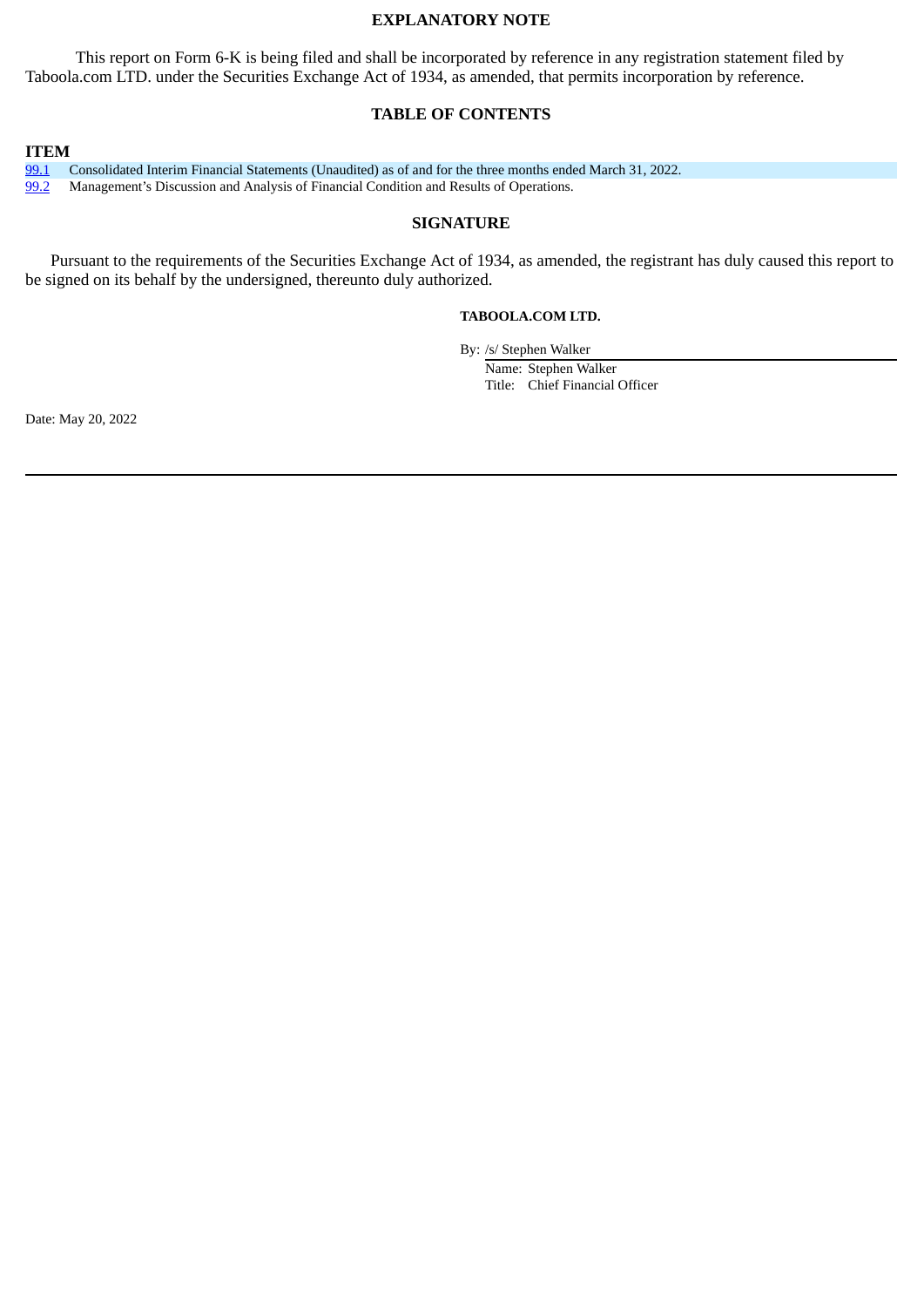# **TABOOLA.COM LTD.**

# **CONSOLIDATED INTERIM FINANCIAL STATEMENTS**

# **AS OF MARCH 31, 2022**

# **UNAUDITED**

# **INDEX**

<span id="page-2-0"></span>

|                                                                                                 | Page            |
|-------------------------------------------------------------------------------------------------|-----------------|
| <b>Consolidated Interim Balance Sheets</b>                                                      | $\overline{2}$  |
| <b>Consolidated Interim Statements of Income</b>                                                | 3               |
| <b>Consolidated Interim Statements of Comprehensive Income</b>                                  | $\overline{A}$  |
| <b>Consolidated Interim Statements of Convertible Preferred Shares and Shareholders' Equity</b> | 5               |
| <b>Consolidated Interim Statements of Cash Flows</b>                                            | $6\phantom{1}6$ |
| <b>Notes to Consolidated Interim Financial Statements</b>                                       | $7 - 19$        |
|                                                                                                 |                 |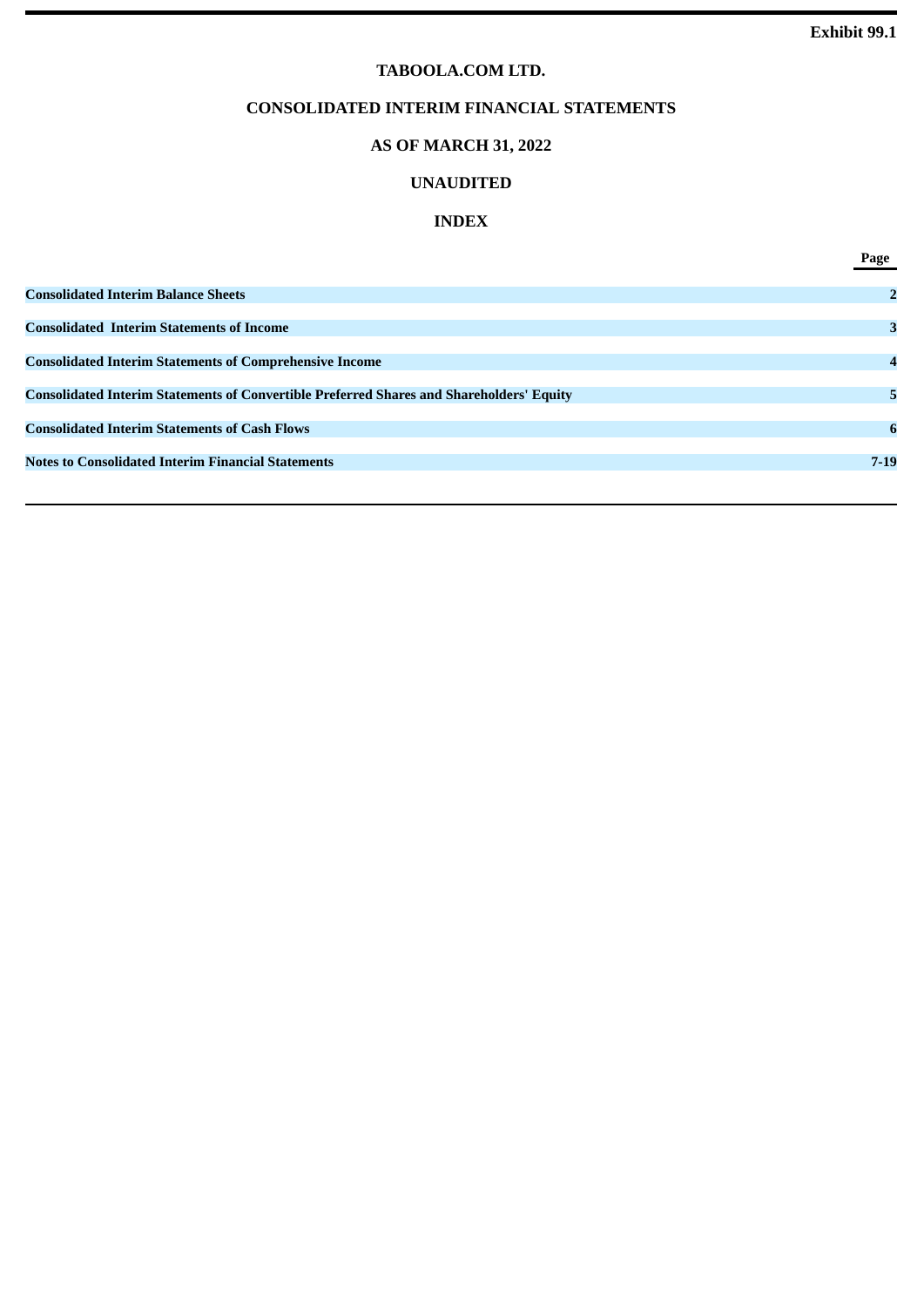# **CONSOLIDATED INTERIM BALANCE SHEETS**

**U.S. dollars in thousands, except share and per share data**

|                                                                                                                                                                                                                          | March 31,<br>2022 |                | December 31,<br>2021 |
|--------------------------------------------------------------------------------------------------------------------------------------------------------------------------------------------------------------------------|-------------------|----------------|----------------------|
|                                                                                                                                                                                                                          | <b>Unaudited</b>  |                |                      |
| <b>ASSETS</b>                                                                                                                                                                                                            |                   |                |                      |
| <b>CURRENT ASSETS</b>                                                                                                                                                                                                    |                   |                |                      |
| Cash and cash equivalents                                                                                                                                                                                                | \$<br>277,927     | $\mathfrak{S}$ | 319,319              |
| Short-term deposits                                                                                                                                                                                                      | 40,026            |                |                      |
| <b>Restricted deposits</b>                                                                                                                                                                                               | 1,000             |                | 1,000                |
| Trade receivables (net of allowance for credit losses of \$4,141 and \$3,895 as of March 31, 2022, and December 31,<br>2021, respectively)                                                                               | 199,300           |                | 245,235              |
| Prepaid expenses and other current assets                                                                                                                                                                                | 73,165            |                | 63,394               |
| <b>Total current assets</b>                                                                                                                                                                                              | 591,418           |                | 628,948              |
| <b>NON-CURRENT ASSETS</b>                                                                                                                                                                                                |                   |                |                      |
| Long-term prepaid expenses                                                                                                                                                                                               | 30,017            |                | 32,926               |
| Restricted deposits                                                                                                                                                                                                      | 3,897             |                | 3,897                |
| Deferred tax assets                                                                                                                                                                                                      | 679               |                | 1,876                |
| Operating lease right of use assets                                                                                                                                                                                      | 62,210            |                | 65,105               |
| Property and equipment, net                                                                                                                                                                                              | 64,471            |                | 63,259               |
| Intangible assets, net                                                                                                                                                                                                   | 235,143           |                | 250,923              |
| Goodwill                                                                                                                                                                                                                 | 550,568           |                | 550,380              |
| Total non-current assets                                                                                                                                                                                                 | 946,985           |                | 968,366              |
|                                                                                                                                                                                                                          |                   |                |                      |
| Total assets                                                                                                                                                                                                             | \$<br>1,538,403   | \$             | 1,597,314            |
| <b>LIABILITIES AND SHAREHOLDERS' EQUITY</b>                                                                                                                                                                              |                   |                |                      |
| <b>CURRENT LIABILITIES</b>                                                                                                                                                                                               |                   |                |                      |
| Trade payables                                                                                                                                                                                                           | \$<br>215,604     | \$             | 259,941              |
| Short-term operating lease liabilities                                                                                                                                                                                   | 15,396            |                | 12,958               |
| Accrued expenses and other current liabilities                                                                                                                                                                           | 107,738           |                | 124,662              |
| Current portion of long-term loan                                                                                                                                                                                        | 3,000             |                | 3,000                |
| Total current liabilities                                                                                                                                                                                                | 341,738           |                | 400,561              |
| <b>LONG-TERM LIABILITIES</b>                                                                                                                                                                                             |                   |                |                      |
| Deferred tax liabilities                                                                                                                                                                                                 | 45,744            |                | 51,027               |
| Warrants liability                                                                                                                                                                                                       | 17,185            |                | 31,227               |
| Long-term loan, net of current portion                                                                                                                                                                                   | 285,010           |                | 285,402              |
| Long-term operating lease liabilities                                                                                                                                                                                    | 54,812            |                | 61,526               |
| Total long-term liabilities                                                                                                                                                                                              | 402,751           |                | 429,182              |
|                                                                                                                                                                                                                          |                   |                |                      |
| <b>COMMITMENTS AND CONTINGENCIES (Note 10)</b>                                                                                                                                                                           |                   |                |                      |
| <b>SHAREHOLDERS' EQUITY</b>                                                                                                                                                                                              |                   |                |                      |
| Ordinary shares with no par value - Authorized: 700,000,000 shares as of March 31, 2022 and December 31, 2021;<br>shares issued and outstanding: 238,816,867 and 234,031,749 as of March 31, 2022 and December 31, 2021, |                   |                |                      |
| respectively.                                                                                                                                                                                                            |                   |                |                      |
| Additional paid-in capital                                                                                                                                                                                               | 846,701           |                | 824,016              |
| Accumulated other comprehensive loss                                                                                                                                                                                     | (230)             |                |                      |
| Accumulated deficit                                                                                                                                                                                                      | (52, 557)         |                | (56, 445)            |
|                                                                                                                                                                                                                          |                   |                |                      |

Total shareholders' equity 793,914 767,571 Total liabilities and shareholders' equity and the state of the state of the state of the state of the state of the state of the state of the state of the state of the state of the state of the state of the state of the st

The accompanying notes are an integral part of these unaudited consolidated interim financial statements.

- 2 -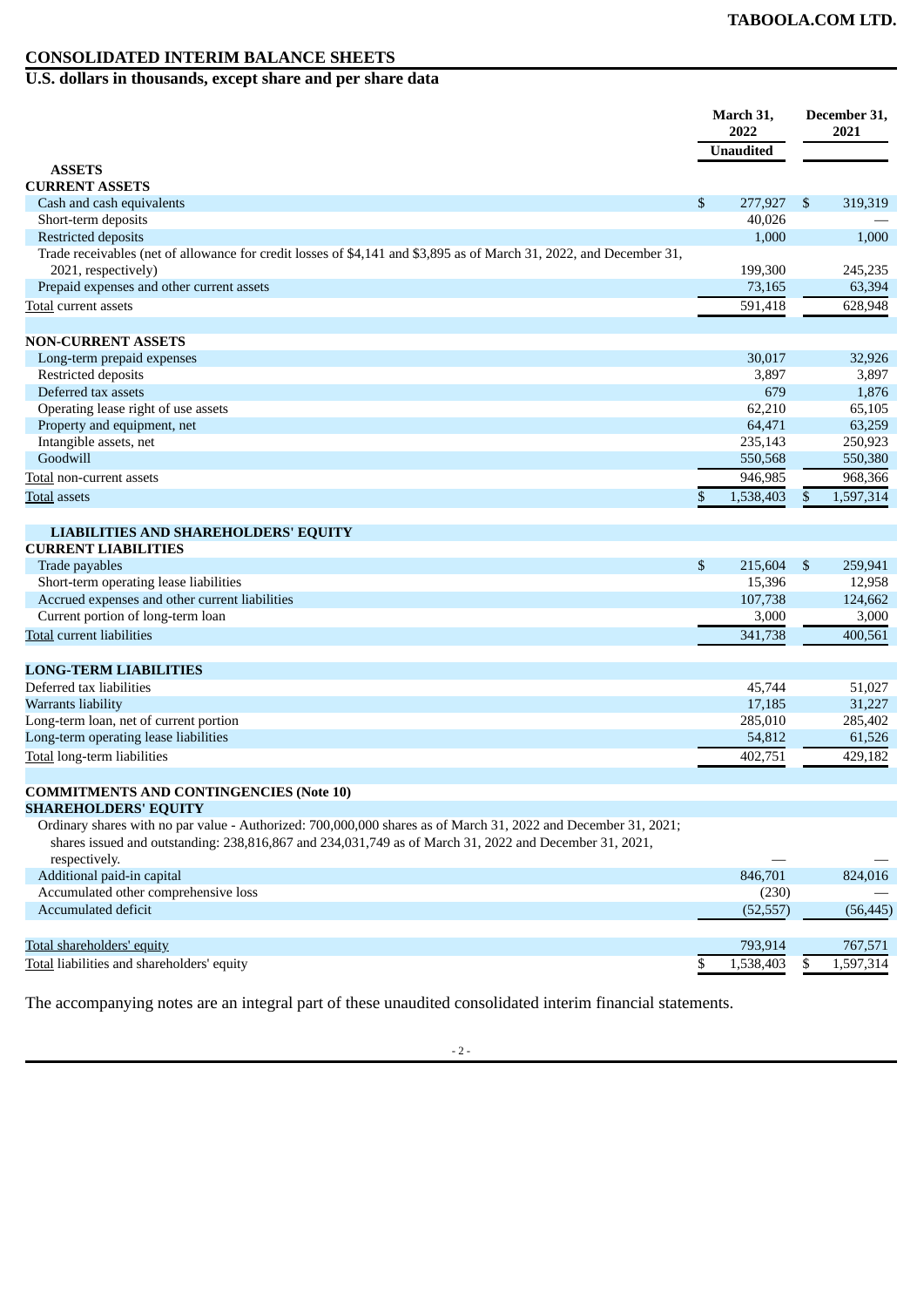# **CONSOLIDATED INTERIM STATEMENTS OF INCOME**

**U.S. dollars in thousands, except share and per share data**

|                                                                                                               | Three months ended<br>March 31, |               |
|---------------------------------------------------------------------------------------------------------------|---------------------------------|---------------|
|                                                                                                               | 2022                            | 2021          |
|                                                                                                               | <b>Unaudited</b>                |               |
| <b>Revenues</b>                                                                                               | \$<br>354,726                   | \$<br>302,950 |
| Cost of revenues:                                                                                             |                                 |               |
| Traffic acquisition cost                                                                                      | 216,498                         | 197,036       |
| Other cost of revenues                                                                                        | 26,198                          | 16,415        |
|                                                                                                               |                                 |               |
| Total cost of revenues                                                                                        | 242,696                         | 213,451       |
|                                                                                                               | 112,030                         | 89,499        |
| Gross profit                                                                                                  |                                 |               |
| Operating expenses:                                                                                           |                                 |               |
| Research and development expenses                                                                             | 30,412                          | 23,893        |
| Sales and marketing expenses                                                                                  | 61,368                          | 34,308        |
| General and administrative expenses                                                                           | 27,949                          | 9,676         |
| Total operating expenses                                                                                      | 119,729                         | 67,877        |
| Operating income (loss)                                                                                       | (7,699)                         | 21,622        |
| Finance income (expenses), net                                                                                | 11,195                          | (798)         |
| Income before income taxes                                                                                    |                                 |               |
|                                                                                                               | 3,496<br>392                    | 20,824        |
| Benefit (provision) for income taxes                                                                          |                                 | (2,237)       |
| Net income                                                                                                    | \$<br>3,888                     | \$<br>18,587  |
| Less: Undistributed earnings allocated to participating securities                                            |                                 | (5, 915)      |
| Net income attributable to ordinary shares - basic and diluted                                                | 3,888                           | 12,672        |
| Net income per share attributable to ordinary shareholders, basic                                             | \$<br>0.02                      | \$<br>0.29    |
| Weighted-average shares used in computing net income per share attributable to ordinary shareholders, basic   | 247,378,428                     | 44, 141, 227  |
| Net income per share attributable to ordinary shareholders, diluted                                           | \$<br>0.01                      | \$<br>0.17    |
| Weighted-average shares used in computing net income per share attributable to ordinary shareholders, diluted | 260,036,934                     | 75,131,828    |

The accompanying notes are an integral part of the unaudited consolidated interim financial statements.

- 3 -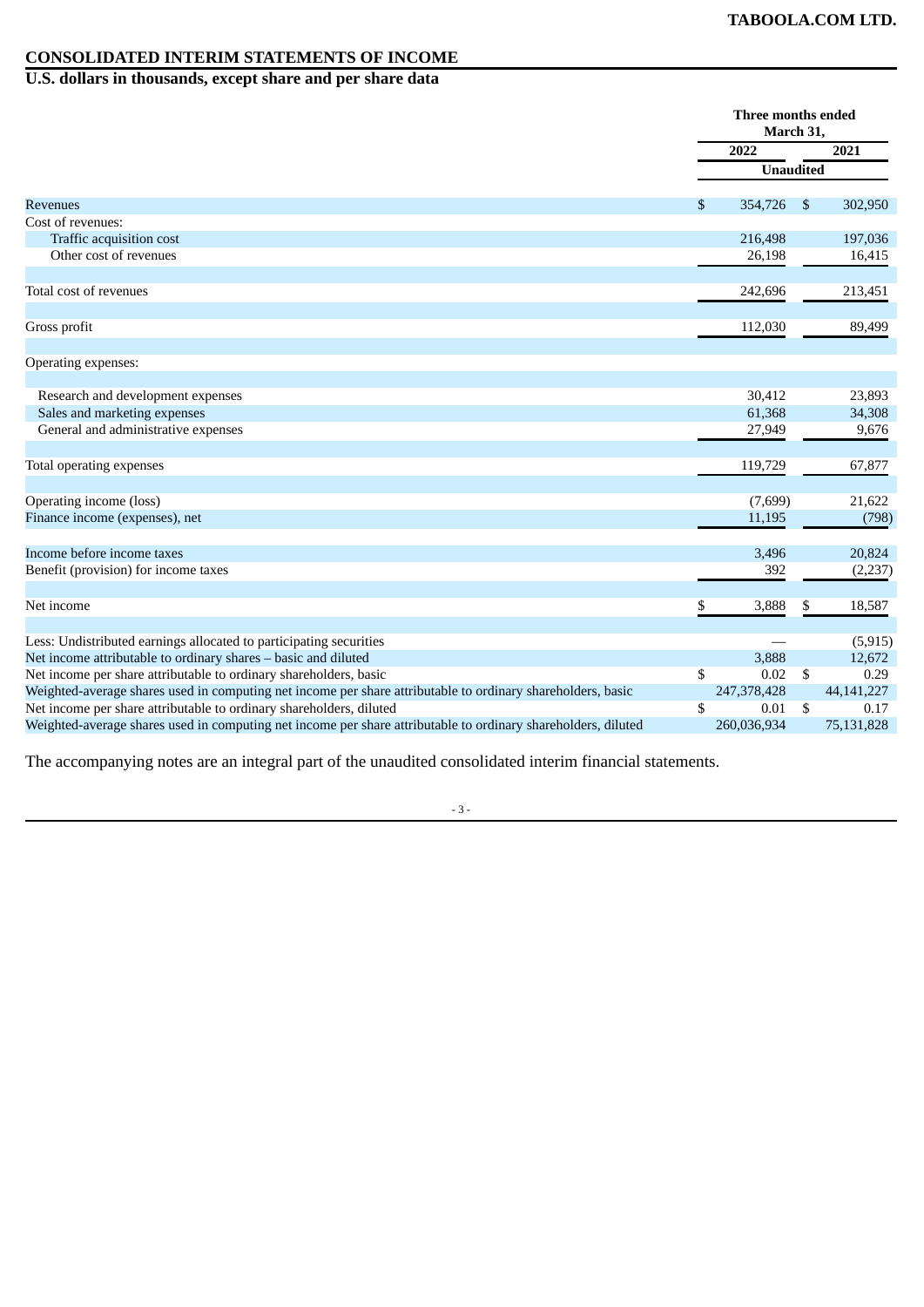# **CONSOLIDATED INTERIM STATEMENTS OF COMPREHENSIVE INCOME**

#### **U.S. dollars in thousands**

|                                                                 |   | Three months ended | March 31,        |        |  |
|-----------------------------------------------------------------|---|--------------------|------------------|--------|--|
|                                                                 |   | 2022               |                  | 2021   |  |
|                                                                 |   |                    | <b>Unaudited</b> |        |  |
| Net income                                                      | D | 3,888              | <b>S</b>         | 18,587 |  |
| Other comprehensive income (loss), net of tax:                  |   |                    |                  |        |  |
| Unrealized gains (losses) on derivative instruments, net of tax |   | (230)              |                  |        |  |
| Other comprehensive income (loss), net of tax                   |   | (230)              |                  |        |  |
| Comprehensive income                                            |   | 3,658              |                  | 18,587 |  |

The accompanying notes are an integral part of the unaudited consolidated interim financial statements.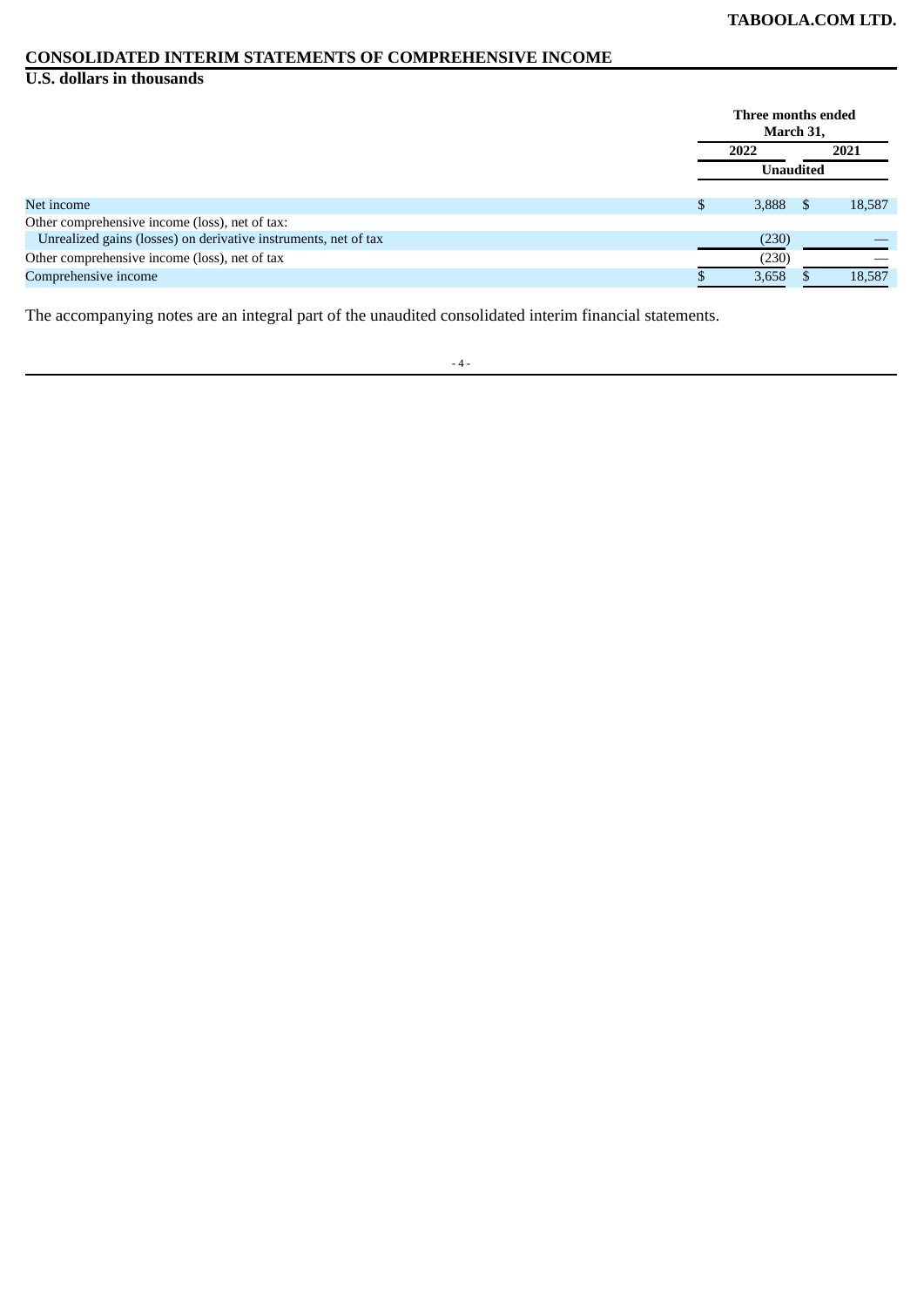# **CONSOLIDATED INTERIM STATEMENTS OF CONVERTIBLE PREFERRED SHARES AND SHAREHOLDERS' EQUITY**

# **U.S. dollars in thousands, except share and per share data**

|                                        |                              |                | <b>Ordinary shares</b>        |               |                                      |                        |               |                               |                       |                | <b>Accumulated</b><br>other   | <b>Total</b>                  |
|----------------------------------------|------------------------------|----------------|-------------------------------|---------------|--------------------------------------|------------------------|---------------|-------------------------------|-----------------------|----------------|-------------------------------|-------------------------------|
|                                        |                              |                | <b>Number</b>                 | <b>Amount</b> | <b>Additional paid-in</b><br>capital |                        |               | <b>Accumulated</b><br>deficit | comprehensive<br>loss |                | Shareholders'<br><b>Total</b> |                               |
| Balance as of December 31, 2021        |                              |                | 234,031,749<br>-\$            |               | $\mathfrak{S}$                       |                        | 824,016       | \$                            | $(56, 445)$ \$        |                |                               | \$<br>767,571                 |
| Share-based compensation expenses      |                              |                |                               |               |                                      |                        | 20,346        |                               |                       |                |                               | 20,346                        |
| Exercise of options and vested RSUs    |                              |                | 4,785,118                     |               |                                      |                        | 4,184         |                               |                       |                |                               | 4,184                         |
| Payments of tax withholding for share- |                              |                |                               |               |                                      |                        |               |                               |                       |                |                               |                               |
| based compensation                     |                              |                |                               |               |                                      |                        | (1,845)       |                               |                       |                |                               | (1,845)                       |
| Other comprehensive loss, net of tax   |                              |                |                               |               |                                      |                        |               |                               |                       |                | (230)                         | (230)                         |
| Net income                             |                              |                |                               |               |                                      |                        |               |                               | 3,888                 |                |                               | 3,888                         |
|                                        |                              |                |                               |               |                                      |                        |               |                               |                       |                |                               |                               |
| Balance as of March 31, 2022           |                              |                |                               |               |                                      |                        |               |                               |                       |                |                               |                               |
| (unaudited)                            |                              |                | $\mathfrak{s}$<br>238,816,867 |               | \$                                   |                        | 846,701       | $\mathfrak{S}$                | (52, 557)             | $\mathfrak{F}$ | (230)                         | \$<br>793,914                 |
|                                        |                              |                |                               |               |                                      |                        |               |                               |                       |                |                               |                               |
|                                        | <b>Convertible Preferred</b> | shares         |                               |               |                                      | <b>Ordinary shares</b> |               |                               | <b>Additional</b>     |                |                               | <b>Total</b>                  |
|                                        | <b>Number</b>                |                | <b>Amount</b>                 | <b>Number</b> |                                      |                        | <b>Amount</b> |                               | paid-in<br>capital    |                | <b>Accumulated</b><br>deficit | Shareholders'<br><b>Total</b> |
| <b>Balance as of December</b>          |                              |                |                               |               |                                      |                        |               |                               |                       |                |                               |                               |
| 31, 2020                               | 121,472,152                  | $\mathfrak{S}$ | 170,206                       | 41,357,049    |                                      | <sup>\$</sup>          |               | \$                            | 78,137                | $\mathfrak{S}$ | (31, 497)                     | \$<br>46.640                  |
|                                        |                              |                |                               |               |                                      |                        |               |                               |                       |                |                               |                               |
| Share-based                            |                              |                |                               |               |                                      |                        |               |                               |                       |                |                               |                               |
| compensation                           |                              |                |                               |               |                                      |                        |               |                               |                       |                |                               |                               |
| expenses                               |                              |                |                               |               |                                      |                        |               |                               | 5,253                 |                |                               | 5,253                         |
| <b>Exercise of options</b>             |                              |                |                               | 2,838,686     |                                      |                        |               |                               | 3,551                 |                |                               | 3,551                         |
| Net income                             |                              |                |                               |               |                                      |                        |               |                               |                       |                | 18,587                        | 18,587                        |
|                                        |                              |                |                               |               |                                      |                        |               |                               |                       |                |                               |                               |
| Balance as of March 31,                |                              |                |                               |               |                                      |                        |               |                               |                       |                |                               |                               |
| 2021 (unaudited)                       | 121,472,152                  | \$             | 170,206                       | 44,195,735    |                                      | \$                     |               | \$                            | 86,941                | <sup>\$</sup>  | $(12,910)$ \$                 | 74,031                        |

The accompanying notes are an integral part of the unaudited consolidated interim financial statements.

- 5 -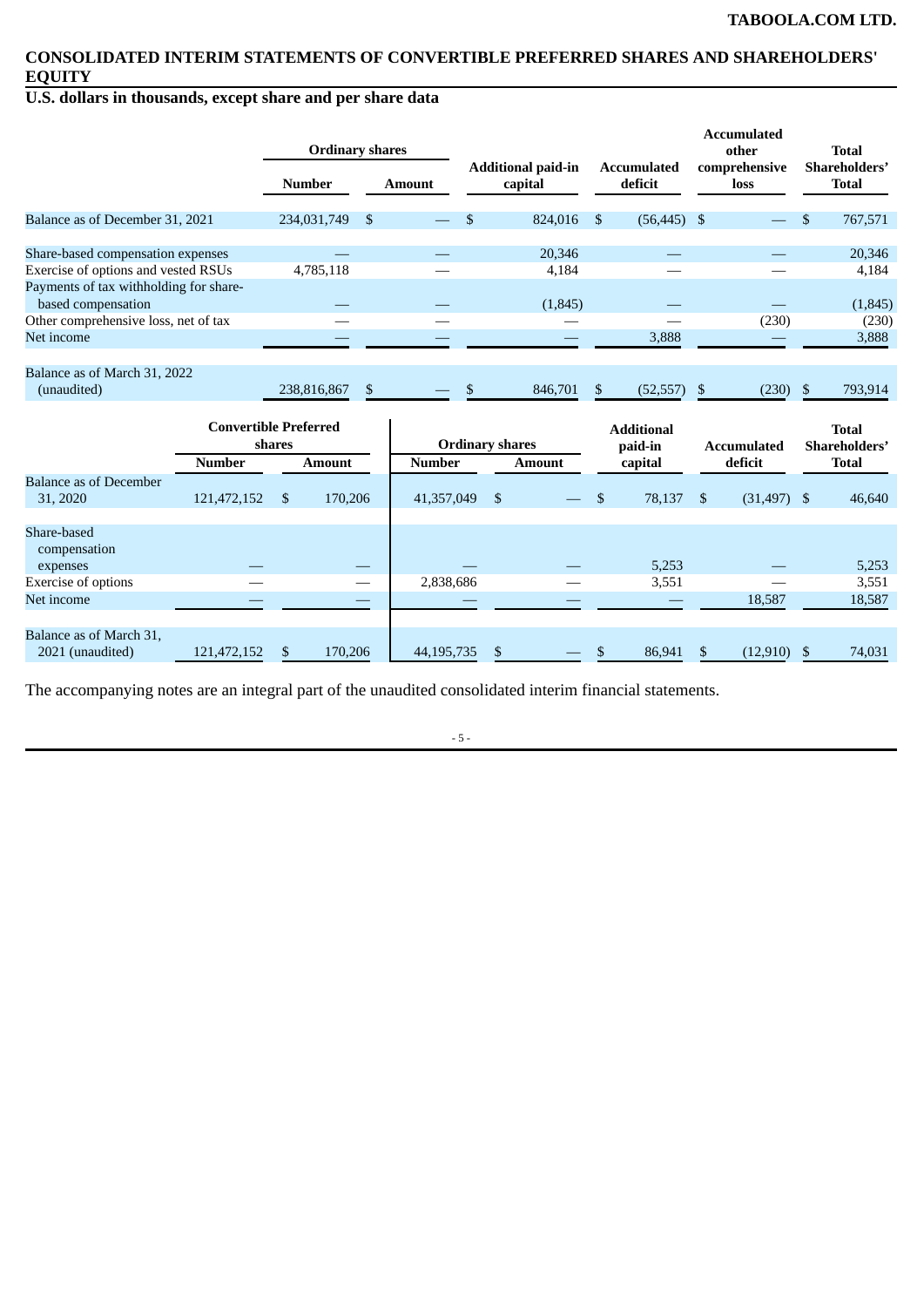#### **CONSOLIDATED INTERIM STATEMENTS OF CASH FLOWS**

**U.S. dollars in thousands**

|                                                                                                                 |                 | Three months ended<br>March 31, |                 |                 |
|-----------------------------------------------------------------------------------------------------------------|-----------------|---------------------------------|-----------------|-----------------|
|                                                                                                                 |                 | 2022                            |                 | 2021            |
|                                                                                                                 |                 | <b>Unaudited</b>                |                 |                 |
| Cash flows from operating activities:                                                                           |                 |                                 |                 |                 |
| Net income                                                                                                      | \$              | 3,888                           | \$              | 18,587          |
| Adjustments to reconcile net income to net cash flows provided by operating activities:                         |                 |                                 |                 |                 |
| Depreciation and amortization                                                                                   |                 | 22,676                          |                 | 8,244           |
| Share-based compensation expenses                                                                               |                 | 19,829                          |                 | 5,131           |
| Net loss from financing expenses                                                                                |                 | 671                             |                 | 1,613           |
| Revaluation of warrants liability                                                                               |                 | (14, 042)                       |                 |                 |
| Amortization of loan issuance cost                                                                              |                 | 358                             |                 |                 |
|                                                                                                                 |                 |                                 |                 |                 |
| Changes in operating assets and liabilities:                                                                    |                 |                                 |                 |                 |
| Decrease in trade receivables                                                                                   |                 | 45,935                          |                 | 32,441          |
| Increase in prepaid expenses and other current assets and long-term prepaid expenses                            |                 | (3,317)                         |                 | (16,759)        |
| Decrease in trade payables                                                                                      |                 | (45, 864)                       |                 | (47, 522)       |
| Decrease in accrued expenses and other current liabilities                                                      |                 | (16, 544)                       |                 | (10, 387)       |
| Increase (decrease) in deferred taxes, net                                                                      |                 | (4,086)                         |                 | 776             |
| Change in operating lease right of use assets                                                                   |                 | 2,895                           |                 | 3,632           |
| Change in operating lease liabilities                                                                           |                 | (4,276)                         |                 | (4,859)         |
| Net cash provided by (used in) operating activities                                                             |                 | 8,123                           |                 | (9, 103)        |
| Cash flows from investing activities                                                                            |                 |                                 |                 |                 |
| Purchase of property and equipment, including capitalized internal-use software                                 |                 | (6,902)                         |                 | (5,537)         |
| Cash paid in connection with acquisition of a subsidiary                                                        |                 | (620)                           |                 |                 |
| Proceeds from restricted deposits                                                                               |                 |                                 |                 | 2,654           |
| Investment in short-term deposits                                                                               |                 | (40, 026)                       |                 |                 |
| Payments of cash in escrow for acquisition of a subsidiary                                                      |                 | (2,100)                         |                 |                 |
| Net cash used in investing activities                                                                           |                 | (49, 648)                       |                 | (2,883)         |
|                                                                                                                 |                 |                                 |                 |                 |
| Cash flows from financing activities                                                                            |                 |                                 |                 |                 |
| Exercise of options and vested RSUs                                                                             |                 | 3,399                           |                 | 3,551           |
| Payment of deferred offering costs                                                                              |                 |                                 |                 | (3, 476)        |
| Payments of tax withholding for share-based compensation                                                        |                 | (1,845)                         |                 |                 |
| Repayment of current portion of long-term loan                                                                  |                 | (750)                           |                 |                 |
| Net cash provided by financing activities                                                                       |                 | 804                             |                 | $\overline{75}$ |
| Exchange differences on balances of cash and cash equivalents                                                   |                 | (671)                           |                 | (1,613)         |
| Decrease in cash and cash equivalents                                                                           |                 | (41, 392)                       |                 | (13, 524)       |
| Cash and cash equivalents - at the beginning of the period                                                      |                 | 319,319                         |                 | 242,811         |
| Cash and cash equivalents - at end of the period                                                                | \$              | 277,927                         | \$              | 229,287         |
|                                                                                                                 |                 |                                 |                 |                 |
| <b>Supplemental disclosures of cash flow information:</b>                                                       |                 |                                 |                 |                 |
| Cash paid during the year for:                                                                                  |                 |                                 |                 |                 |
| Income taxes                                                                                                    | \$              | 2,418                           | \$              | 1,329           |
| Interest                                                                                                        | $\overline{\$}$ | 3,570                           | $\overline{\$}$ |                 |
|                                                                                                                 |                 |                                 |                 |                 |
| Non-cash investing and financing activities:<br>Purchase of property, plant and equipment and intangible assets |                 |                                 |                 |                 |
|                                                                                                                 | \$              | 1,809                           | \$              | 10,138          |
| Share-based compensation included in capitalized internal-use software                                          | \$              | 517                             | $\mathbb{S}$    |                 |
| Deferred offering costs incurred during the period included in the Long-term prepaid expenses                   | \$              |                                 | \$              | 3,674           |

The accompanying notes are an integral part of the unaudited consolidated interim financial statements.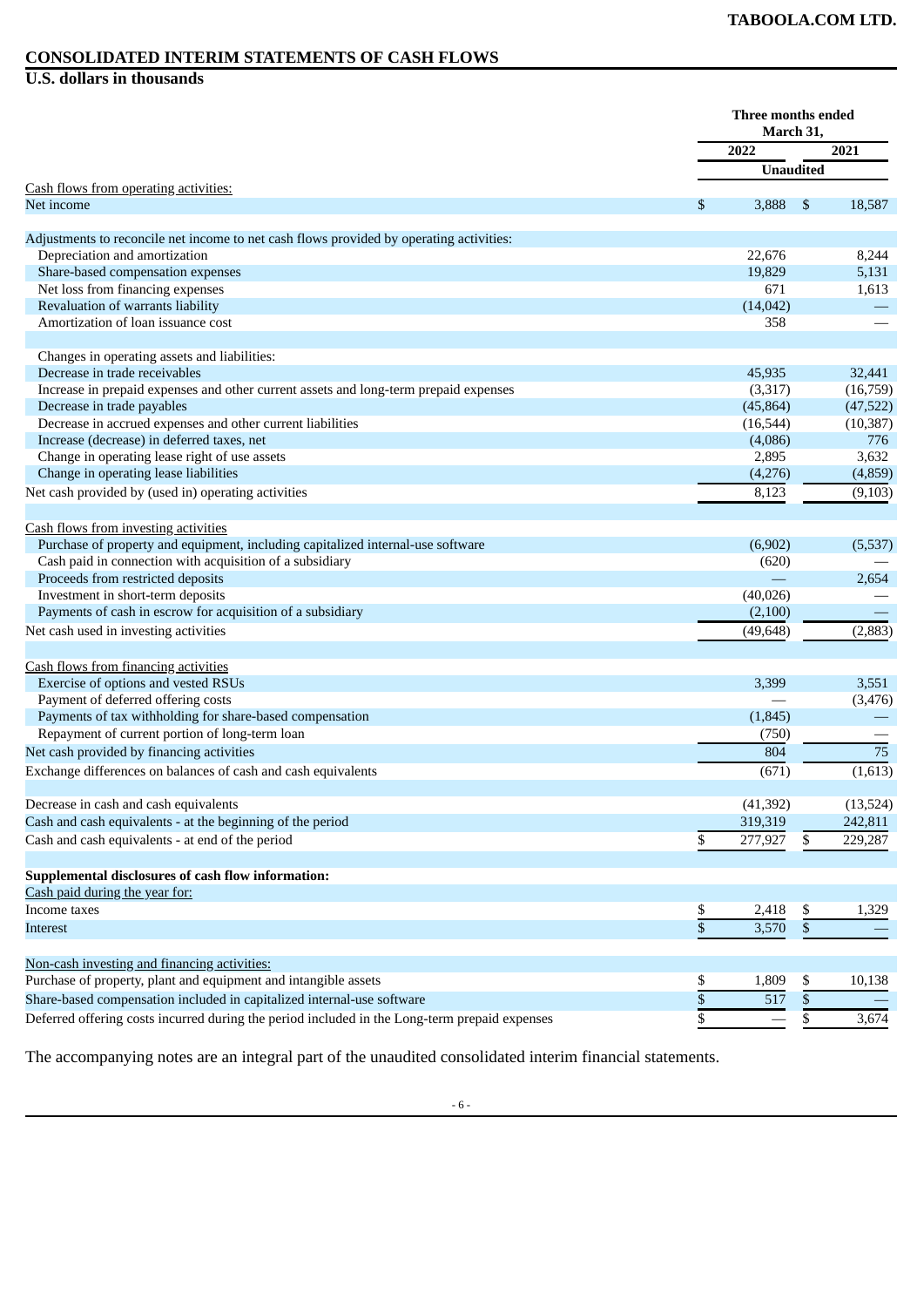**U.S. dollars in thousands, except share and per share data**

#### **NOTE 1:- GENERAL**

a. Taboola.com Ltd. (together with its subsidiaries, the "Company" or "Taboola") was incorporated under the laws of the state of Israel and commenced its operations on September 3, 2006.

Taboola is a technology company that powers recommendations across the Open Web with an artificial intelligence-based, algorithmic engine that we have developed over the past 14 years. Taboola partners with websites, devices, and mobile apps (collectively referred to as "digital properties"), to recommend editorial content and advertisements on the Open Web. Digital properties use Taboola's technology platforms to achieve their business goals, such as driving new audiences to their sites and apps or increasing engagement with existing audiences. Taboola also provides monetization opportunities to digital properties by surfacing paid recommendations by advertisers. Taboola is a business-to-business company with no competing consumer interests. Taboola empowers advertisers to leverage its proprietary AI-powered recommendation platform to reach targeted audiences utilizing effective, native ad-formats across digital properties. As part of our e-Commerce offerings, we also syndicate our retailer advertisers' monetized product listings and links (clickable advertisements) into commerce content-oriented consumer experiences on both the Open Web and within the dominant traditional ad platforms. Taboola generates revenues when people (consumers) click on, purchase from or, in some cases, view the ads that appear within its recommendation platform. The Company's customers are the advertisers, merchants and affiliate networks that advertise on the Company's platform ("Advertisers"). Advertisers pay Taboola for those clicks, purchases or impressions, and Taboola shares a portion of the resulting revenue with the digital properties who display those ads.

b. On September 1, 2021, the Company completed the acquisition of Shop Holding Corporation ("Connexity") ("Connexity Acquisition"), an independent e-Commerce media platform in the open web, from Shop Management, LLC ("Seller"). Connexity is a technology and data-driven integrated marketing services company focused on the e-commerce ecosystem. Through a focus on performance-based retail marketing, Connexity enables retailers and brands to understand their consumers better, acquire new customers at a lower cost, and increase sales from their target consumers. Connexity offers a comprehensive range of marketing services to online retailers and brands in the U.S. and Europe, including syndicated product listings, search marketing, and customer insights. Connexity corporate headquarters is in Santa Monica, California, and the company also maintains offices in New York, United States; London, England; and Karlsruhe, Germany.

The Connexity Acquisition was accounted for by the purchase method of accounting, and, accordingly, the purchase price has been allocated according to the fair value of the assets acquired and liabilities assumed.

The total purchase price for the Connexity Acquisition was \$752,202, subject to customary purchase price adjustments for working capital, the payment of existing Connexity debt, expenses and the other terms and conditions described in the Purchase Agreement.

- 7 -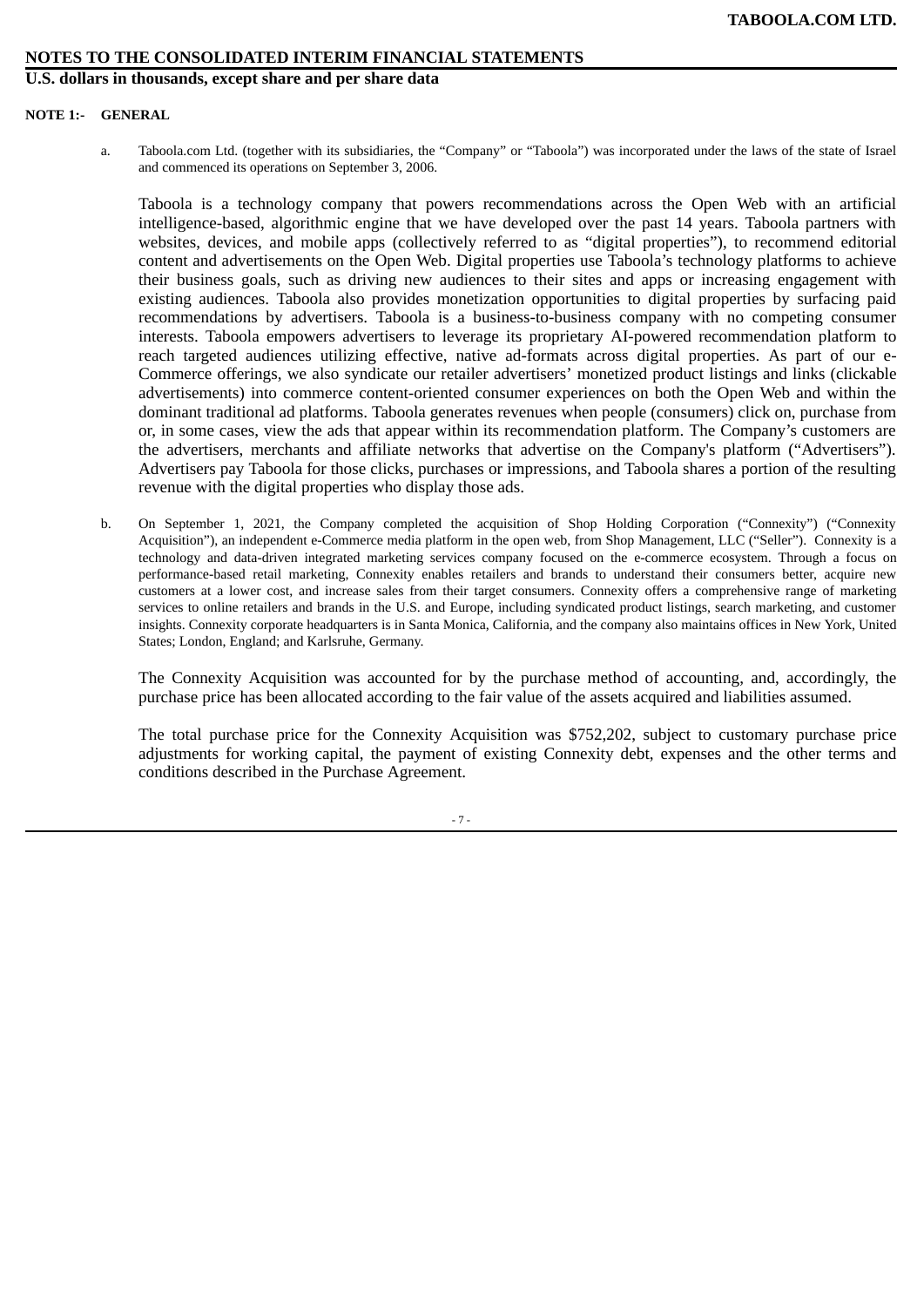**U.S. dollars in thousands, except share and per share data**

#### **NOTE 2:- SIGNIFICANT ACCOUNTING POLICIES**

#### *Basis of Presentation*

The accompanying unaudited consolidated interim financial statements have been prepared in accordance with Generally Accepted Accounting Principles in the United States ("GAAP"), and applicable rules and regulations of the Securities and Exchange Commission ("SEC") regarding interim financial reporting and include the accounts of Taboola.com Ltd. and its wholly-owned subsidiaries. All intercompany balances and transactions have been eliminated in consolidation.

The consolidated balance sheet as of December 31, 2021, was derived from the audited consolidated financial statements as of that date, but does not include all of the disclosures, including certain notes required by GAAP on an annual reporting basis. Certain information and note disclosures normally included in the financial statements prepared in accordance with GAAP have been condensed or omitted pursuant to such rules and regulations.

Therefore, these unaudited consolidated interim financial statements should be read in conjunction with the audited consolidated financial statements and the related notes thereto as of and for the year ended December 31, 2021, included in the Company's Annual Report on Form 20-F for the year ended December 31, 2021 filed with the SEC on March 24, 2022.

In the opinion of the Company's management, the unaudited consolidated interim financial statements have been prepared on a basis consistent with the annual consolidated financial statements and reflect all adjustments, which include only normal recurring adjustments necessary for the fair presentation of the Company's unaudited interim consolidated financial statements. The results of operations for the three months ended March 31, 2022, are not necessarily indicative of the results to be expected for the full year ending December 31, 2022, or any other future interim or annual period.

# *Use of Estimates*

The preparation of the interim consolidated financial statements in conformity with U.S. GAAP requires management to make estimates and assumptions that affect the reported amounts of assets and liabilities and disclosure of contingent assets and liabilities at the dates of the interim consolidated financial statements, and the reported amounts of revenues and expenses during the reporting period and accompanying notes. Actual results could differ from those estimates. On an ongoing basis, the Company's management evaluates estimates, including those related to accounts receivable and allowance for credit losses, acquired intangible assets and goodwill, the useful life of intangible assets, capitalized internal-use software, property and equipment, the incremental borrowing rate for operating leases, sharebased compensation including the determination of the fair value of the Company's share-based awards, the fair value of financial assets and liabilities, including the fair value of the Private Warrants and derivative instruments, and the valuation of deferred taxes and uncertain tax positions. The Company bases these estimates on historical and anticipated results, trends and various other assumptions that it believes are reasonable under the circumstances, including assumptions as to future events. Actual results could differ from those estimates.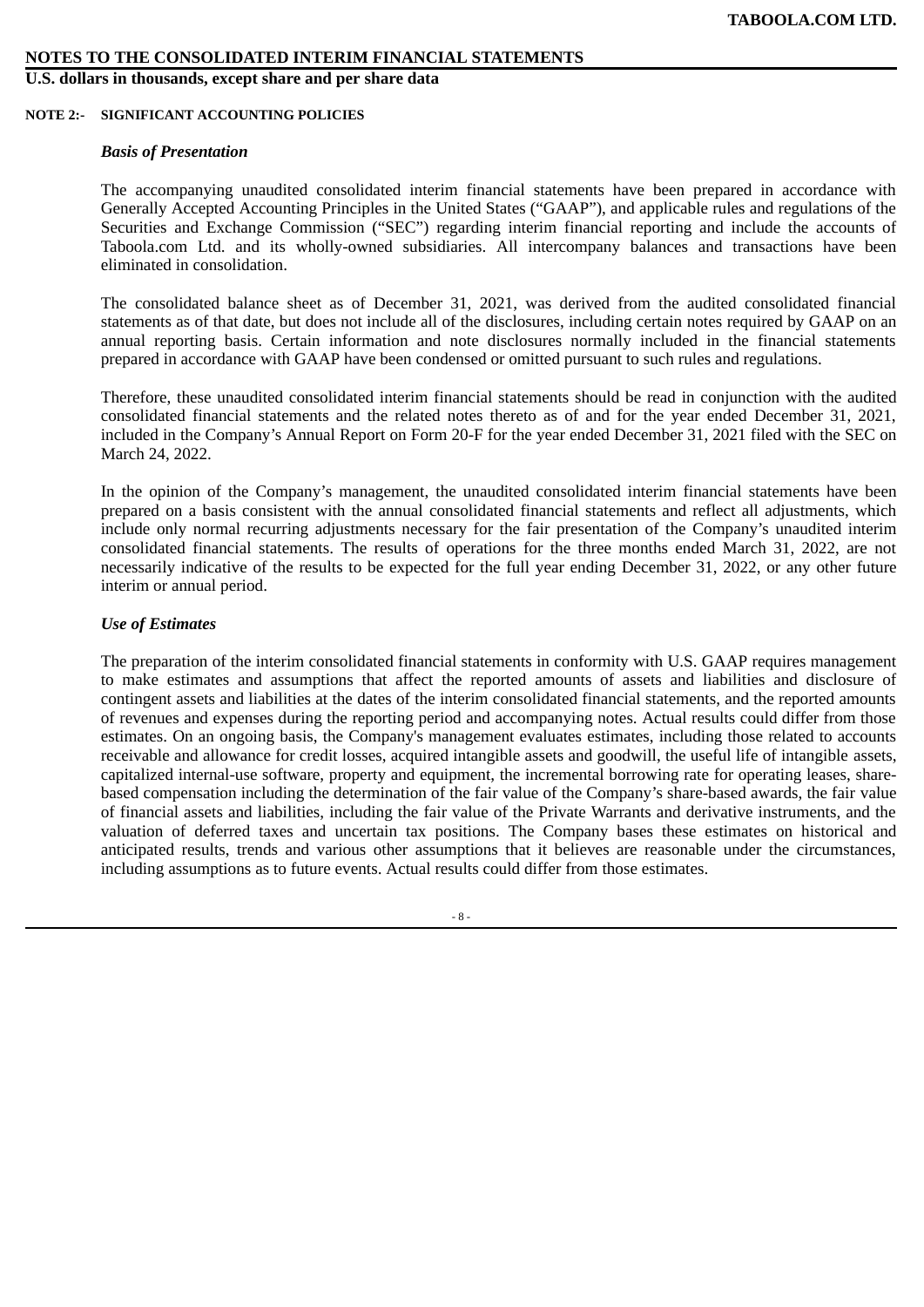**U.S. dollars in thousands, except share and per share data**

#### **NOTE 2:- SIGNIFICANT ACCOUNTING POLICIES (Cont.)**

# *Significant Accounting Policies*

The Company's significant accounting policies are discussed in Note 2, *Summary of Significant Accounting Policies,* in the Company's Annual Report on Form 20-F as of and for the year ended December 31, 2021 as filed with the SEC dated March 24, 2022. There have been no significant changes to these policies during the three months ended March 31, 2022, except as noted below.

# *Derivative Financial Instruments*

To protect against the foreign exchange risks, mainly exposure to changes in the exchange rate of the New Israeli Shekel ("NIS") against the U.S dollar that are associated with forecasted future cash flows for up to twelve months, the Company enters into foreign currency forward contracts with financial institutions. The Company's risk management strategy includes the use of derivative financial instruments to reduce the volatility of earnings and cash flows associated with changes in foreign currency exchange rates; these derivative instruments are designated as cash flow hedges. The Company does not enter into derivative transactions for trading or speculative purposes.

The Company accounts for derivatives and hedging based on ASC 815 ("Derivatives and Hedging"). ASC 815 requires the Company to recognize all derivatives on the consolidated balance sheets at fair value. The accounting for changes in the fair value (i.e., gains or losses) of a derivative instrument depends on their intended use and their designation.

The Company accounts for its derivative financial instruments as either prepaid expenses and other current assets or accrued expenses and other current liabilities in the consolidated balance sheets at their fair value.

Changes in the fair value of these derivatives are recorded in accumulated other comprehensive loss as a component of shareholders' equity in the consolidated balance sheets until the forecasted transaction occurs. Upon occurrence, the Company reclassifies the related gains or losses on the derivative to the same financial statement line item in the consolidated statements of income to which the derivative relates. In case the Company discontinues cash flow hedges, it records the related amount in finance income (expenses), net, on the consolidated statements of income.

# *Recently Issued and Adopted Accounting Pronouncements*

In August 2020, FASB issued ASU 2020-06, "Debt—Debt with Conversion and Other Options (Subtopic 470-20)" and "Derivatives and Hedging—Contracts in Entity's Own Equity (Subtopic 815-40): Accounting for Convertible Instruments and Contracts in an Entity's Own Equity", which simplifies the accounting for certain financial instruments with characteristics of liabilities and equity, including convertible instruments and contracts on an entity's own equity. This guidance also eliminates the treasury stock method to calculate diluted earnings per share for convertible instruments and requires the use of the if-converted method. The Company adopted the guidance on January 1, 2022. The adoption of this ASU had no impact on the Company's consolidated financial statements.

 $-9 -$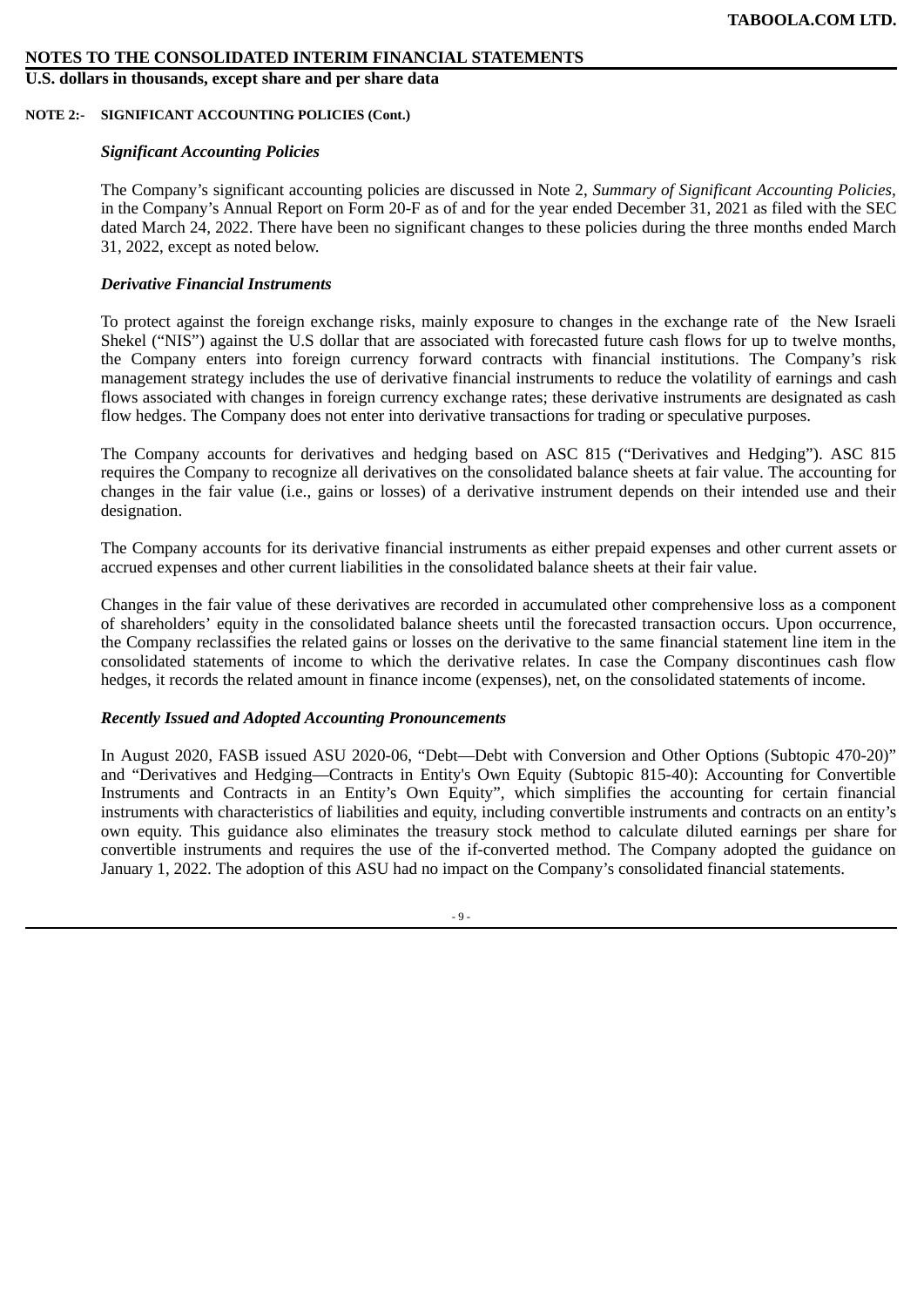**U.S. dollars in thousands, except share and per share data**

# **NOTE 3:- CASH AND CASH EQUIVALENTS**

The following table presents for each reported period, the breakdown of cash and cash equivalents:

|                                 | March 31,        | December 31, |         |  |
|---------------------------------|------------------|--------------|---------|--|
|                                 | 2022             |              | 2021    |  |
|                                 | <b>Unaudited</b> |              |         |  |
| Cash                            | \$<br>146,503    | -S           | 137,050 |  |
| Money market funds              | 125,072          |              | 125,064 |  |
| Time deposits                   | 6,352            |              | 57,205  |  |
| Total Cash and cash equivalents | 277,927          | S            | 319,319 |  |
|                                 |                  |              |         |  |

#### **NOTE 4:- FAIR VALUE MEASUREMENTS**

The Company evaluates assets and liabilities subject to fair value measurements on a recurring basis to determine the appropriate level to classify them for each reporting period. The Company did not have any transfers between fair value measurements levels in the three months ended March 31, 2022.

The following table sets forth the Company's assets and liabilities that were measured at fair value as of March 31, 2022 and December 31, 2021, by level within the fair value hierarchy:

|                                       | <b>March 31, 2022</b> |                |                  |                |          |    |              |  |  |  |
|---------------------------------------|-----------------------|----------------|------------------|----------------|----------|----|--------------|--|--|--|
|                                       |                       |                | <b>Unaudited</b> |                |          |    |              |  |  |  |
| Description:                          | <b>Level 1</b>        | <b>Level 2</b> |                  | <b>Level 3</b> |          |    | <b>Total</b> |  |  |  |
| Assets:                               |                       |                |                  |                |          |    |              |  |  |  |
| Money market funds                    | \$<br>125,072         | - \$           |                  | \$             |          | \$ | 125,072      |  |  |  |
|                                       |                       |                |                  |                |          |    |              |  |  |  |
| <b>Total Assets</b>                   | \$<br>125,072         | - \$           |                  | $\mathcal{S}$  |          | \$ | 125,072      |  |  |  |
|                                       |                       |                |                  |                |          |    |              |  |  |  |
| <b>Liabilities:</b>                   |                       |                |                  |                |          |    |              |  |  |  |
| Warrants Liability - Public Warrants  | \$<br>$(5,679)$ \$    |                |                  | \$             |          | \$ | (5,679)      |  |  |  |
| Warrants Liability - Private Warrants |                       |                |                  |                | (11,506) |    | (11,506)     |  |  |  |
| Derivative financial instruments      |                       |                | (230)            |                |          |    | (230)        |  |  |  |
|                                       |                       |                |                  |                |          |    |              |  |  |  |
| <b>Total Liabilities</b>              | $(5,679)$ \$          |                | (230)            | -\$            | (11,506) | -S | (17, 415)    |  |  |  |
|                                       |                       |                |                  |                |          |    |              |  |  |  |

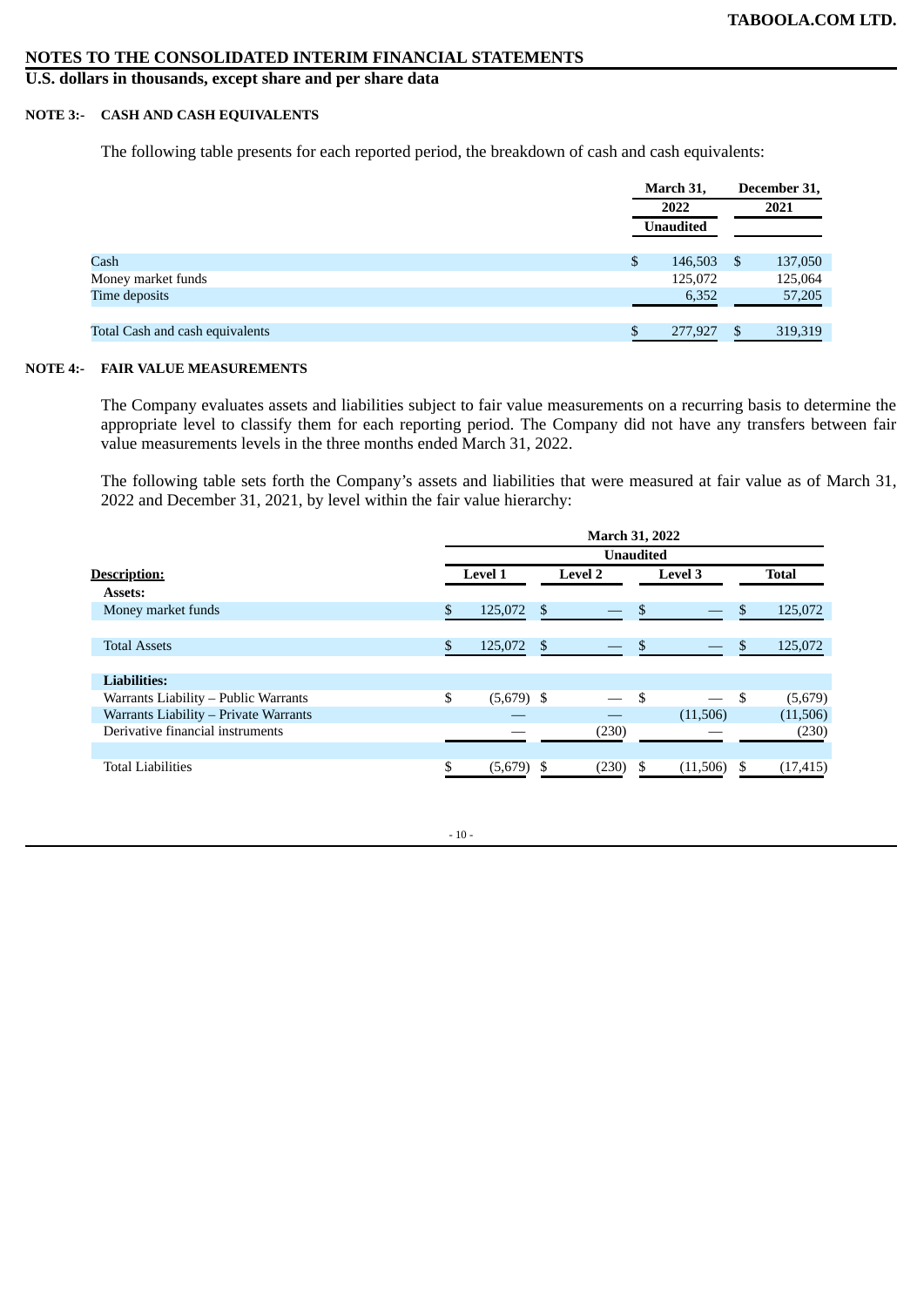# **U.S. dollars in thousands, except share and per share data**

#### **NOTE 4:- FAIR VALUE MEASUREMENTS (Cont.)**

|                                       | <b>December 31, 2021</b> |                |     |                          |     |                |    |              |  |  |  |
|---------------------------------------|--------------------------|----------------|-----|--------------------------|-----|----------------|----|--------------|--|--|--|
| <u>Description:</u>                   |                          | <b>Level 1</b> |     | <b>Level 2</b>           |     | <b>Level 3</b> |    | <b>Total</b> |  |  |  |
| Assets:                               |                          |                |     |                          |     |                |    |              |  |  |  |
| Money market funds                    | \$.                      | 125,064        | \$  |                          | -\$ |                | -S | 125,064      |  |  |  |
|                                       |                          |                |     |                          |     |                |    |              |  |  |  |
| <b>Total Assets</b>                   |                          | 125,064        | \$. | $\overline{\phantom{0}}$ |     |                |    | 125,064      |  |  |  |
|                                       |                          |                |     |                          |     |                |    |              |  |  |  |
| <b>Liabilities:</b>                   |                          |                |     |                          |     |                |    |              |  |  |  |
| Warrants Liability - Public Warrants  | S                        | $(8,963)$ \$   |     |                          |     |                | S  | (8,963)      |  |  |  |
| Warrants Liability - Private Warrants |                          |                |     |                          |     | (22, 264)      |    | (22, 264)    |  |  |  |
|                                       |                          |                |     |                          |     |                |    |              |  |  |  |
| <b>Total Liabilities</b>              |                          | (8,963)        |     |                          |     | (22, 264)      |    | (31, 227)    |  |  |  |
|                                       |                          |                |     |                          |     |                |    |              |  |  |  |

The Company classifies its money market funds as Level 1 based on quoted market prices in active markets. The Company measures the fair value for Warrants by using a quoted price for the Public Warrants, which are classified as Level 1, and a Black-Scholes simulation model for the Private Warrants, which are classified as Level 3, due to the use of unobservable inputs

The key inputs into the Black-Scholes model for the Private Warrants were as follows:

| <u>Input</u>                  |     | <b>March 31, 2022</b> | <b>December 31, 2021</b> |                     |
|-------------------------------|-----|-----------------------|--------------------------|---------------------|
| Risk-free interest rate       |     | $2.40\% - 2.41\%$     |                          | $1.07\%$ - $1.18\%$ |
| Expected term (years)         |     | $3.51 - 4.25$         |                          | $3.75 - 4.50$       |
| Expected volatility           |     | $67.1\%$ - $68.9\%$   |                          | $66.1\% - 68.6\%$   |
| Exercise price                | \$. | 11.50                 | - S                      | 11.50               |
| <b>Underlying Stock Price</b> | \$  | 5.16                  |                          | 7.78                |

The Company's use of a Black-Scholes model required the use of subjective assumptions:

- The risk-free interest rate assumption was interpolated based on constant maturity U.S. Treasury rates over a term commensurate with the expected term of the warrants.
- The expected term was based on the maturity of the warrants five years following June 29, 2021, the Merger Transaction date, and for certain Private Warrants the maturity was determined to be five years from the date of the October 1, 2020, ION initial public offering effective date.
- The expected volatility assumption was based on the implied volatility from a set of comparable publicly-traded warrants as determined based on size and proximity.

The following table presents the changes in the fair value of Warrants liability:

| <b>Input</b>                                | Private<br><b>Warrants</b> | Public<br><b>Warrants</b> | Total<br><b>Warrants</b> |
|---------------------------------------------|----------------------------|---------------------------|--------------------------|
| Fair value as of December 31, 2021          | 22.264                     | 8.963                     | 31,227                   |
| Change in fair value                        | (10, 758)                  | (3,284)                   | (14,042)                 |
| Fair value as of March 31, 2022 (unaudited) | 11.506                     | 5.679                     | 17,185                   |

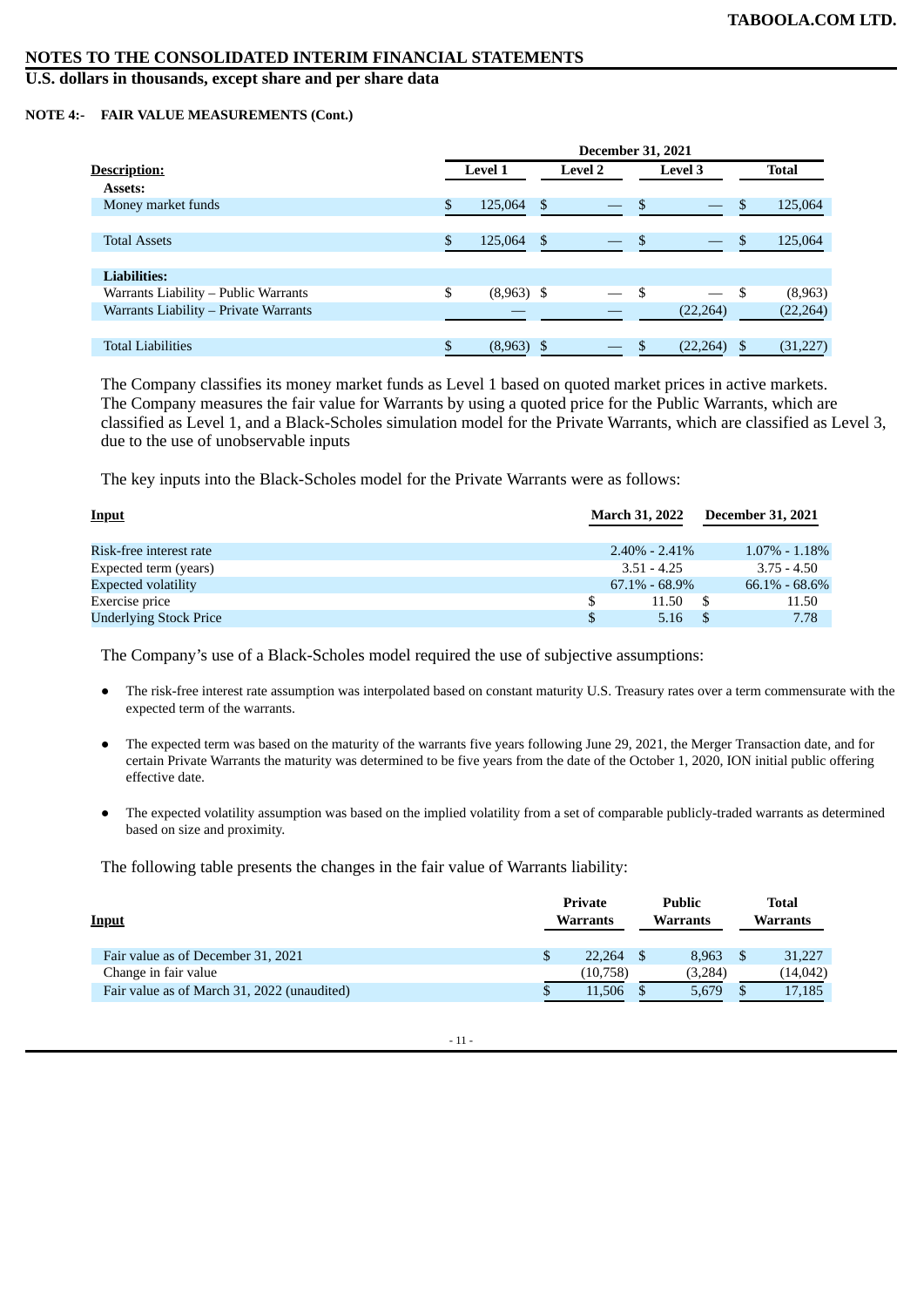# **U.S. dollars in thousands, except share and per share data**

#### **NOTE 5:- DERIVATIVE INSTRUMENTS AND HEDGING ACTIVITIES**

As of March 31, 2022, the notional amounts of the Company's derivative instruments outstanding in U.S. dollars, which are translated and calculated based on forward rates, amounted to \$55,733.

The Company records all derivative instruments on the consolidated balance sheets at fair value. The fair value of derivative liabilities as of March 31, 2022, was \$230, which were recorded in accrued expenses and other current liabilities in the consolidated interim balance sheets.

For the three months ended March 31, 2022 and 2021, the Company recorded a loss of \$30 and \$0, respectively, related to derivative instruments designated as hedging instruments, in the consolidated interim statements of income.

Net unrealized gains (losses) of foreign currency contracts designated as hedging instruments, net of tax, are recorded in accumulated other comprehensive income (loss).

The changes in unrealized gains (losses) on the Company's derivative instruments recorded in accumulated other comprehensive income (loss), net of tax is as follows:

|                                                                                      | Three months ended<br>March 31, |  |  |
|--------------------------------------------------------------------------------------|---------------------------------|--|--|
|                                                                                      | 2021<br>2022                    |  |  |
|                                                                                      | Unaudited                       |  |  |
| Unrealized gains (losses) on derivative instruments, net of tax, beginning of period | -85                             |  |  |
| Changes in fair value of derivative instruments, net of tax                          | (260)                           |  |  |
| Reclassification of (gains) losses into earnings, net of tax                         | 30                              |  |  |
| Unrealized gains (losses) on derivative instruments, net of tax, end of period       | (230)                           |  |  |

For the three months ended March 31, 2022 and 2021, the Company recorded unrealized losses of \$230 and \$0, net of tax effect, in the accumulated other comprehensive income (loss).

All net deferred losses in accumulated other comprehensive income (loss) as of March 31, 2022 are expected to be recognized over the next twelve months as operating expenses in the same financial statement line item in the consolidated interim statements of income to which the derivative relates.

#### **NOTE 6:- GOODWILL AND INTANGIBLE ASSETS, NET**

#### *Goodwill*

The following table represents the changes in the carrying amounts of the Company's total goodwill:

|                                          | Carrying<br><b>Amount</b> |
|------------------------------------------|---------------------------|
| Balance as of December 31, 2021          | 550,380                   |
| Purchase accounting adjustment (1)       | 188                       |
| Balance as of March 31, 2022 (unaudited) | 550.568                   |

(1) Additional payment related to working capital adjustments for the Connexity acquisition.

 $-12-$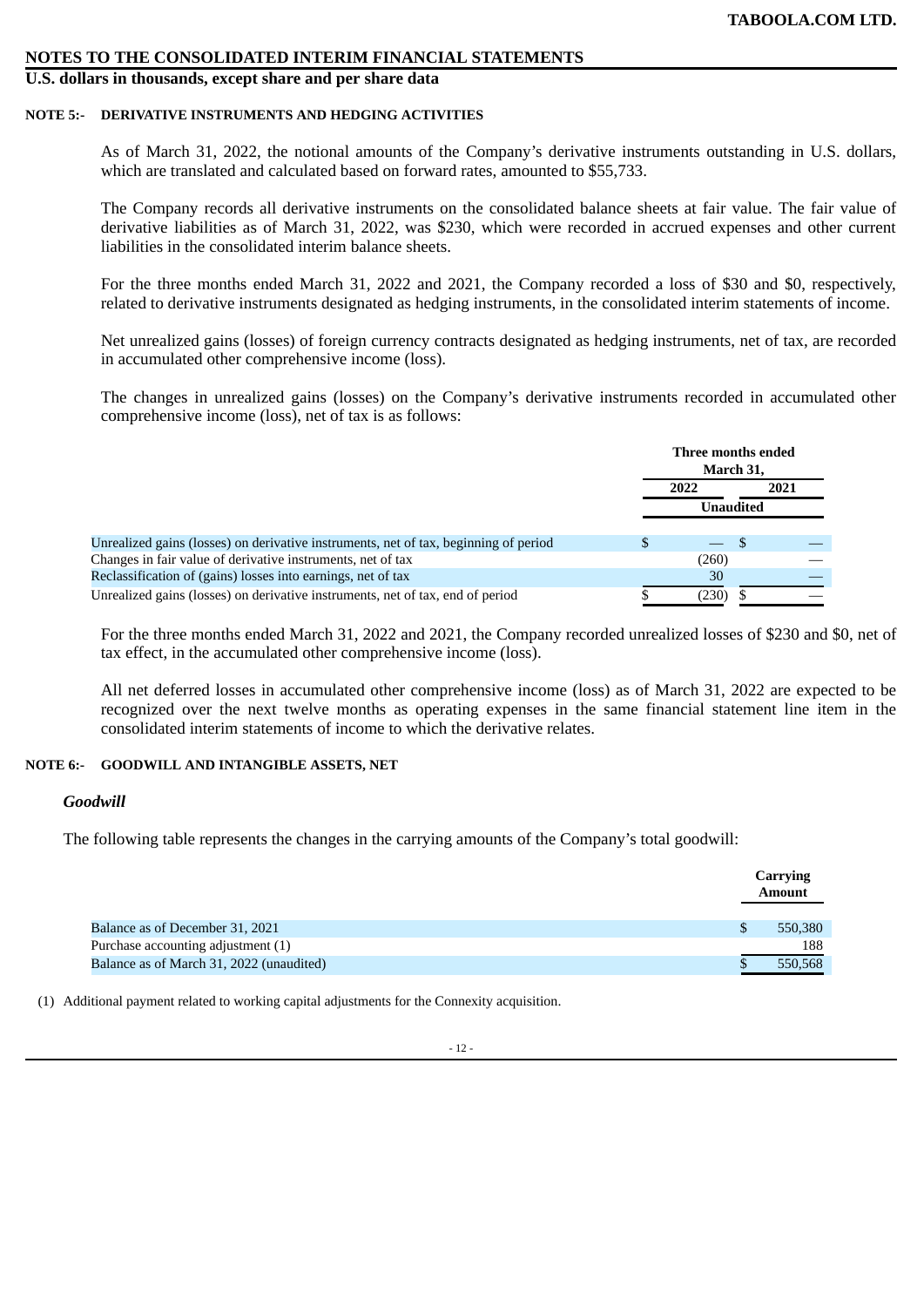# **U.S. dollars in thousands, except share and per share data**

# **NOTE 6:- GOODWILL AND INTANGIBLE ASSETS, NET (Cont.)**

# *Intangible Assets, Net*

Definite-lived intangible assets, net consist of the following:

|                                           | <b>Gross Fair</b> |      | <b>Accumulated</b> |     | <b>Net Book</b> |
|-------------------------------------------|-------------------|------|--------------------|-----|-----------------|
|                                           | Value             |      | Amortization       |     | <b>Value</b>    |
| March 31, 2022 (unaudited)                |                   |      |                    |     |                 |
| Merchant/ Network affiliate relationships | \$<br>146,547     | \$   | $(18,997)$ \$      |     | 127,550         |
| Technology                                | 73,403            |      | (6,261)            |     | 36,672          |
| Publisher relationships                   | 42,933            |      | (4,666)            |     | 19,331          |
| Tradenames                                | 23,997            |      | (23, 470)          |     | 49,933          |
| Customer relationship                     | 12,256            |      | (10, 599)          |     | 1,657           |
| Total                                     | 299,136           | \$.  | (63,993)           | \$  | 235,143         |
| <b>December 31, 2021</b>                  |                   |      |                    |     |                 |
| Merchant/ Network affiliate relationships | \$<br>146,547     | - \$ | $(10,879)$ \$      |     | 135,668         |
| Technology                                | 73,403            |      | (20,616)           |     | 52,787          |
| Publisher relationships                   | 42,933            |      | (3,640)            |     | 39,293          |
| Tradenames                                | 23,997            |      | (2,711)            |     | 21,286          |
| Customer relationship                     | 12,256            |      | (10, 367)          |     | 1,889           |
| Total                                     | \$<br>299.136     | \$.  | (48, 213)          | \$. | 250,923         |

Amortization expenses related to intangible assets amounted to \$15,780 and \$639 for the three months ended March 31, 2022 and 2021, respectively.

The estimated future amortization expense of definite-lived intangible assets as of March 31, 2022 is as follows (unaudited):

| <b>Year Ending December 31,</b> |   |         |
|---------------------------------|---|---------|
| 2022 (Remainder)                | S | 47,590  |
| 2023                            |   | 63,462  |
| 2024                            |   | 60,093  |
| 2025                            |   | 51,031  |
| 2026                            |   | 12.967  |
| <b>Total</b>                    |   | 235,143 |

- 13 -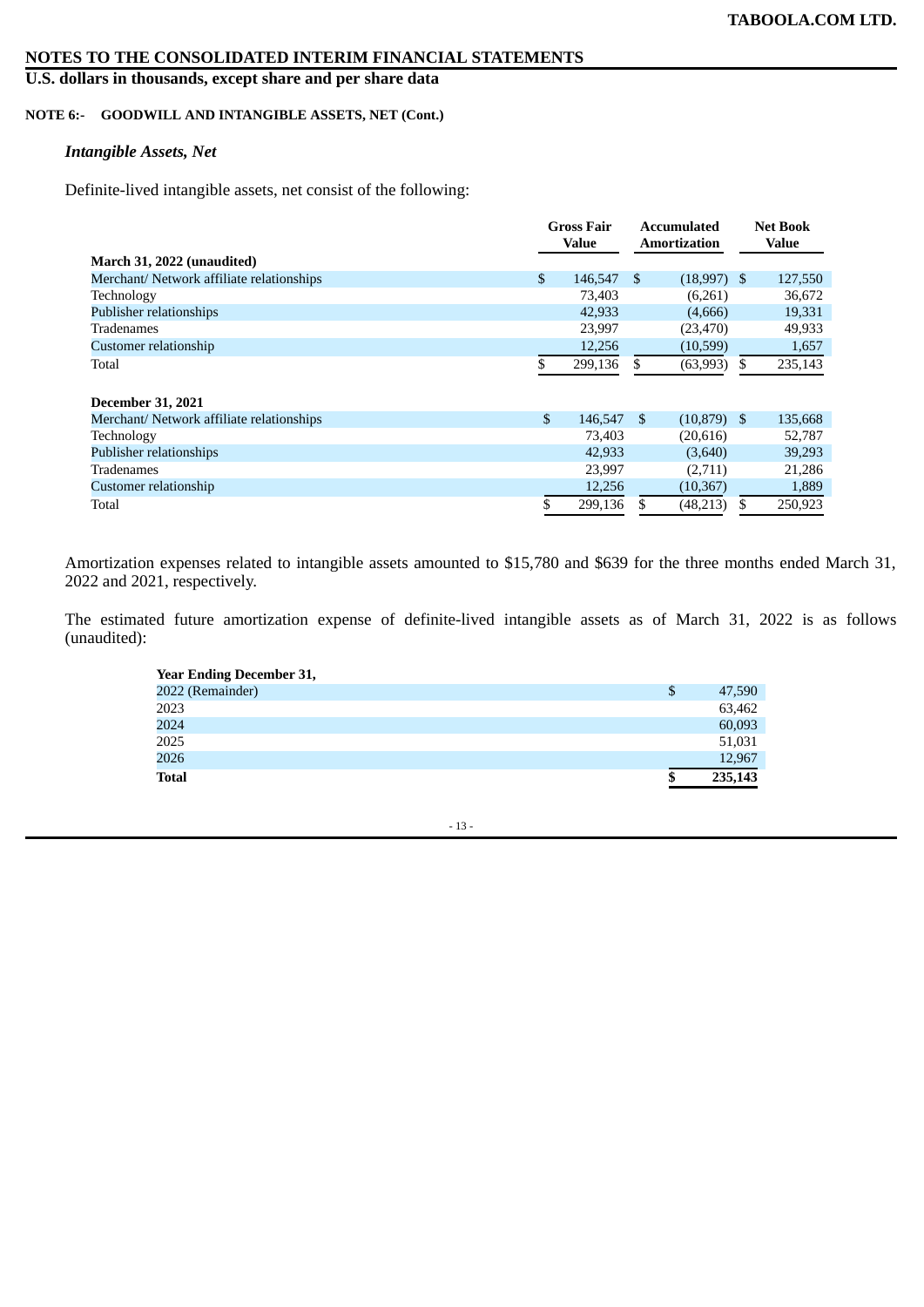**U.S. dollars in thousands, except share and per share data**

#### **NOTE 7:- LONG-TERM LOAN**

Concurrently with the closing of the Connexity Acquisition, on September 1, 2021, the Company entered into a \$300,000 senior secured term loan credit agreement (the "Credit Agreement"), among the Company, a wholly-owned Company's subsidiary, as borrower, the lenders party thereto and JPMorgan Chase Bank, N.A., as administrative agent. The Credit Agreement provides for borrowings in an aggregate principal amount of up to \$300,000 (the "Facility").

The Facility was fully drawn at closing, net of issuance expenses of \$11,250, and the proceeds were used by the Company to finance, in part, the Connexity Acquisition.

The Facility is subject to customary borrowing conditions and bears interest at a variable annual rate based on LIBOR or Base Rate plus a fixed margin. The Facility will mature on the seventh anniversary of the closing date and amortizes at a rate of 1.00% per annum payable in equal quarterly installments, with the remaining principal amount due at maturity.

The Facility is mandatorily prepayable with a portion of the net cash proceeds of certain dispositions of assets, a portion of Taboola's excess cash flow and the proceeds of incurrences of indebtedness not permitted under the Credit Agreement.

The Credit Agreement also contains customary representations, covenants and events of default. Failure to meet the covenants beyond applicable grace periods could result in acceleration of outstanding borrowings and/or termination of the Facility.

As of March 31, 2022, the total future principal payments related to Credit Facilities are as follows (unaudited):

|                                 | Amount        |
|---------------------------------|---------------|
| <b>Year Ending December 31,</b> |               |
| 2022 (current maturities)       | \$<br>3,000   |
| 2023                            | 3,000         |
| 2024                            | 3,000         |
| 2025                            | 3,000         |
| 2026                            | 3,000         |
| 2027                            | 3,000         |
| 2028                            | 280,500       |
| <b>Total</b>                    | \$<br>298,500 |

The Facility is guaranteed by the Company and all of its wholly-owned material subsidiaries, subject to certain exceptions set forth in the Credit Agreement (collectively, the "Guarantors"). The obligations of the Borrower and the Guarantors are secured by substantially all the assets of the Borrower and the Guarantors including stock of subsidiaries, subject to certain exceptions set forth in the Credit Agreement.

 $-14$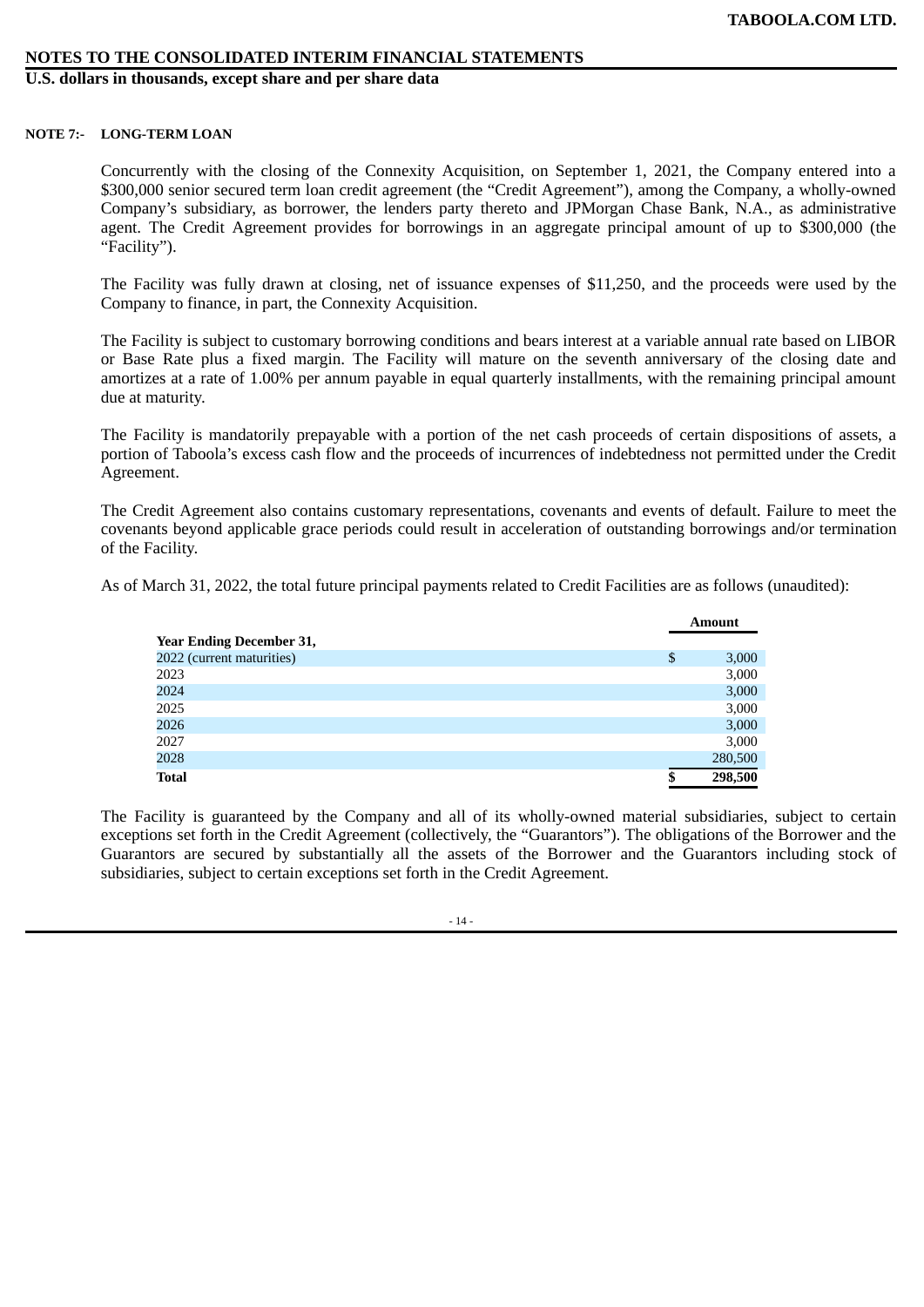**U.S. dollars in thousands, except share and per share data**

#### **NOTE 8:- SHAREHOLDERS' EQUITY AND SHARE INCENTIVE PLANS**

#### *Share Incentive Plans*

a. On November 16, 2021 Tel Aviv District Court Economic Department (the "Israeli Court") approved the Company's motion for a program of up to \$60,000 to be utilized in connection with a net issuance mechanism to satisfy tax withholding obligations related to equity-based compensation on behalf of its directors, officers and other employees and possible future share repurchases (the "Program"). On November 18, 2021 the Company's board of directors (the "Board") granted the Company's management the discretion to utilize the Program with an initial budget of up to \$15,000 for a six-month period following the Board approval. On December 14, 2021, the Company's shareholders approved an amendment to the Company's Compensation Policy allowing the Company to implement the net issuance mechanism for 'Office Holders' (as defined in the Israeli Companies Law 5759-1999) grants as well. The approval by the Israeli Court was limited to a six (6) month period.

On March 22, 2022 the Board approved the filing of another motion with the Israeli Court to extend the initial approval of the Program. The Company filed the motion with the Israeli Court on April 7, 2022, and is awaiting the Israeli Court's decision. If obtained, approval by the Israeli Court is expected to be limited to a six (6) month period. The Company expects to make successive requests to the Israeli Court for similar approvals.

For the three months ended March 31, 2022 the Company utilized the net issuance mechanism in connection with equity-based compensation for certain Office Holders, which resulted in a tax

- 15 -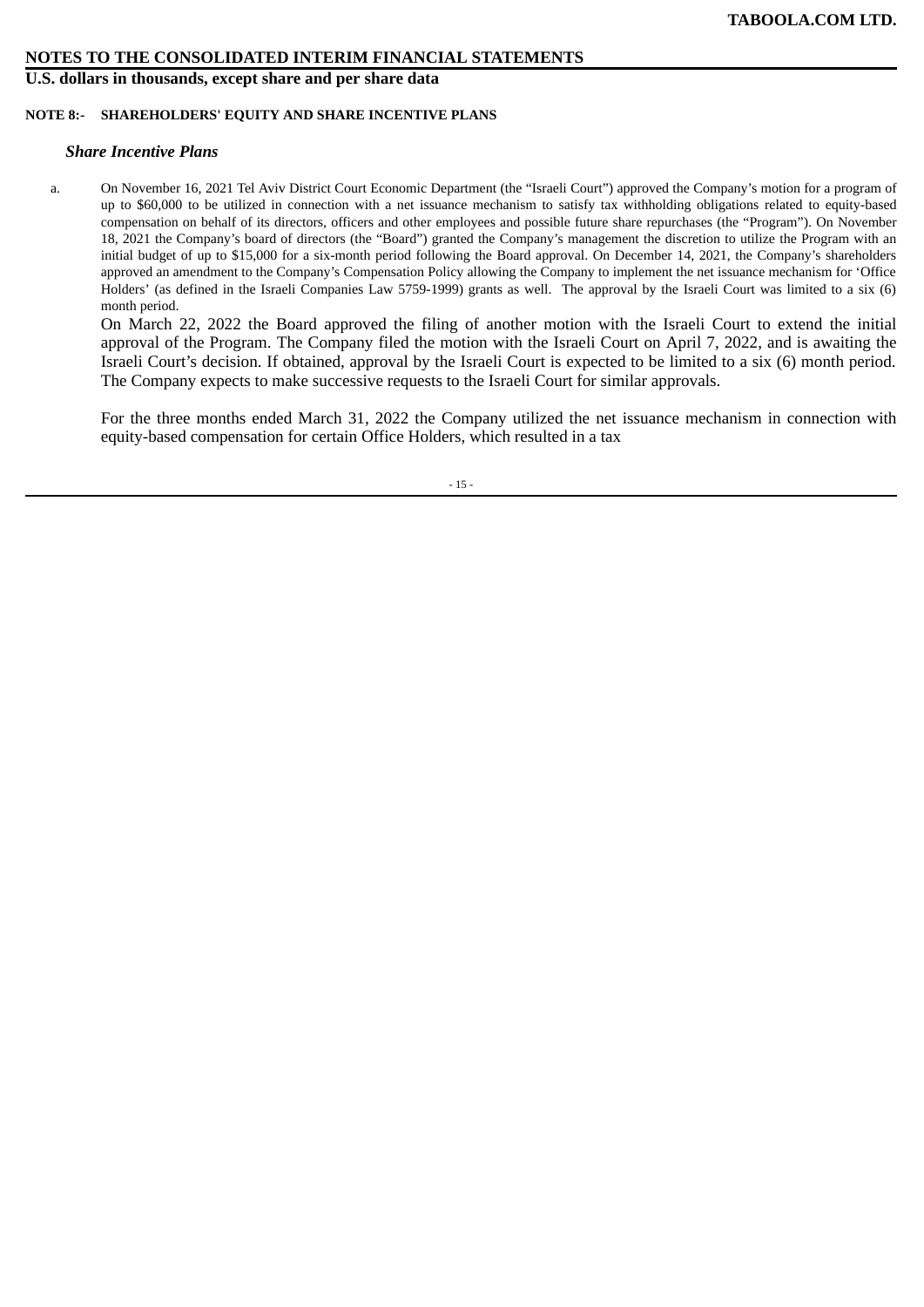# **U.S. dollars in thousands, except share and per share data**

# **NOTE 8:- SHAREHOLDERS' EQUITY AND SHARE INCENTIVE PLANS (Cont.)**

withholding payment by the Company of \$1,845 which was recorded as a reduction of additional paid-in capital.

b. The following is a summary of share option activity and related information for the periods through March 31, 2022 (including employees, directors, officers and consultants of the Company):

|                                              | Outstanding<br>Share<br><b>Options</b> | Weighted<br>Average<br><b>Exercise</b><br>Price |      | Weighted<br>Average<br><b>Remaining</b><br>Contractual<br>Life (Years) |    | Aggregate<br><b>Intrinsic</b><br>Value |
|----------------------------------------------|----------------------------------------|-------------------------------------------------|------|------------------------------------------------------------------------|----|----------------------------------------|
| Balance as of December 31, 2021              | 47,532,923                             | -S                                              | 2.64 | 5.73                                                                   | S  | 247,734                                |
| Granted                                      | 20,000                                 |                                                 | 6.52 |                                                                        |    |                                        |
| Exercised                                    | (2,707,283)                            |                                                 | 1.50 |                                                                        |    |                                        |
| Forfeited                                    | (382,222)                              |                                                 | 5.92 |                                                                        |    |                                        |
| Balance as of March 31, 2022 (unaudited)     | 44,463,418                             |                                                 | 2.68 | 5.60                                                                   |    | 134,744                                |
| Exercisable as of March 31, 2022 (unaudited) | 32,363,095                             |                                                 | 1.58 | 4.42                                                                   | -S | 118,007                                |

The aggregate intrinsic value in the table above represents the total intrinsic value that would have been received by the option holders had all option holders exercised their options on the last date of the period.

The weighted-average grant date fair value of options granted during the three months ended March 31 2022, was \$6.52.

As of March 31, 2022, unrecognized share-based compensation cost related to unvested share options was \$32,415, which is expected to be recognized over a weighted-average period of 2.95 years.

c. The following is a summary of the RSU activity and related information for the periods through March 31, 2022 (including employees of the Company):

|                                          | <b>Outstanding</b><br><b>Restricted Shares</b><br>Unit | <b>Weighted Average</b><br><b>Grant Date Fair</b><br><b>Value Per Share</b> |
|------------------------------------------|--------------------------------------------------------|-----------------------------------------------------------------------------|
| Balance as of December 31, 2021          | 21,613,189                                             | 8.16<br>- S                                                                 |
| Granted                                  | 10,758,110                                             | 6.49                                                                        |
| Vested $(*)$                             | (2,077,835)                                            | 6.68                                                                        |
| Forfeited                                | (696, 605)                                             | 7.36                                                                        |
|                                          |                                                        |                                                                             |
| Balance as of March 31, 2022 (unaudited) | 29,596,859                                             | S<br>7.38                                                                   |

(\*) A portion of the shares that vested were netted out to satisfy the tax obligations of the recipients. During the three months ended March 31, 2022, a total of 332,949 RSUs were canceled to satisfy tax obligations, resulting in net issuance of 333,828 shares.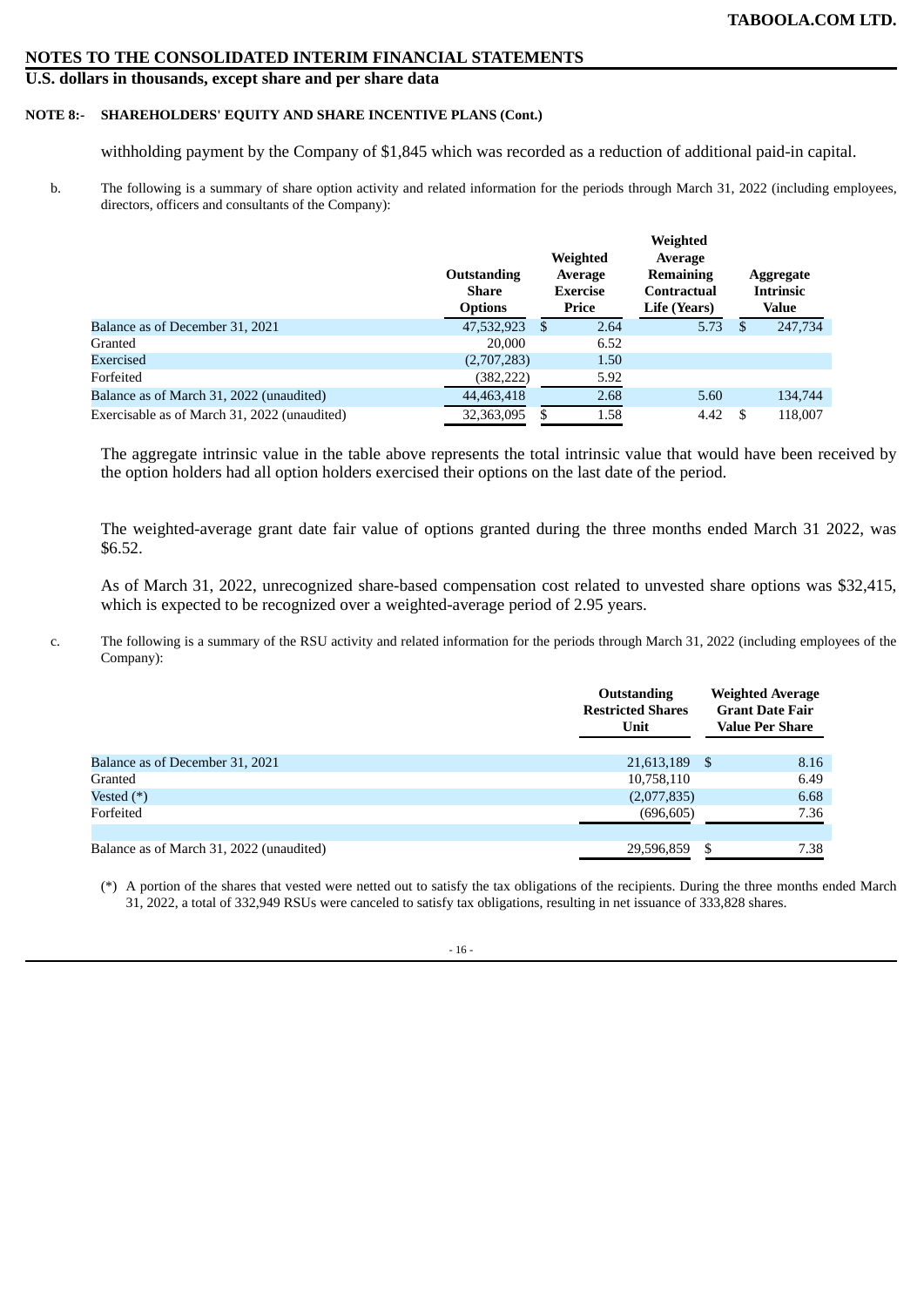# **U.S. dollars in thousands, except share and per share data**

#### **NOTE 8: SHAREHOLDERS' EQUITY AND SHARE INCENTIVE PLANS (Cont.)**

The weighted-average grant date fair value of RSUs granted during the three months ended March, 31, 2022 was \$6.49.

As of March 31, 2022, unrecognized share-based compensation cost related to unvested RSUs was \$26,506, which is expected to be recognized over a weighted-average period of 3.66 years.

The total share-based compensation expense related to all of the Company's share-based awards recognized for the three months ended March 31, 2022 2021, was comprised as follows:

|                                        | Three months ended<br>March 31, |   |       |  |
|----------------------------------------|---------------------------------|---|-------|--|
|                                        | 2022                            |   | 2021  |  |
|                                        | <b>Unaudited</b>                |   |       |  |
| Cost of revenues                       | \$<br>703                       | S | 125   |  |
| Research and development               | 6,102                           |   | 3,438 |  |
| Sales and marketing                    | 5,300                           |   | 1,131 |  |
| General and administrative             | 7,724                           |   | 437   |  |
| Total share-based compensation expense | 19,829                          |   | 5,131 |  |

#### **NOTE 9:- INCOME TAXES:**

The Company's effective tax rate is highly dependent upon the geographic distribution of its worldwide earnings or losses and tax regulations. The Company's effective tax rates were (-11.2%) and 11% for the three months ended March 31, 2022 and March 31, 2021, respectively. The difference between the Company's effective tax rate and the 23% statutory rate in Israel for the three months ended March 31, 2022, resulted primarily from tax benefits associated from losses incurred in the U.S. partly offset by tax expenses in other jurisdictions.

#### **NOTE 10:- COMMITMENTS AND CONTINGENCIES**

# *Commercial Commitments*

In the ordinary course of the business, the Company enters into agreements with certain digital properties, under which, in some cases it agrees to pay them a guaranteed amount, generally per thousand page views on a monthly basis. These agreements could cause a gross loss on digital property accounts in which the guarantee is higher than the actual revenue generated. These contracts generally range in duration from 2 to 5 years, though some can be shorter or longer.

# *Non-cancelable Purchase Obligations*

In the normal course of business, the Company enters into non-cancelable purchase commitments with various parties to purchase primarily software and IT related-based services. As of March 31, 2022, the Company had outstanding non-cancelable purchase obligations in the amount of \$18,543.

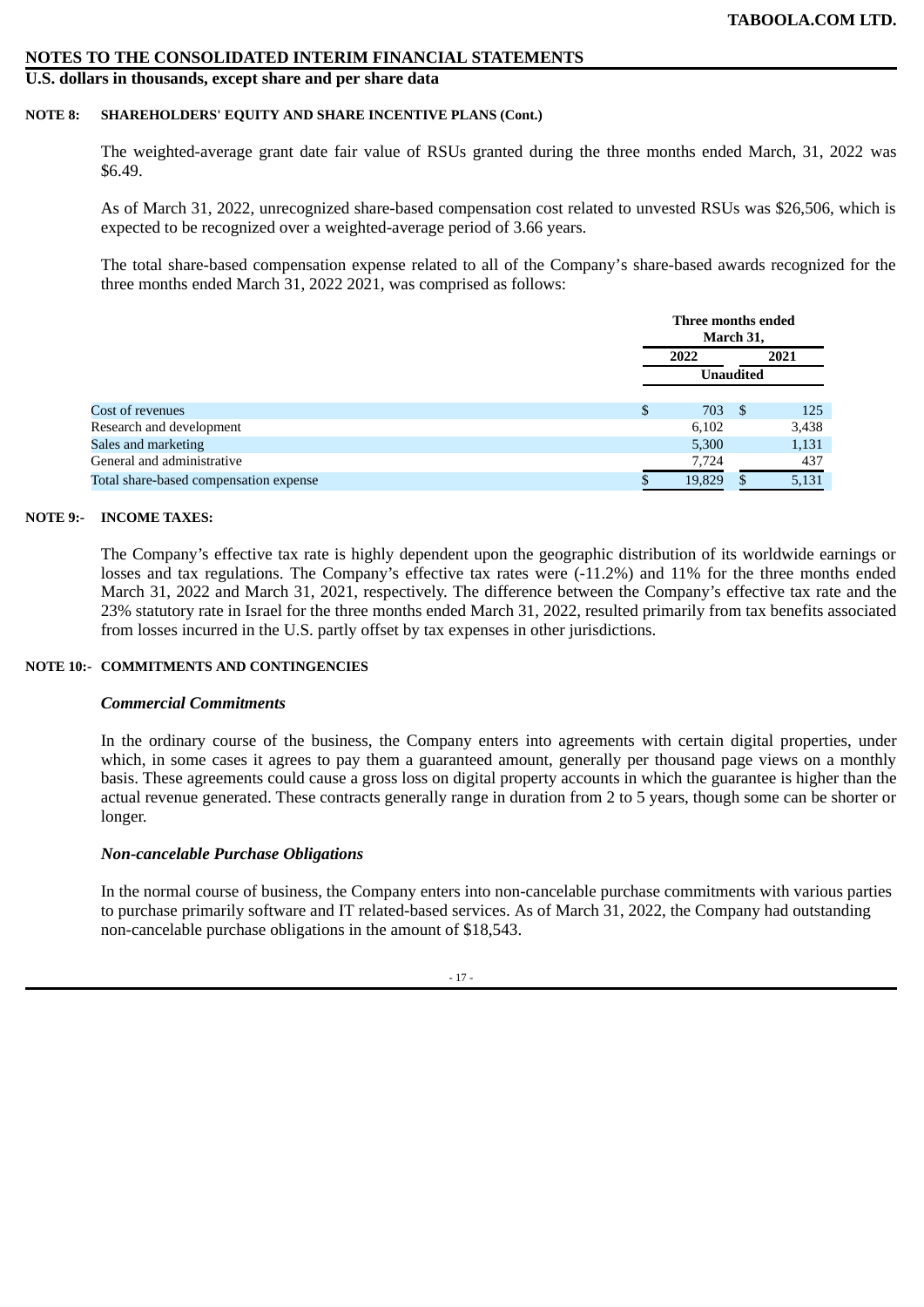#### **U.S. dollars in thousands, except share and per share data**

#### **NOTE 10:- COMMITMENTS AND CONTINGENCIES (Cont.)**

#### *Legal Proceedings*

- a. In October 2019, one of the Company's digital properties (the "Digital Property") filed a claim against the Company in the Paris Commercial Court for approximately \$706 (the "Claim"). According to the Claim, the Company allegedly has failed to pay certain minimum guarantee payments for the years 2016 to 2019. It is the Company's position that there are no merits to the Claim because the Digital Property did not act in accordance with the agreement and a counterclaim in the amount of \$1,970 was filed by the Company for a refund of certain compensation that was paid. A virtual trial took place on February 24, 2021, and the Paris Commercial Court dismissed Digital property claims and ordered them to pay an amount of approximate \$12 in costs to Taboola. On June 1, 2021, the Digital Property filed an appeal against the decision of the Paris Commercial Court, and their appellate briefs in early September. Taboola filed its response to these claims on January 31, 2022. Digital Property replied on April 29, 2022. The court has set March 2, 2023 as the end of the instruction period and May 10, 2023 for the trial.
- b. In April 2021, the Company became aware that the Antitrust Division of the U.S. Department of Justice is conducting a criminal investigation of hiring activities in the Company's industry, including the Company. The Company is cooperating with the Antitrust Division. While there can be no assurances as to the ultimate outcome, the Company does not believe that its conduct violated applicable law.
- c. In the ordinary course of business, the Company may be subject from time to time to various proceedings, lawsuits, disputes, or claims. The Company investigates these claims as they arise and record a provision, as necessary. Provisions are reviewed and adjusted to reflect the impact of negotiations, estimated settlements, legal rulings, advice of legal counsel and other information and events pertaining to a particular matter. Although claims are inherently unpredictable, the Company is currently not aware of any matters that, it believes would individually or taken together, have a material adverse effect on its business, financial position, results of operations, or cash flows.

# **NOTE 11:- GEOGRAPHIC INFORMATION**

The following table represents total revenue by geographic area based on the advertisers' billing address:

|                       | Three months ended<br>March 31, |  |         |
|-----------------------|---------------------------------|--|---------|
|                       | 2022                            |  | 2021    |
|                       | <b>Unaudited</b>                |  |         |
| <b>Israel</b>         | \$<br>$50,694$ \$               |  | 34,537  |
| <b>United Kingdom</b> | 18,544                          |  | 15,516  |
| <b>United States</b>  | 134,686                         |  | 123,307 |
| Germany               | 38,392                          |  | 33,669  |
| France                | 13,763                          |  | 16,004  |
| Rest of the World     | 98,647                          |  | 79,917  |
| Total                 | 354,726                         |  | 302,950 |

- 18 -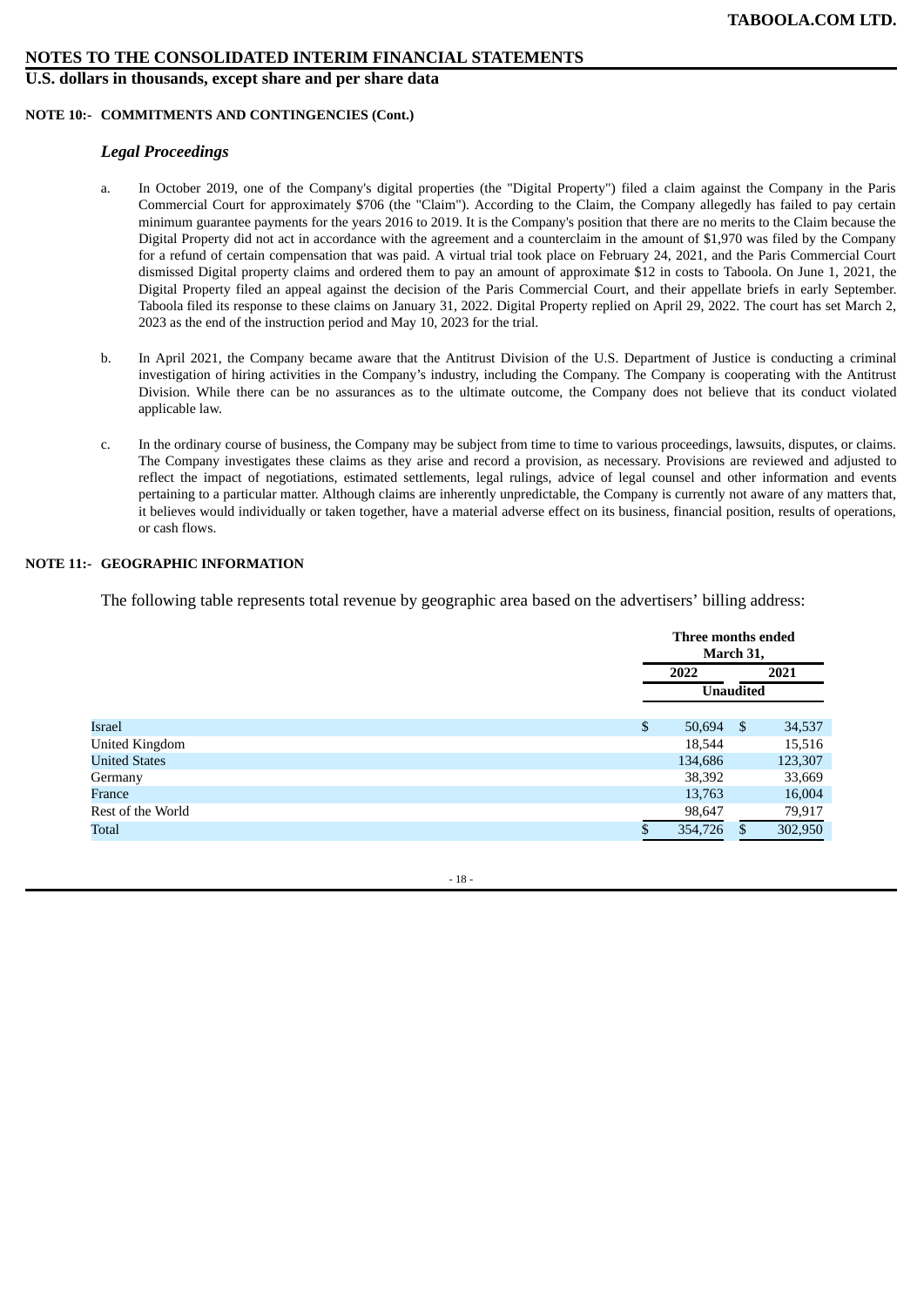# **U.S. dollars in thousands, except share and per share data**

# **NOTE 12:- NET INCOME PER SHARE ATTRIBUTABLE TO ORDINARY SHAREHOLDERS**

The following table sets forth the computation of basic and diluted net income per share attributable to ordinary shareholders for the periods presented:

|                                                                                                                | Three months ended<br>March 31, |                  |                |              |
|----------------------------------------------------------------------------------------------------------------|---------------------------------|------------------|----------------|--------------|
|                                                                                                                |                                 | 2022             | 2021           |              |
|                                                                                                                |                                 | <b>Unaudited</b> |                |              |
| <b>Basic net income per share</b>                                                                              |                                 |                  |                |              |
| Numerator:                                                                                                     |                                 |                  |                |              |
| Net income                                                                                                     | $\mathfrak{S}$                  | 3,888            | \$             | 18,587       |
| Less: Undistributed earnings allocated to participating securities                                             |                                 |                  |                | (5, 915)     |
| Net income attributable to ordinary shares - basic                                                             | \$                              | 3,888            | $\mathbb{S}$   | 12,672       |
| Denominator:                                                                                                   |                                 |                  |                |              |
| Weighted-average shares used in computing net income per share attributable to ordinary<br>shareholders, basic |                                 | 247,378,428      |                | 44, 141, 227 |
| Net income per share attributable to ordinary shareholders, basic                                              | \$                              | 0.02             | $\mathfrak{S}$ | 0.29         |
| Diluted net income per share                                                                                   |                                 |                  |                |              |
| Numerator:                                                                                                     |                                 |                  |                |              |
| Net income attributable to ordinary shares - diluted                                                           | \$                              | 3,888            | \$             | 12,672       |
| Denominator:                                                                                                   |                                 |                  |                |              |
| Weighted-average shares used in computing net income per share attributable to ordinary<br>shareholders, basic |                                 | 247,378,428      |                | 44, 141, 227 |
| Weighted average effect of dilutive securities—effect of share-based awards                                    |                                 | 12,658,506       |                | 30,990,601   |
| Weighted-average shares used in computing net income per share attributable to ordinary                        |                                 |                  |                |              |
| shareholders, diluted                                                                                          |                                 | 260,036,934      |                | 75,131,828   |
| Net income per share attributable to ordinary shareholders, diluted                                            | \$                              | 0.01             | \$             | 0.17         |

The potential shares of ordinary shares that were excluded from the computation of diluted net loss per share attributable to ordinary shareholders for the periods presented because including them would have been anti-dilutive are as follows:

|                                                                                     | Three months ended<br>March 31, |                          |  |
|-------------------------------------------------------------------------------------|---------------------------------|--------------------------|--|
|                                                                                     | 2022                            | 2021                     |  |
|                                                                                     | <b>Unaudited</b>                |                          |  |
| Warrants                                                                            | 12,349,990                      |                          |  |
| RSU's                                                                               | 10,645,660                      | $\overline{\phantom{a}}$ |  |
| Outstanding share options                                                           | 20,000                          |                          |  |
| Issuable ordinary shares related to business combination under holdback arrangement | 3,681,030                       | $\overline{\phantom{0}}$ |  |

- 19 -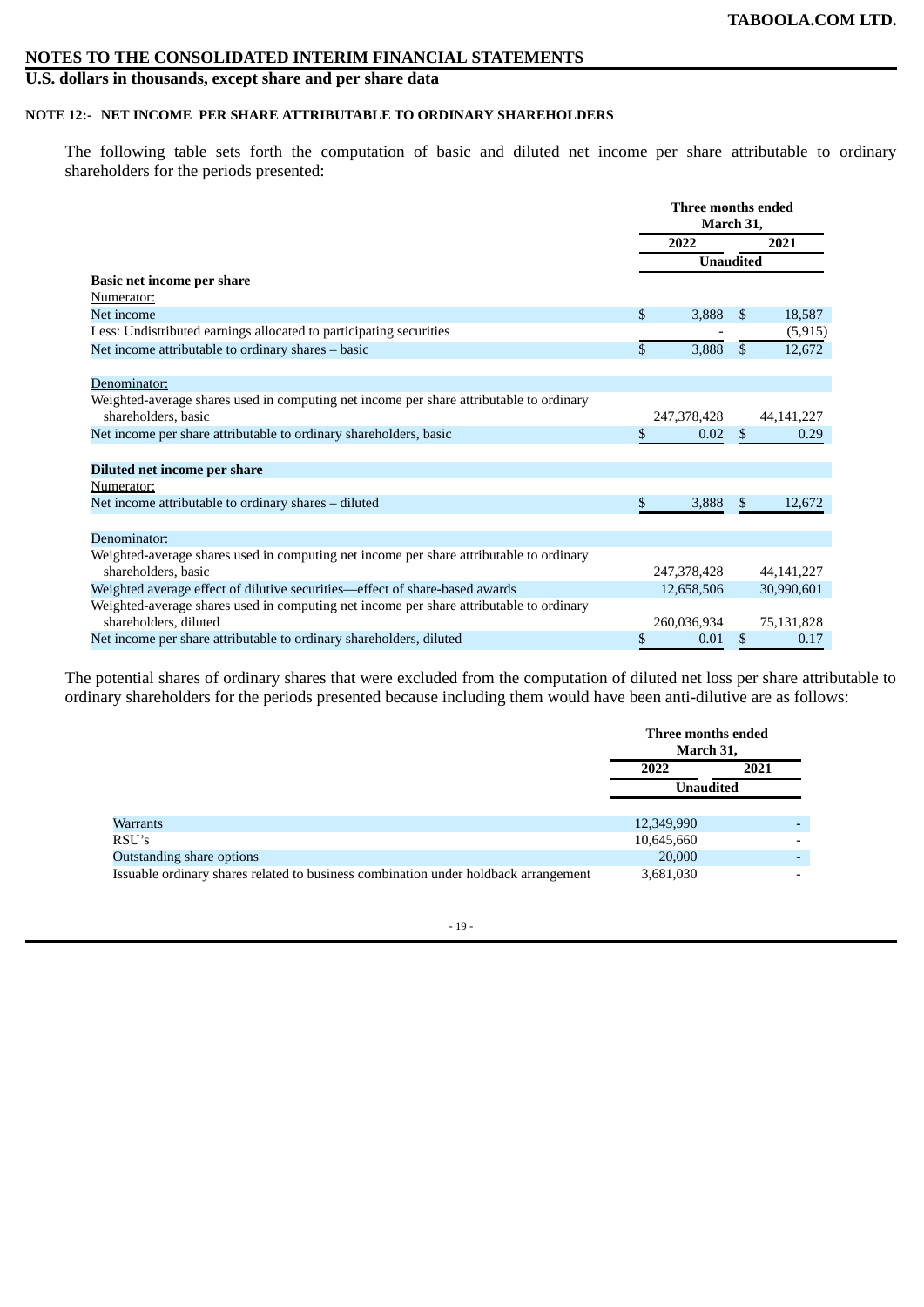# **MANAGEMENT'S DISCUSSION AND ANALYSIS OF FINANCIAL CONDITION AND RESULTS OF OPERATIONS**

<span id="page-21-0"></span>*You should read the following discussion and analysis of our financial condition and results of operations together with Taboola's audited consolidated financial statements and the related notes appearing in our Annual Report on Form 20-F for the year ended December 31, 2021 filed with the U.S. Securities and Exchange Commission (the "SEC") on March 24, 2022 and the pro forma financial information as of and for the year ended December 31, 2021 under the heading "Unaudited Pro Forma Condensed Combined Financial Information" included in our Prospectus dated April 13, 2022 forming part of our registration statement on Form F-1/A filed with the SEC as well, as it may be further amended from time to time. Some of the information contained in this discussion and analysis is set forth elsewhere in our registration statement on Form F-1/A, including information with respect to Taboola's plans and strategy for Taboola's business, and includes forward-looking statements that involve risks and uncertainties. As a result of many factors, including those factors set forth in the section titled "Risk Factors" and "Special Note Regarding Forward-Looking Statements," Taboola's actual results could differ materially from the results described in or implied by the forward-looking statements contained in the following discussion and analysis. Throughout this section, unless otherwise noted or the context requires otherwise, "we," "us," "our" and the "Company" refer to Taboola and its consolidated subsidiaries, and in references to monetary amounts, "dollars" and "\$" refer to U.S. Dollars, and "NIS" to refers to New Israeli Shekels.*

# **Overview**

Taboola is a technology company that powers recommendations across the Open Web with an artificial intelligence, or AIbased, algorithmic engine that we have developed over the past 14 years. Taboola has also recently expanded more directly into e-Commerce, allowing its partners with digital properties the ability to use its platforms to display advertising suited to the audiences of those partners' websites or other digital services.

We think of ourselves as a search engine, but in reverse — instead of expecting people to search for information, we recommend information to people or enable our partners to use our technology. You've seen us before: we partner with websites, devices, and mobile apps, which we collectively refer to as digital properties, to recommend editorial content and advertisements on the Open Web, outside of the closed ecosystems of the walled gardens such as Facebook, Google, and Amazon.

Digital properties use our technology platforms to achieve their business goals, such as driving new audiences to their sites and apps, or increasing engagement on site — and we don't charge them for these services. We also provide a meaningful monetization opportunity to digital properties by surfacing paid recommendations by advertisers. Unlike walled gardens, we are a business-to-business, or B2B, company with no competing consumer interests. We only interact with consumers through our partners' digital properties, hence we do not compete with our partners for user attention. Our motivations are aligned. When our partners win, we win, and we grow together.

We empower advertisers, merchants, and affiliate networks, which we individually and collectively refer to as advertisers, to leverage our proprietary AI-powered recommendation platform to reach targeted audiences utilizing effective, native ad formats across digital properties. We generate revenues primarily when people (consumers) click on, purchase from or, in some cases, view the ads that appear within our partners' digital experiences via our recommendation platform. Advertisers pay us for those clicks, purchases or impressions, and we share the resulting revenue with the digital properties who display those ads and generate those clicks and downstream consumer actions.

Our powerful recommendation platform was built to address a technology challenge of significant complexity: predicting which recommendations users would be interested in, without explicit intent data or social media profiles. Search advertising platforms have access, at a minimum, to users' search queries which indicate intent, while social media advertising platforms have access to rich personal profiles created by users. In contrast, we base our recommendations on an extensive dataset of context and user behavior derived from the intersection of thousands of digital properties and millions of recommended items, including ads and editorial content.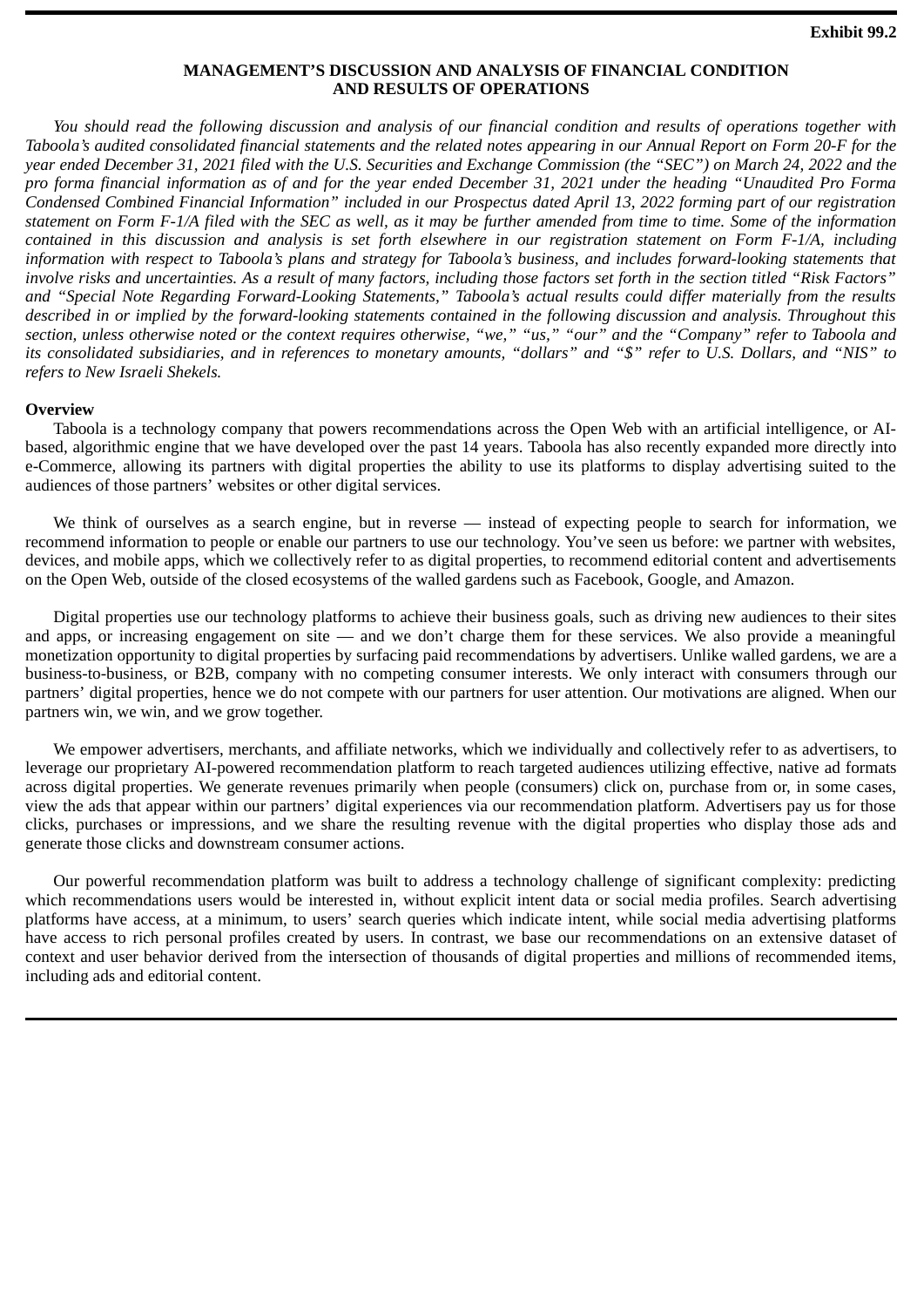# **ION Merger Agreement**

On January 25, 2021, we and one of our subsidiaries entered into a Merger Agreement with ION Acquisition Corp. 1 Ltd. Under that agreement, our subsidiary merged with and into ION, with ION continuing as the surviving company and becoming our direct, wholly-owned subsidiary. The Merger Agreement and the related transactions were unanimously approved by both our board of directors and the ION board. The Business Combination and other transactions contemplated by the Merger Agreement, closed on June 29, 2021 after receipt of the required approval by our shareholders and ION's shareholders and the fulfillment of certain other conditions. In connection with the Merger Agreement, we also obtained commitments for the purchase in private transactions that closed concurrently with the Business Combination of approximately \$285 million of our Ordinary Shares, of which approximately \$150 million was purchased directly from certain of our existing shareholders, primarily from early investors.

# **Connexity Acquisition**

On September 1, 2021 we completed our previously announced acquisition of Shop Holding Corporation, which we refer to as Connexity. The total consideration amount of approximately \$800 million included retention incentives and is subject to customary purchase price adjustments for working capital and indebtedness.

At closing, we issued 17,328,049 of our Ordinary Shares based on a fair value of shares at the closing date of \$157.7 million and paid approximately \$594.1 million in cash.

An additional 3,681,030 shares are deliverable to Connexity employees in installments over three years following the closing as part of holdback arrangements, subject to continued employment with Taboola. Separately, certain employees of Connexity have been granted incentive equity awards of approximately \$40 million that will settle in our Ordinary Shares and will vest subject to their continued employment with Taboola over the next approximately five years.

At the closing we also entered into a \$300 million senior secured term loan credit agreement and used the full proceeds of the loan, net of issuance cost to finance, in part, the Connexity acquisition. See Notes 6 and 7 of Notes to Unaudited Interim Consolidated Financial Statements.

For further information please refer to the *"Unaudited Pro Forma Condensed Combined Financial Information"* and other information regarding the Connexity acquisition included in our Prospectus dated April 13, 2022 forming part of our registration statement on Form F-1/A, as it may be amended from time to time, filed with the Securities and Exchange Commission.

# **Key Factors and Trends Affecting our Performance**

We believe that our performance and future success depend on several factors that present significant opportunities for us but also pose risks and challenges, including those discussed below and other risks and uncertainties set forth in the Company's Annual Report on Form 20-F for the year ended December 31, 2021 under Item 3.D. "Information About the Company - Risk Factors," the Company's Registration Statement on Form F-1/A filed on April 13, 2022, as it may be amended or supplemented from time to time, under the sections entitled "Cautionary Note Regarding Forward-looking Statements" and "Risk Factors" and in the Company's subsequent filings with the Securities and Exchange Commission.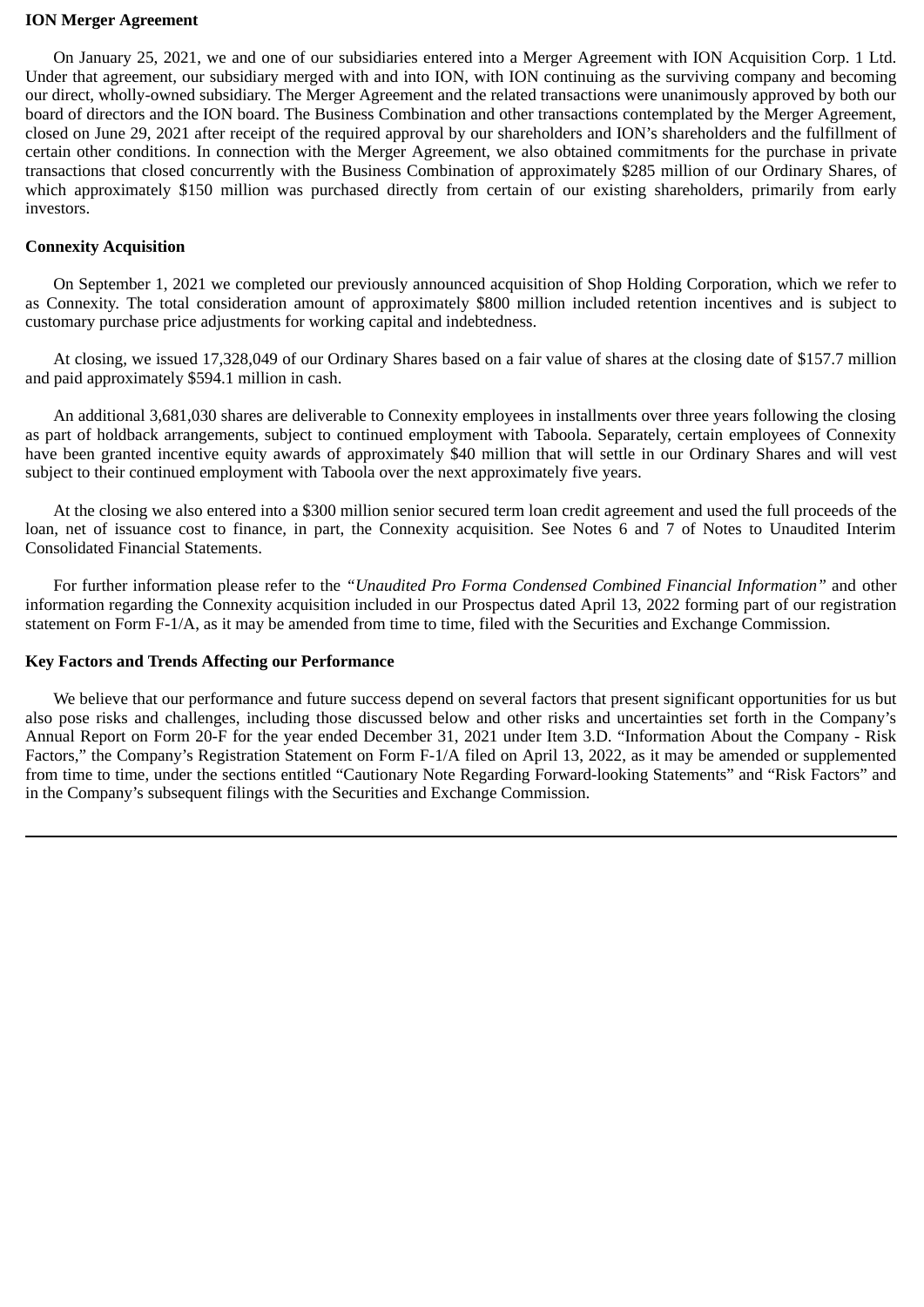# **Maintaining and Growing Our Digital Property Partners**

We engage with a diverse network of digital property partners, substantially all of which have contracts with us containing either an evergreen term or an exclusive partnership with us for multi-year terms at inception. These agreements typically require that our code be integrated on the digital property web page because of the nature of providing both editorial and paid recommendations. This means that in the vast majority of our business, we do not bid for ad placements, as traditionally happens in the advertising technology space, but rather see all users that visit the pages on which we appear. Due to our multi-year exclusive contracts and high retention rates, our supply is relatively consistent and predictable. We had approximately 16,000, 9,000 and 7,000 digital property partners in the fourth quarter of 2021, 2020 and 2019, respectively.

We have a strong record of growing the revenue generated from our digital property partners. We grow our digital property partner relationships in four ways. First, we grow the revenue from these partnerships by increasing our yield over time. We do this by improving our algorithms, expanding our advertiser base and increasing the amount of data that helps target our ads. Second, we continuously innovate with new product offerings and features that increase revenue. Third, we innovate by launching new advertising formats. Fourth, we work closely with our digital property partners to find new placements and page types where we can help them drive more revenue.

For the majority of our digital properties partners, we have two primary models for sharing revenue with digital property partners. The most common model is a straight revenue share model. In this model, we agree to pay our partner a percentage of the revenue that we generate from advertisements placed on their digital properties. The second model includes guarantees. Under this model, we pay our partners the greater of a fixed percentage of the revenue we generate and a guaranteed amount per thousand page views. In the past, we have and may continue to be required to make significant payments under these guarantees.

# **Growing Our Advertiser Client Base**

We have a large and growing network of advertisers, across multiple verticals. We had approximately 15,000, 13,000 and 12,000 advertiser clients working with us directly, or through advertising agencies, worldwide during the fourth quarter of 2021, 2020 and 2019, respectively. A large portion of our revenue comes from advertisers with specific performance goals, such as obtaining subscribers for email newsletters or acquiring leads for product offerings. These performance advertisers use our service when they obtain a sufficient return on ad spend to justify their ad spend. We grow the revenue from performance advertisers in three ways. First, we improve the performance of our network by developing new product features, improving our algorithms and optimizing our supply. Second, we secure increased budgets from existing advertisers by offering new ad formats and helping them achieve additional goals. Third, we grow our overall advertiser base by bringing on new advertisers that we have not worked with previously. In addition to our core performance advertisers, video brand advertisers are a small but growing portion of our revenue.

# **Improving Network Yield**

One way that we grow our revenue is by increasing the yield on our network, which is a general term for the revenue that we make per advertising placement. Because we generally fill close to 100% of advertising impressions available, yield is generally not affected by changing fill rates, but rather is impacted in four ways. First, we increase our yield by improving the algorithms that select the right ad for a particular user in a particular context.

These algorithms are based on Deep Learning technology and are a key competitive advantage. Second, we continuously innovate and develop new product offerings and features for advertisers, which help increase their success rates on our network and improve yield. Third, as we grow our advertiser base and mix of advertisers, including adding advertisers able to pay higher rates, our yields increase because of increasing competitive pressure in our auction. Finally, we increase our yield by optimizing the way we work with digital properties, including changing formats and placements. Increasing yield drives higher revenues on all digital property partners. Increasing yield also generally increases margins for ex-TAC Gross Profit, a non-GAAP measure, for those digital property partners to whom we are paying guarantees.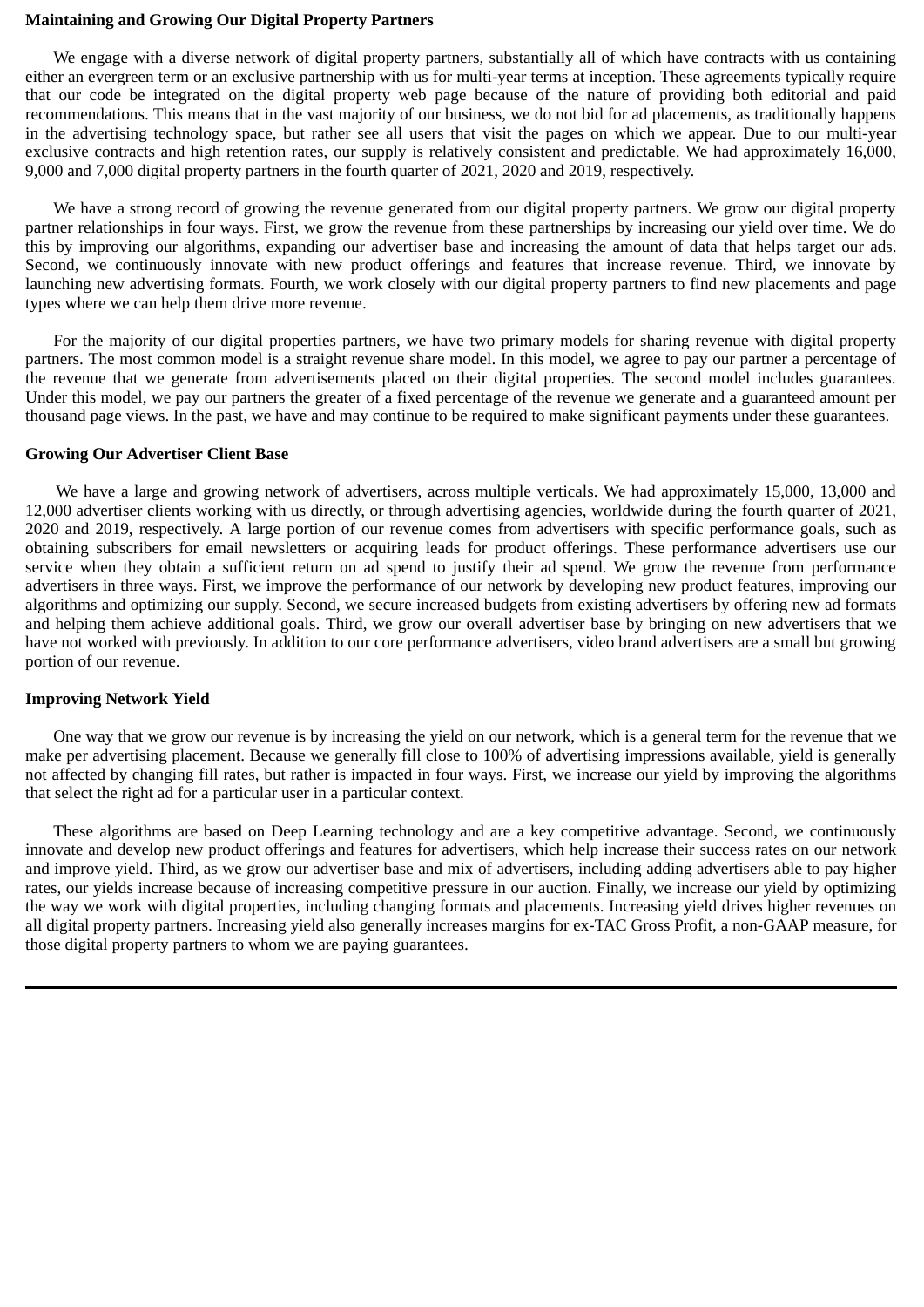# **Product and Research & Development**

We view research and development expenditures as investments that help grow our business over time. These investments, which are primarily in the form of employee salaries and related expenditures and hardware infrastructure, can be broken into two categories. This first category includes product innovations that extend the capabilities of our current product offerings and help us expand into completely new markets. This includes heavy investment in AI (specifically Deep Learning) in the form of server purchases and expenses for data scientists. This category of investment is important to maintain the growth of the business but can also generally be adjusted up or down based on management's perception of the potential value of different investment options. The second category of investments are those that are necessary to maintain our core business. These investments include items such as purchasing servers and other infrastructure necessary to handle increasing loads of recommendations that need to be served, as well as the people necessary to maintain the value delivered to our customers and digital property partners, such as investments in code maintenance for our existing products. This type of investment scales at a slower rate than the growth of our core business.

# **Managing Seasonality**

The global advertising industry has historically been characterized by seasonal trends that also apply to the digital advertising ecosystem in which we operate. In particular, advertisers have historically spent relatively more in the fourth quarter of the calendar year to coincide with the year-end holiday shopping season, and relatively less in the first quarter. We expect these seasonality trends to continue, and our operating results will be affected by those trends with revenue and margins being seasonally strongest in the fourth quarter and seasonally weakest in the first quarter.

# **Privacy Trends and Government Regulation**

We are subject to U.S. and international laws and regulations regarding privacy, data protection, digital advertising and the collection of user data. In addition, large Internet and technology companies such as Google and Apple are making their own decisions as to how to protect consumer privacy, which impacts the entire digital ecosystem. Because we power editorial recommendations, digital properties typically embed our code directly on their web pages. This makes us less susceptible to impact by many of these regulations and industry trends because we are able to drop first party cookies. In addition, because of this integration on our partners' pages, we have rich contextual information to use to further refine the targeting of our recommendations.

# **Macroeconomic Conditions**

Global economic and geopolitical conditions have been increasingly volatile due to factors such as the COVID-19 pandemic, the war in Ukraine, inflation and supply chain disruptions. The ongoing COVID-19 pandemic and efforts to control its spread have curtailed the movement of people, goods and services globally, including in the regions in which we and our clients and partners operate, and are significantly impacting economic activity and financial markets. The economic uncertainty caused by the war in Ukraine has impacted global yields and our advertising business in Europe that accounted for more than 30% of our revenue in 2021. Further, the impacts of inflation, which continued to increase during the first quarter of 2022, has increased the costs of equipment and labor needed to operate our business and could continue to adversely affect us in future periods. These factors, among others, including continued supply chain disruptions, make it difficult for us and our clients to accurately forecast and plan future business activities, and could cause our clients to reduce or delay their advertising spending with us, which, in turn, could have an adverse impact on our business, financial condition and results of operations.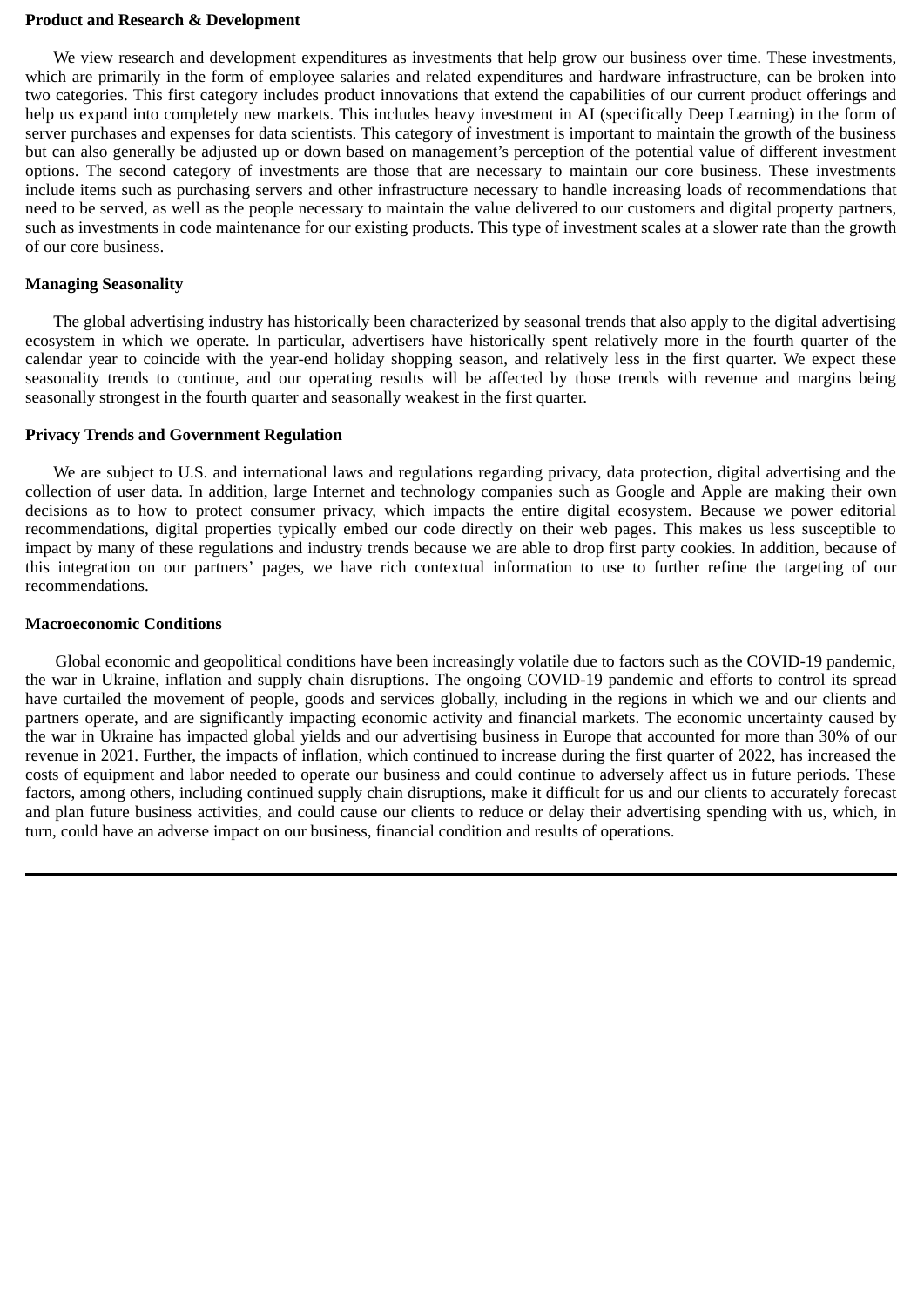# **Key Financial and Operating Metrics**

We regularly monitor a number of metrics in order to measure our current performance and project our future performance. These metrics aid us in developing and refining our growth strategies and making strategic decisions.

|                                                      |                | <b>Three Months Ended</b><br>March 31, |                  |           |  |
|------------------------------------------------------|----------------|----------------------------------------|------------------|-----------|--|
| (dollars in thousands, expect per share data)        |                | 2022                                   |                  | 2021      |  |
|                                                      |                |                                        | <b>Unaudited</b> |           |  |
| <b>Revenues</b>                                      | \$             | 354,726                                | \$               | 302,950   |  |
| Gross profit                                         | \$             | 112,030                                | \$               | 89,499    |  |
| Net income                                           | \$             | 3,888                                  | \$               | 18,587    |  |
| EPS diluted (1)                                      | \$             | 0.015                                  | \$               | 0.169     |  |
| Ratio of net income to gross profit                  |                | 3.5%                                   |                  | 20.8%     |  |
| Cash flow provided by (used in) operating activities | \$             | 8,123                                  | \$               | (9,103)   |  |
| Cash, cash equivalents and short-term deposits       | \$             | 317,953                                | $\mathbb{S}$     | 229,287   |  |
|                                                      |                |                                        |                  |           |  |
| <b>Non-GAAP Financial Data (2)</b>                   |                |                                        |                  |           |  |
| ex-TAC Gross Profit                                  | \$             | 138,228                                | \$               | 105,914   |  |
| <b>Adjusted EBITDA</b>                               | \$             | 34,856                                 | \$               | 33,543    |  |
| Non-GAAP Net Income                                  | \$             | 21,879                                 | \$               | 22,802    |  |
| Pro forma Non-GAAP EPS diluted (3)                   | $\mathbb{S}$   | 0.085                                  | $\mathcal{S}$    | 0.088     |  |
| Ratio of Adjusted EBITDA to ex-TAC Gross Profit      |                | 25.2%                                  |                  | 31.7%     |  |
| <b>Free Cash Flow</b>                                | $\mathfrak{S}$ | 1,221                                  | \$               | (14, 640) |  |
|                                                      |                |                                        |                  |           |  |

(1) The weighted-average shares used in this computation for the three months ended March 31, 2022 and 2021 is 260,036,934 and 75,131,828, respectively. Outstanding shares increased significantly year-over-year as a result of the Company going public.

(2) Refer to "Non-GAAP Financial Measures" below for an explanation and reconciliation to GAAP metrics.

(3) Refer to "Pro forma Non-GAAP EPS diluted" below for a description and calculation of Pro forma Non-GAAP EPS diluted.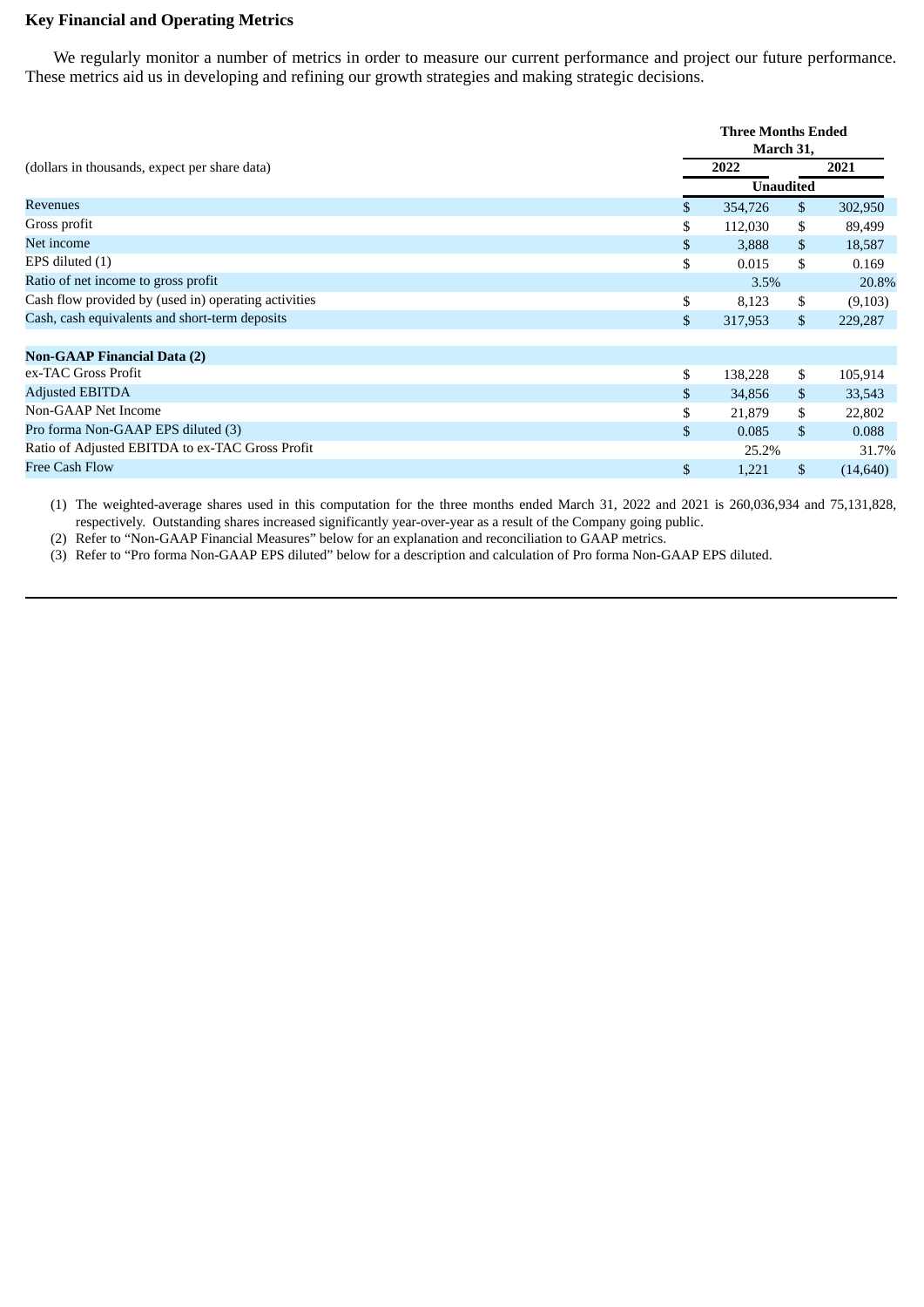#### *Revenues*

All of our Revenues are generated from advertisers, merchants and affiliate networks with whom we enter into commercial arrangements, defining the terms of our service and the basis for our charges. Generally, our charges are based on a CPC, CPM or CPA basis. For campaigns priced on a CPC basis, we recognize these Revenues when a user clicks on an advertisement we deliver. For campaigns priced on a CPM basis, we recognize these Revenues when an advertisement is displayed. For campaigns priced on a performance-based CPA basis, the Company generates revenue when a user makes an acquisition. Certain revenues are recognized net of traffic acquisition costs.

# *Gross profit*

Gross profit is calculated as presented on our consolidated statements of income for the periods presented.

# *Net income*

Net income is calculated as presented on our consolidated statements of income for the periods presented.

# *EPS diluted*

EPS diluted is calculated as presented on our consolidated statements of income for the periods presented.

# *Ratio of net income to gross profit*

We calculate Ratio of net income to gross profit as net income divided by gross profit.

# *Cash flow provided by (used in) operating activities*

Net cash provided by (used in) our operating activities is our net income adjusted for non-cash charges and net cash resulting from changes in our working capital.

# *Cash, cash equivalents and short-term deposits*

Cash equivalents are short-term highly liquid investments that are readily convertible to cash with original maturities of three months or less. Short-term deposits are bank deposits with maturities of more than three months but less than one year.

# *ex-TAC Gross Profit*

We calculate ex-TAC Gross Profit as gross profit adjusted to include other cost of revenues.

# *Adjusted EBITDA*

We calculate Adjusted EBITDA as net income before finance income (expenses), net, benefit (provision) for income taxes and depreciation and amortization, further adjusted to exclude share-based compensation and other noteworthy income and expense items such as certain merger or acquisition related costs, which may vary from period-to-period.

# *Non-GAAP Net Income*

We calculate Non-GAAP Net income as net income adjusted to exclude revaluation of our Warrants liability, share-based compensation expense including Connexity holdback compensation expenses, M&A costs and amortization of acquired intangible assets, other noteworthy items that change from period to period and related tax effects.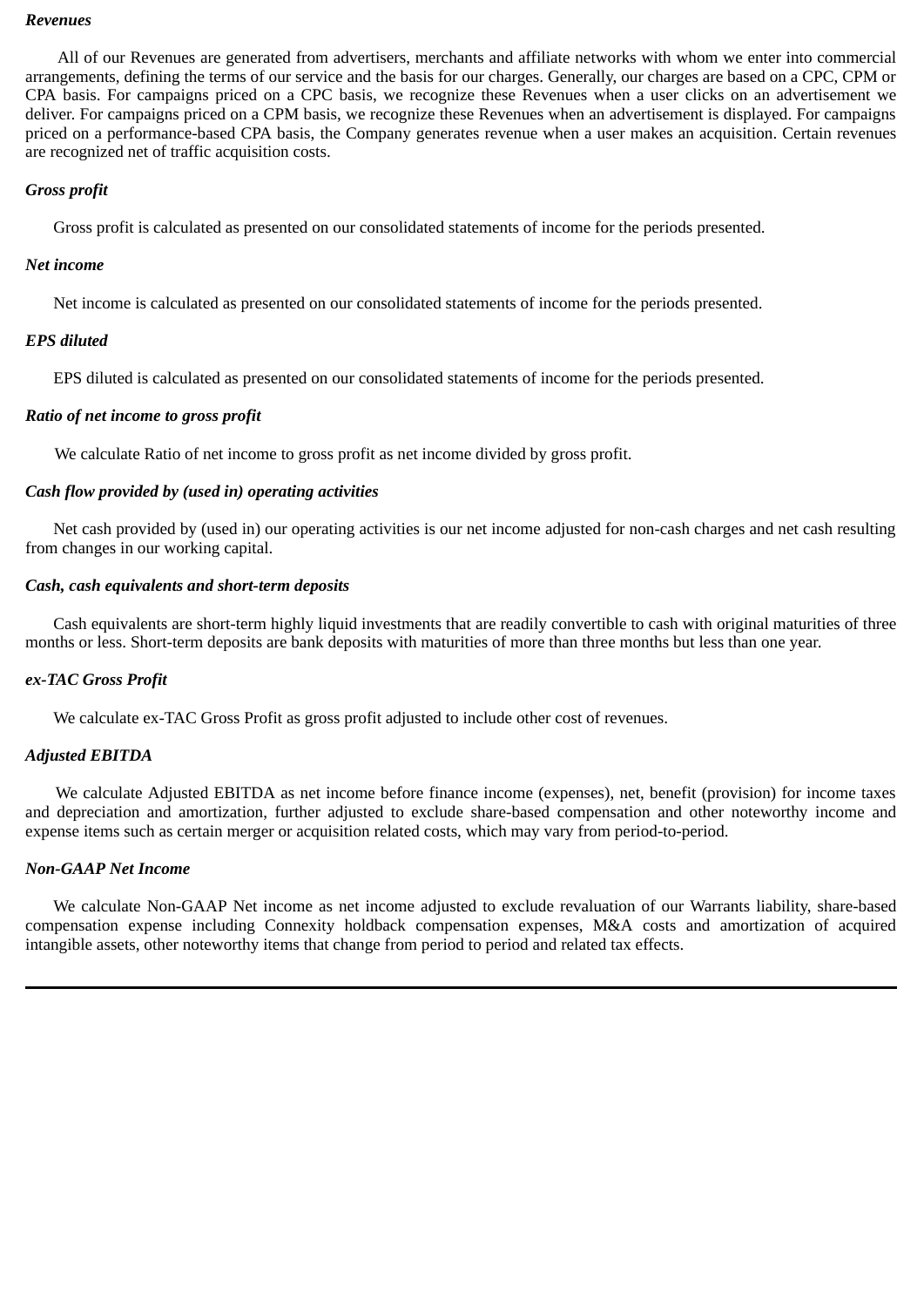# *Pro forma Non-GAAP EPS diluted*

Pro forma Non-GAAP EPS diluted is presented only for the three months ended March 31, 2021. We calculate Pro forma Non-GAAP EPS diluted by adjusting EPS to exclude revaluation of our Warrants liability, share-based compensation expense including Connexity holdback compensation expenses, M&A costs and amortization of acquired intangible assets, other noteworthy items that change from period to period, related tax effects per calculated net income and weighted-average shares used in computing net income per share attributable to ordinary shareholders, diluted; and further adjusting on a pro forma basis assuming Taboola went public and consummated the related transactions as of January 1, 2021.

The following table provides a reconciliation of EPS diluted to Pro forma Non-GAAP EPS diluted:

|                                       |                 | Three months ended<br>March 31, |  |  |
|---------------------------------------|-----------------|---------------------------------|--|--|
|                                       | 2022            | 2021                            |  |  |
|                                       |                 | <b>Unaudited</b>                |  |  |
| EPS diluted (1)                       | $0.015$ \$<br>S | 0.169                           |  |  |
| Add (Subtract):                       |                 |                                 |  |  |
| Amortization of acquired intangibles  | 0.061           | 0.002                           |  |  |
| Share-based compensation expenses (2) | 0.066           | 0.020                           |  |  |
| M&A costs                             | 0.000           | (0.006)                         |  |  |
| Holdback compensation expenses (3)    | 0.011           | 0.000                           |  |  |
| <b>Revaluation of Warrants</b>        | (0.054)         | 0.000                           |  |  |
| Income tax effects                    | (0.014)         | 0.000                           |  |  |
| Pro forma adjustment (4)              |                 | (0.097)                         |  |  |
| Pro forma Non-GAAP EPS diluted (5)    | 0.085           | 0.088                           |  |  |

(1) The weighted-average shares used in this computation for the three months ended March 31, 2022 and 2021 is 260,036,934 and 75,131,828, respectively. Outstanding shares increased significantly year-over-year as a result of the Company going public.

- (2) For the Q1 2022 period, a substantial majority relates to equity awards issued in connection with going public.
- (3) Represents share-based compensation due to holdback of Taboola ordinary shares issuable under compensatory arrangements relating to Connexity acquisition.
- (4) Pro forma net income for the three months ended March 31, 2021, includes an adjustment to add \$5,915 of undistributed earnings previously allocated to participating securities assuming these securities converted to ordinary shares as of January 1, 2021.
- (5) The Pro Forma Non-GAAP EPS is presented only for the three months ended March 31, 2021 assuming Taboola went public and consummated the related transactions as of January 1, 2021. The weighted-average shares used to calculate Pro Forma Non-GAAP EPS diluted for the three months ended March 31, 2021 is 259,307,085, and includes giving effect to 121,472,152 Taboola legacy preferred shares, 30,471,516 shares issues to ION Public shareholders, 13,500,000 shares issued to PIPE investors, 8,419,608 shares and equity grants in connection with going public and 10,311,981 from options and restricted shares units by application of treasury stock method.

# *Ratio of Adjusted EBITDA to ex-TAC Gross Profit*

We calculate Ratio of Adjusted EBITDA to ex-TAC Gross Profit as Adjusted EBITDA divided by ex-TAC Gross Profit.

# *Free Cash Flow*

We calculate Free Cash Flow as cash flow provided by (used in) operating activities minus purchases of property, plant and equipment, including capitalized internal-use software. We expect our Free Cash Flow to fluctuate in future periods as we invest in our business to support our plans for growth.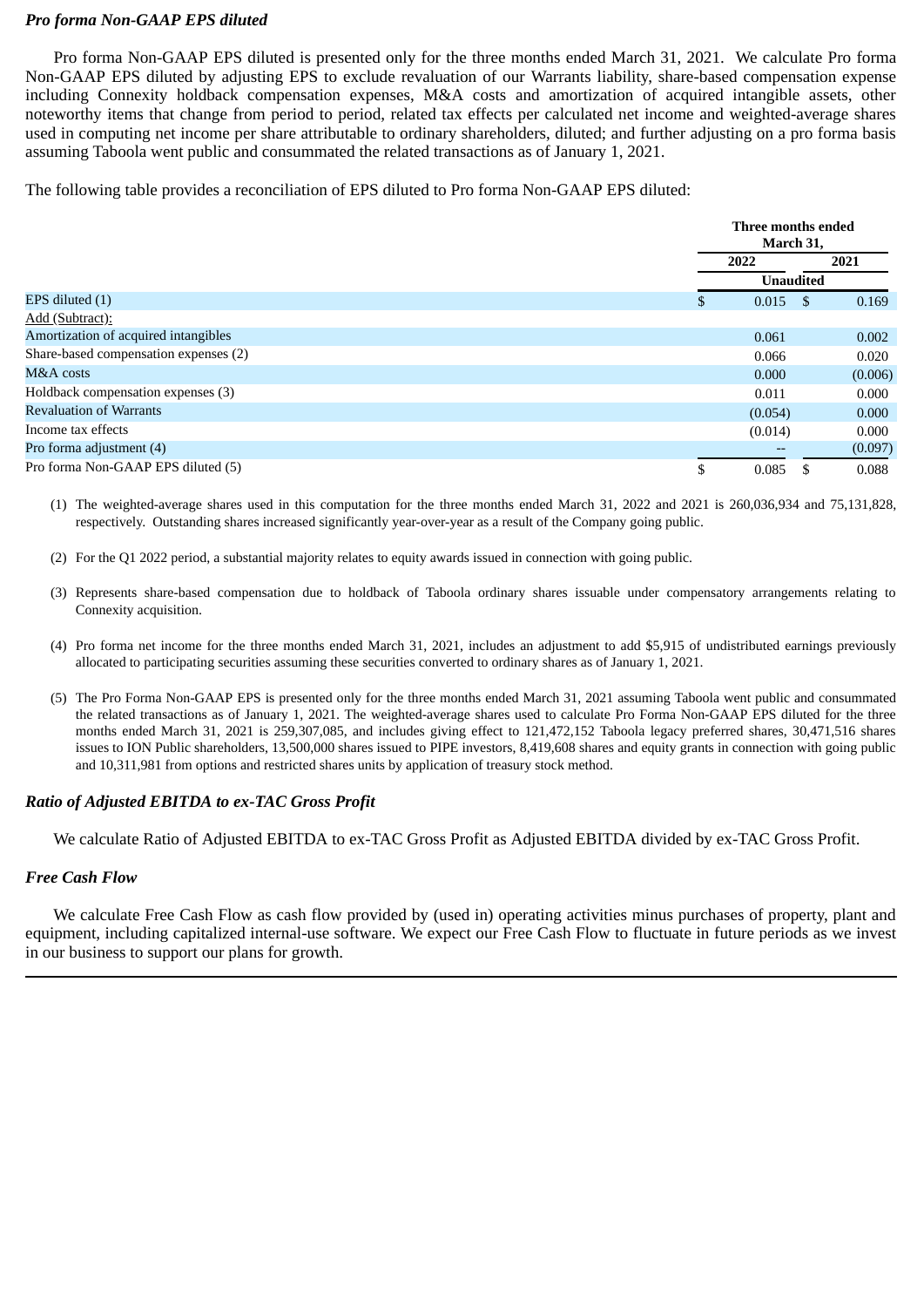#### **Non-GAAP Financial Measures**

We are presenting the following non-GAAP financial measures because we use them, among other things, as key measures for our management and board of directors in managing our business and evaluating our performance. We believe they also provide supplemental information that may be useful to investors. The use of these measures may improve comparability of our results over time by adjusting for items that may vary from period to period or not be representative of our ongoing operations.

These non-GAAP measures are subject to significant limitations, including those identified below. In addition, other companies may use similarly titled measures but calculate them differently, which reduces their usefulness as comparative measures. Non-GAAP measures should not be considered in isolation or as a substitute for GAAP measures. They should be considered as supplementary information in addition to GAAP operating and financial performance measures.

# *ex-TAC Gross Profit*

We believe that ex-TAC Gross Profit, which we calculate as gross profit adjusted to include other cost of revenues, is useful because traffic acquisition cost, or TAC, is what we must pay digital properties to obtain the right to place advertising on their websites, and we believe focusing on ex-TAC Gross Profit better reflects the profitability of our business. We use ex-TAC Gross Profit as part of our business planning, for example in decisions regarding the timing and amount of investments in areas such as infrastructure.

Limitations on the use of ex-TAC Gross Profit include the following:

- Traffic acquisition cost is a significant component of our cost of revenues but is not the only component; and
- ex-TAC Gross Profit is not comparable to our gross profit and by definition ex-TAC Gross Profit presented for any period will be higher than our gross profit for that period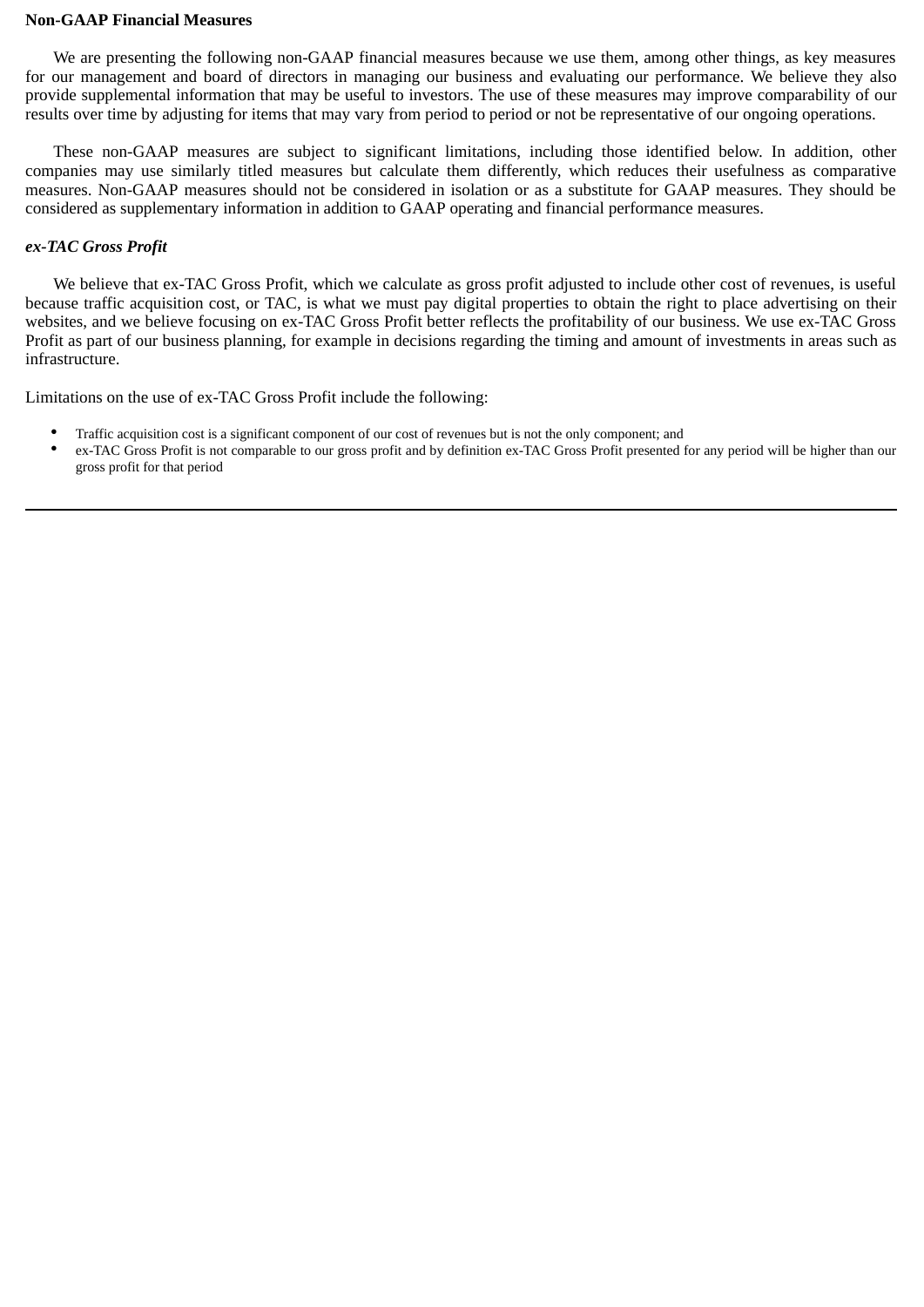The following table provides a reconciliation of revenues and gross profit to ex-TAC Gross Profit:

|                                  | Three months ended     |     |         |  |
|----------------------------------|------------------------|-----|---------|--|
|                                  | March 31,              |     |         |  |
|                                  | 2021<br>2022           |     |         |  |
|                                  | <b>Unaudited</b>       |     |         |  |
|                                  | (dollars in thousands) |     |         |  |
| Revenues                         | \$<br>354,726          | \$. | 302,950 |  |
| Traffic acquisition cost         | 216,498                |     | 197,036 |  |
| Other cost of revenues           | 26,198                 |     | 16,415  |  |
| Gross profit                     | 112,030                |     | 89,499  |  |
| Add back: Other cost of revenues | 26,198                 |     | 16,415  |  |
| ex-TAC Gross Profit              | 138,228                |     | 105,914 |  |

# *Free Cash Flow*

We believe that Free Cash Flow, which we calculate as net cash provided by (used in) operating activities minus purchases of property and equipment, including capitalized internal-use software, is useful to provide management and others with information about the amount of cash generated from our operations that can be used for strategic initiatives, including investing in our business, making strategic acquisitions, and strengthening our balance sheet. We expect our Free Cash Flow to fluctuate in future periods as we invest in our business to support our plans for growth. Limitations on the use of Free Cash Flow include the following:

- it should not be inferred that the entire Free Cash Flow amount is available for discretionary expenditures. For example, cash is still required to satisfy other working capital needs, including short-term investment policy, restricted cash, and intangible assets;
- Free Cash Flow has limitations as an analytical tool, and it should not be considered in isolation or as a substitute for analysis of other GAAP financial measures, such as net cash provided by (used in) operating activities; and
- this metric does not reflect our future contractual commitments.

The following table provides a reconciliation of net cash provided by (used in) operating activities to Free Cash Flow:

|                                                                                  |   | Three months ended<br>March 31, |      |           |  |
|----------------------------------------------------------------------------------|---|---------------------------------|------|-----------|--|
|                                                                                  |   | 2022                            | 2021 |           |  |
|                                                                                  |   | <b>Unaudited</b>                |      |           |  |
|                                                                                  |   | (dollars in thousands)          |      |           |  |
| Net cash provided by (used in) operating activities                              | S | 8.123                           |      | (9,103)   |  |
| Purchases of property and equipment, including capitalized internal-use software |   | (6,902)                         |      | (5,537)   |  |
| Free Cash Flow                                                                   |   | 1,221                           |      | (14, 640) |  |

# *Adjusted EBITDA and Ratio of Adjusted EBITDA to ex-TAC Gross Profit*

We believe that Adjusted EBITDA is useful because it allows us and others to measure our performance without regard to items such as share-based compensation expense, depreciation and interest expense and other items that can vary substantially depending on our financing and capital structure, and the method by which assets are acquired. We use Adjusted EBITDA and GAAP financial measures for planning purposes, including the preparation of our annual operating budget, as a measure of performance and the effectiveness of our business strategies, and in communications with our board of directors. We may also use Adjusted EBITDA as a metric for determining payment of cash or other incentive compensation.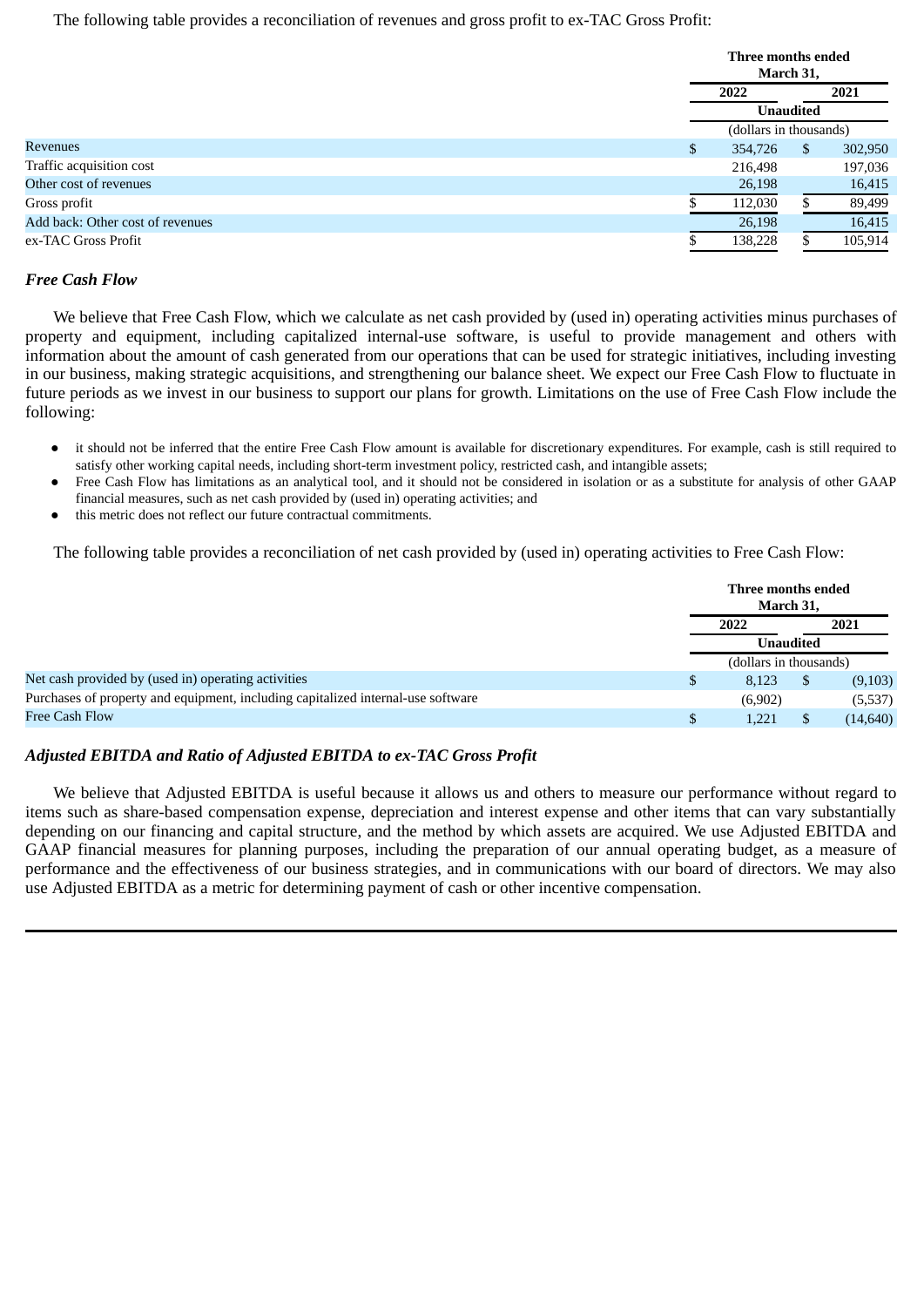# Limitations on the use of Adjusted EBITDA include the following:

- although depreciation expense is a non-cash charge, the assets being depreciated may have to be replaced in the future, and Adjusted EBITDA does not reflect cash capital expenditure requirements for such replacements or for new capital expenditure requirements;
- Adjusted EBITDA excludes share-based compensation expense, which has been, and will continue to be for the foreseeable future, a significant recurring expense for our business and an important part of our compensation strategy;
- Adjusted EBITDA does not reflect, to the extent applicable for a period presented: (1) changes in, or cash requirements for, our working capital needs; (2) interest expense, or the cash requirements necessary to service interest or if applicable principal payments on debt, which reduces cash available to us; or (3) tax payments that may represent a reduction in cash available to us; and
- the expenses and other items that we exclude in our calculation of Adjusted EBITDA may differ from the expenses and other items, if any, that other companies may exclude from Adjusted EBITDA when they report their operating results.We calculate Adjusted EBITDA as net income before finance income (expenses), net, benefit (provision) for income taxes and depreciation and amortization, further adjusted to exclude sharebased compensation and other noteworthy income and expense items such as certain merger or acquisition related costs, which may vary from period-to-period.

The following table provides a reconciliation of net income to Adjusted EBITDA:

|                                       |             | Three months ended<br>March 31, |
|---------------------------------------|-------------|---------------------------------|
|                                       | 2022        | 2021                            |
|                                       |             | <b>Unaudited</b>                |
|                                       |             | (dollars in thousands)          |
| Net income                            | 3,888<br>\$ | 18,587<br>\$.                   |
| Adjusted to exclude the following:    |             |                                 |
| Financial expenses (income), net      | (11, 195)   | 798                             |
| Tax expenses (income)                 | (392)       | 2,237                           |
| Depreciation and amortization         | 22,676      | 8,244                           |
| Share-based compensation expenses (1) | 17,039      | 5,131                           |
| M&A costs                             | 50          | (1,454)                         |
| Holdback compensation expenses (2)    | 2,790       |                                 |
| <b>Adjusted EBITDA</b>                | 34,856      | 33,543                          |

(1) For the Q1 2022 period, a substantial majority relates to equity awards issued in connection with going public.

(2) Represents share-based compensation due to holdback of Taboola ordinary shares issuable under compensatory arrangements relating to Connexity acquisition.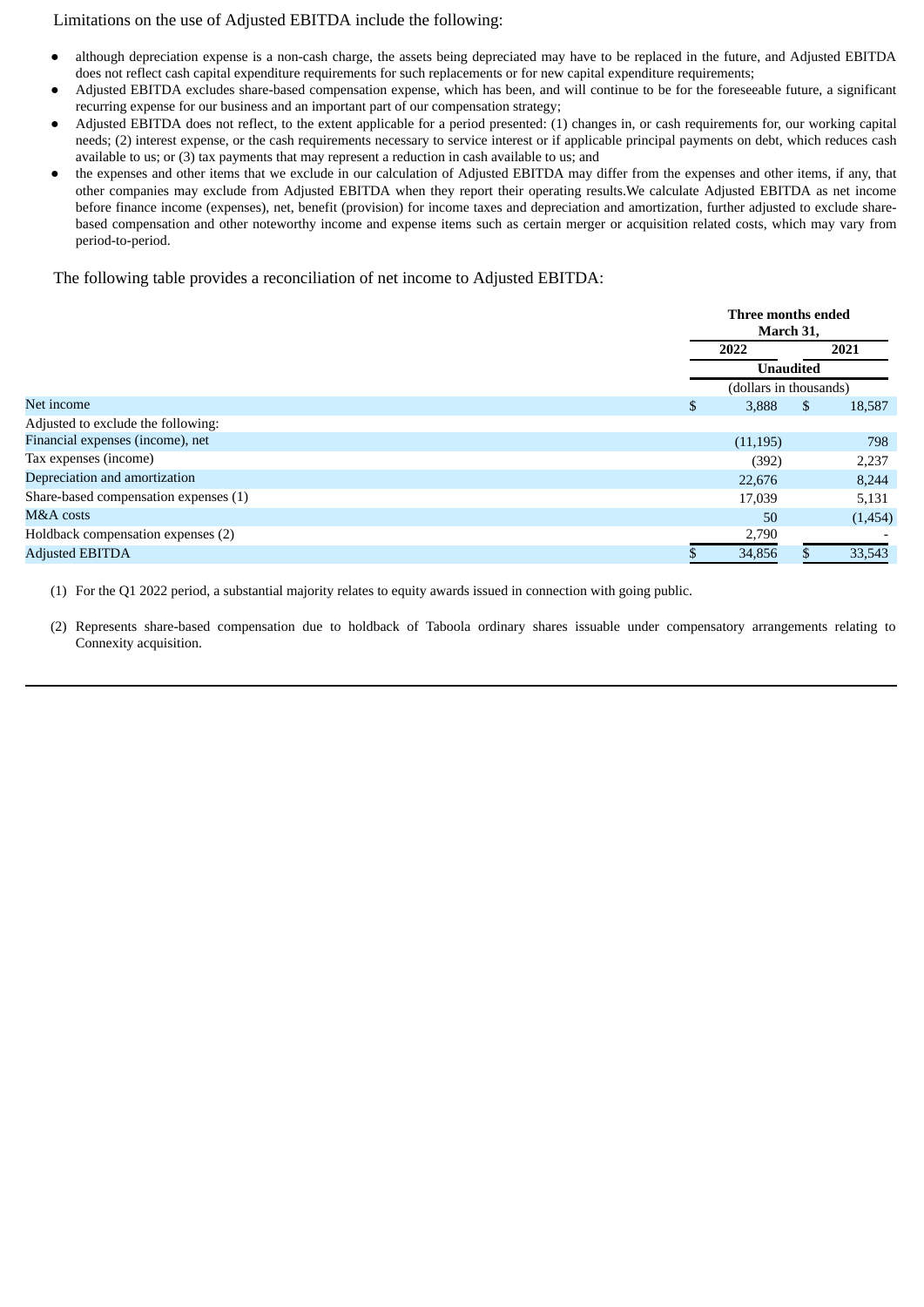We calculate the ratio of net income to gross profit as net income divided by gross profit. We calculate Ratio of Adjusted EBITDA to ex-TAC Gross Profit as Adjusted EBITDA divided by ex-TAC Gross Profit. We believe that the Ratio of Adjusted EBITDA to ex-TAC Gross Profit is useful because TAC is what we must pay digital properties to obtain the right to place advertising on their websites, and we believe focusing on ex-TAC Gross Profit better reflects the profitability of our business.

The following table reconciles ratio of net income to gross profit and Ratio of Adjusted EBITDA to ex-TAC Gross Profit:

|                                                        |              | Three months ended<br>March 31,            |                |         |  |  |
|--------------------------------------------------------|--------------|--------------------------------------------|----------------|---------|--|--|
|                                                        |              | 2021<br>2022                               |                |         |  |  |
|                                                        |              | <b>Unaudited</b><br>(dollars in thousands) |                |         |  |  |
|                                                        |              |                                            |                |         |  |  |
| Gross profit                                           | \$           | $\mathbb{S}$<br>112,030<br>89,499          |                |         |  |  |
| Net income                                             | \$           | 3,888                                      | \$             | 18,587  |  |  |
| Ratio of net income to gross profit                    |              | 20.8%<br>3.5%                              |                |         |  |  |
|                                                        |              |                                            |                |         |  |  |
| ex-TAC Gross Profit                                    | $\mathbb{S}$ | 138,228                                    | $\mathfrak{s}$ | 105,914 |  |  |
| Adjusted EBITDA                                        | \$           | 34,856                                     | \$             | 33,543  |  |  |
| Ratio of Adjusted EBITDA margin to ex-TAC Gross Profit |              | 31.7%<br>25.2%                             |                |         |  |  |

#### *Non-GAAP Net Income*

We believe that Non-GAAP Net Income is useful because it allows us and others to measure our operating performance and trends without regard to items such as the revaluation of our Warrants liability, share-based compensation expense, cash and noncash M&A costs including amortization of acquired intangible assets, other noteworthy items that change from period to period and related tax effects. These items can vary substantially depending on our share price, acquisition activity, the method by which assets are acquired and other factors.

Limitations on the use of Non-GAAP Net Income include the following:

- Non-GAAP Net Income excludes share-based compensation expense, which has been, and will continue to be for the foreseeable future, a significant recurring expense for our business and an important part of our compensation strategy;
- Non-GAAP Net Income will generally be more favorable than our net income for the same period due to the nature of the items being excluded from its calculation; and
- Non-GAAP Net Income is a performance measure and should not be used as a measure of liquidity.

The following table reconciles net income to Non-GAAP Net Income for the periods shown:

|                                       | Three months ended<br>March 31, |      |         |  |
|---------------------------------------|---------------------------------|------|---------|--|
|                                       | 2022                            | 2021 |         |  |
|                                       | <b>Unaudited</b>                |      |         |  |
|                                       | (dollars in thousands)          |      |         |  |
| Net income                            | \$<br>3,888                     | -S   | 18,587  |  |
| Amortization of acquired intangibles  | 15,780                          |      | 639     |  |
| Share-based compensation expenses (1) | 17,039                          |      | 5,131   |  |
| M&A costs                             | 50                              |      | (1,454) |  |
| Holdback compensation expenses (2)    | 2,790                           |      |         |  |
| <b>Revaluation of Warrants</b>        | (14, 042)                       |      |         |  |
| Income tax effects                    | (3,626)                         |      | (101)   |  |
| Non-GAAP Net Income                   | 21,879                          |      | 22,802  |  |

(1) For the Q1 2022 period, a substantial majority relates to equity awards issued in connection with going public.

(2) Represents share-based compensation due to holdback of Taboola ordinary shares issuable under compensatory arrangements relating to Connexity acquisition.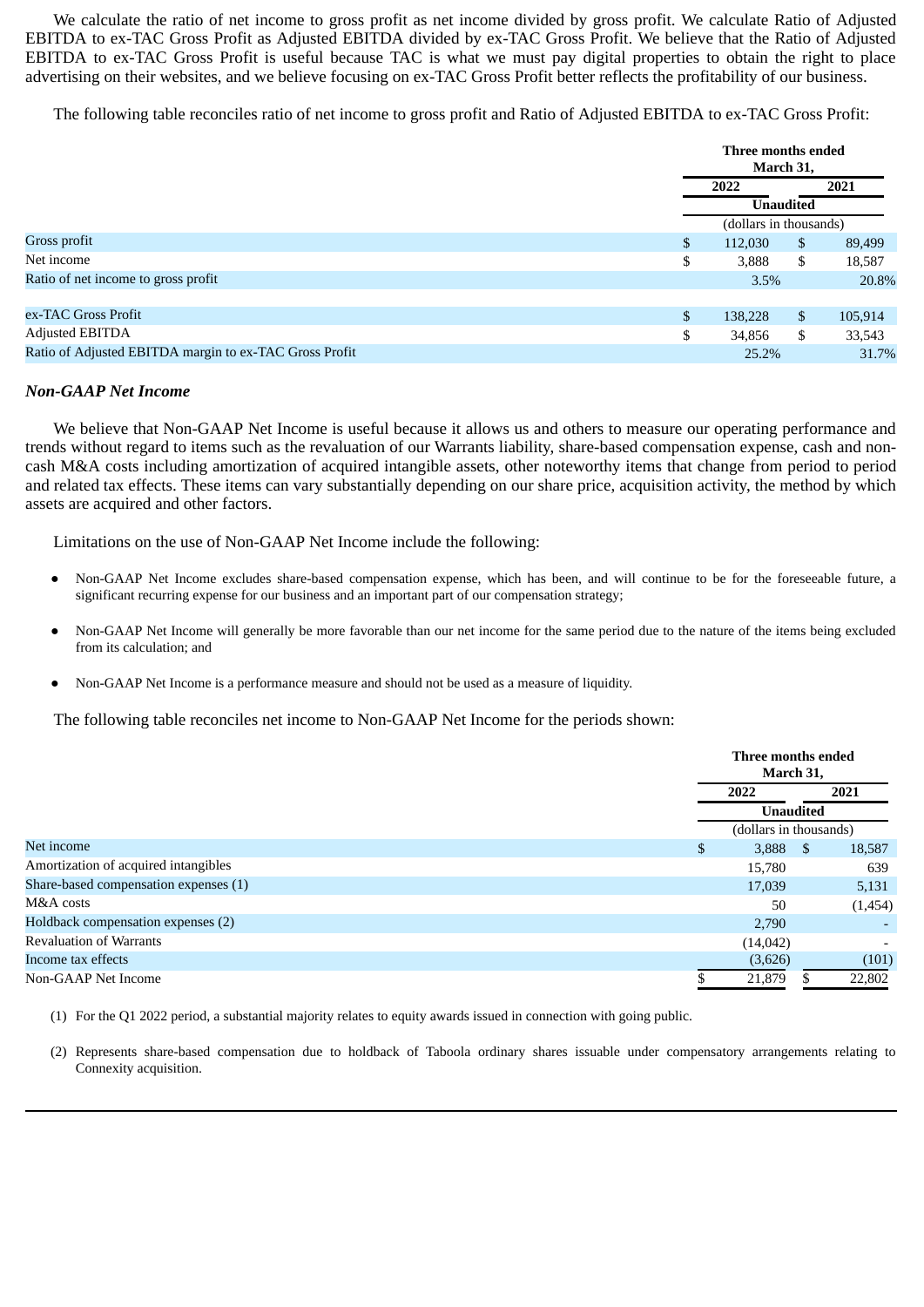# **Components of Our Results of Operations**

# *Revenues*

All of our Revenues are generated from advertisers, merchants and affiliate networks with whom we enter into commercial arrangements, defining the terms of our service and the basis for our charges. Generally, our charges are based on a CPC, CPM or CPA basis. For campaigns priced on a CPC basis, we recognize these Revenues when a user clicks on an advertisement we deliver. For campaigns priced on a CPM basis, we recognize these Revenues when an advertisement is displayed. For campaigns priced on a performance-based CPA basis, the Company generates revenue when a user makes an acquisition.

# *Cost of revenues*

Our cost of revenue primarily includes Traffic acquisition cost and other cost of revenue.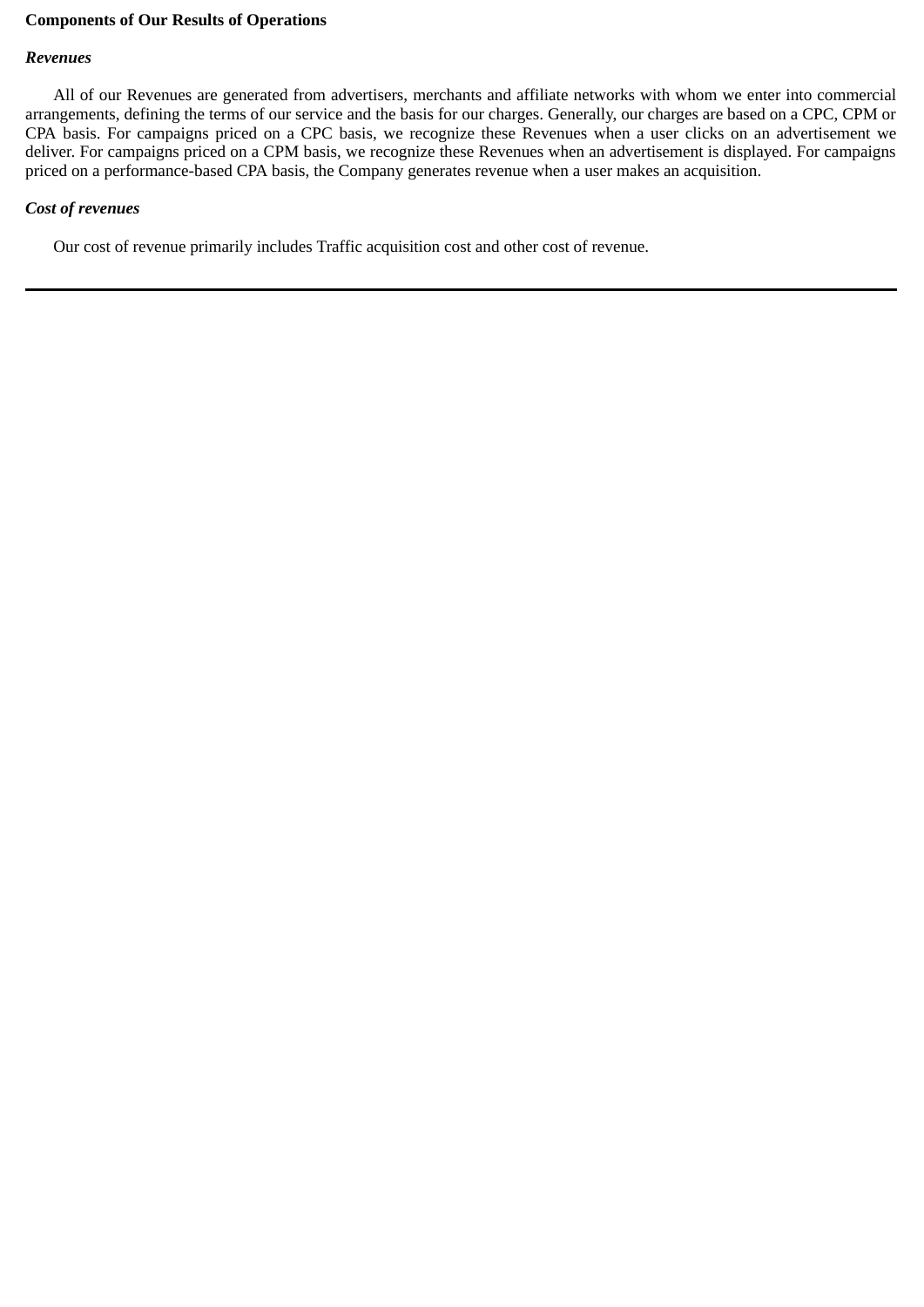# *Traffic acquisition cost*

Traffic acquisition cost, or TAC, consists primarily of cost related to digital property compensation for placing our platform on their digital property and cost for advertising impressions purchased from real-time advertising exchanges and other third parties. Traffic acquisition cost also includes up-front payments, incentive payments, or bonuses paid to the digital property partners, which are amortized over the respective contractual term of the digital property arrangement. For the majority of our digital properties partners, we have two primary compensation models for digital properties. The most common model is a revenue share model. In this model, we agree to pay a percentage of our revenue generated from advertisements placed on the digital properties. The second model includes guarantees. Under this model, we pay the greater of a percentage of the revenue generated or a committed guaranteed amount per thousand page views ("Minimum guarantee model"). Actual compensation is settled on a monthly basis. Expenses under both the revenue share model as well as the Minimum guarantee model are recorded as incurred, based on actual revenues generated by us at the respective month.

#### *Other cost of revenues*

Other cost of revenues includes data center and related costs, depreciation expense related to hardware supporting our platform, amortization expense related to capitalized internal-use software and acquired technology, personnel costs, and allocated facilities costs. Personnel costs include salaries, bonuses, share-based compensation, and employee benefit costs, and are primarily attributable to our operations group, which supports our platform and our clients.

#### *Gross profit*

Gross profit, calculated as revenues less cost of revenues, has been, and will continue to be, affected by various factors, including fluctuations in the amount and mix of revenue and the amount and timing of investments to expand our digital properties partners and advertisers base. We hope to increase both our gross profit in absolute dollars and as a percentage of revenue through enhanced operational efficiency and economies of scale.

#### *Research and development expenses*

Research and development expenses consist primarily of personnel costs, including salaries, bonuses, share-based compensation and employee benefits costs, allocated facilities costs, professional services and depreciation. We expect research and development expenses to increase in future periods to support our growth, including continuing to invest in optimization, accuracy and reliability of our platform and other technology improvements to support and drive efficiency in our operations. These expenses may vary from period to period as a percentage of revenue, depending primarily upon when we choose to make more significant investments.

#### *Sales and marketing expenses*

Sales and marketing expenses consist primarily of payroll and other personnel related costs, including salaries, share-based compensation, employee benefits, and travel for our sales and marketing departments, advertising and promotion, rent and depreciation. We expect to increase selling and marketing expenses to support the overall growth in our business.

# *General and administrative expenses*

General and administrative expenses consist of payroll and other personnel related costs, including salaries, share-based compensation, employee benefits and expenses for executive management, legal, finance and others. In addition, general and administrative expenses include fees for professional services and occupancy costs. We expect our general and administrative expense to increase as we scale up headcount with the growth of our business, and as a result of operating as a public company, including compliance with the rules and regulations of the Securities Exchange Commission, legal, audit, additional insurance expenses, investor relations activities, and other administrative and professional services.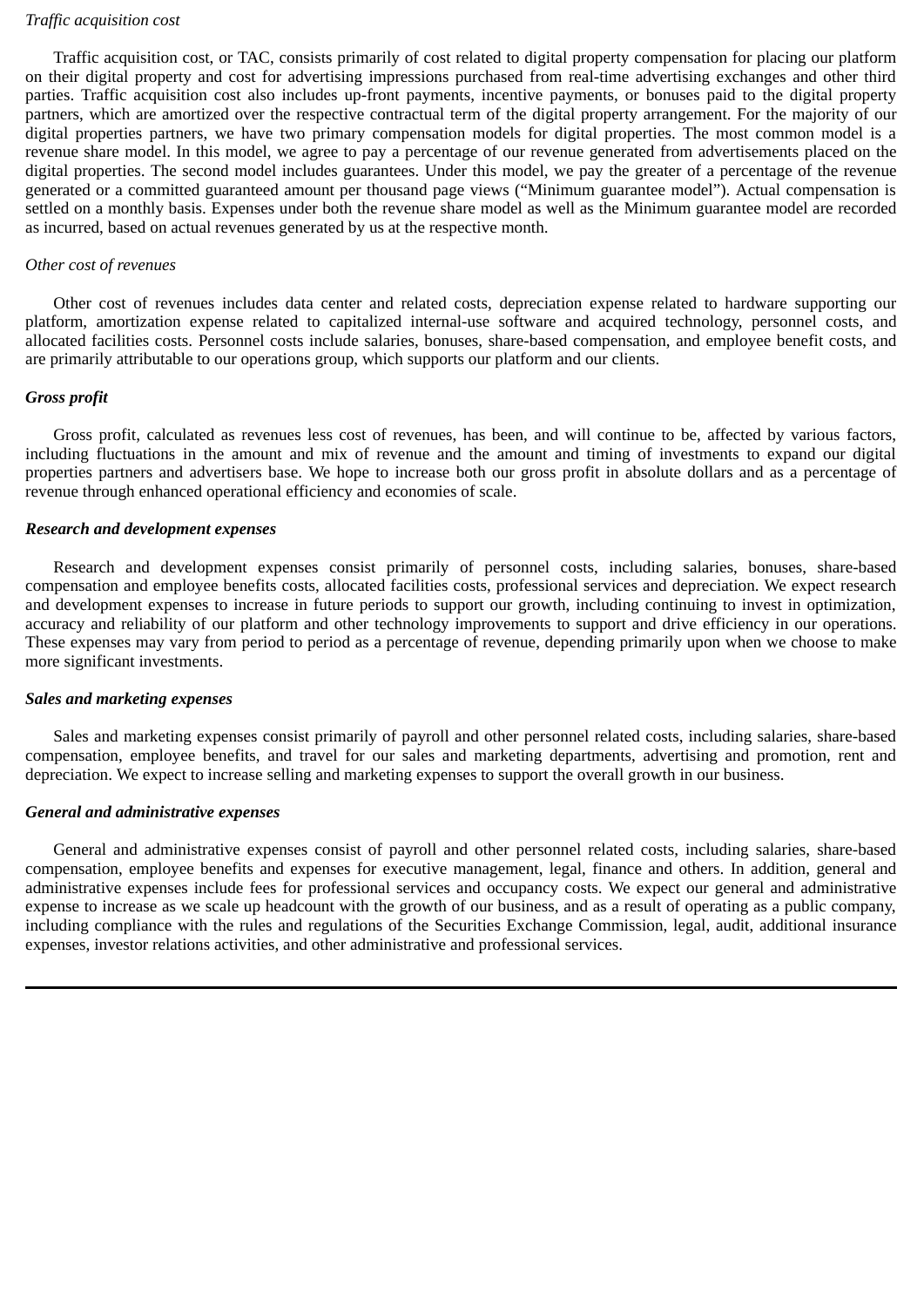# *Other income (expenses), net*

# *Finance income (expenses), net*

Finance income (expenses), net, primarily consists of interest income (expense) including amortization of loan issuance cost, Warrants liability fair value adjustments, gains (losses) from foreign exchange fluctuations and bank fees.

# *Benefit* (*provision) for income taxes*

The statutory corporate tax rate in Israel was 23% for 2022, 2021 and 2020, although we are entitled to certain tax benefits under Israeli law.

Pursuant to the Israeli Law for Encouragement of Capital Investments-1959 (the "Investments Law") and its various amendments, under which we have been granted "Privileged Enterprise" status, we were granted a tax exemption status for the years 2018 and 2019. The 2018 tax exemption resulted in approximately \$10.4 million of potential tax savings. In 2019 we did not benefit from the Privileged Enterprise status because we did not have taxable income. The benefits available to a Privileged Enterprise in Israel relate only to taxable income attributable to the specific investment program and are conditioned upon terms stipulated in the Investment Law. We received a Tax Ruling from the Israeli Tax Authority that its activity is an industrial activity and therefore eligible for the status of a Privileged Enterprise, provided that we meet the requirements under the ruling. If we do not fulfill these conditions, in whole or in part, the benefits can be revoked, and we may be required to refund the benefits, in an amount linked to the Israeli consumer price index plus interest. As of March 31, 2022, management believes that we meet the aforementioned conditions.

For 2021 and subsequent tax years, we adopted The "Preferred Technology Enterprises" ("PTE") Incentives Regime (Amendment 73 to the Investment Law) granting a 12% tax rate in central Israel on income deriving from benefited intangible assets, subject to a number of conditions being fulfilled, including a minimal amount or ratio of annual R&D expenditure and R&D employees, as well as having at least 25% of annual income derived from exports to large markets. PTE is defined as an enterprise which meets the aforementioned conditions and for which total consolidated revenues of its parent company and all subsidiaries are less than NIS 10 billion.

In the fourth quarter of 2021, the Company utilized a special program initiated by the Israeli Tax Authority allowing Israeli companies to voluntarily release tax-exempted earnings at a reduced tax rate which resulted in GAAP tax expense of \$4.4 million.

As of March 31, 2022, we have an accumulated tax loss carry-forward of approximately \$1.2 million in Israel. Those tax losses can be offset indefinitely. Non-Israeli subsidiaries are taxed according to the tax laws in their respective jurisdictions.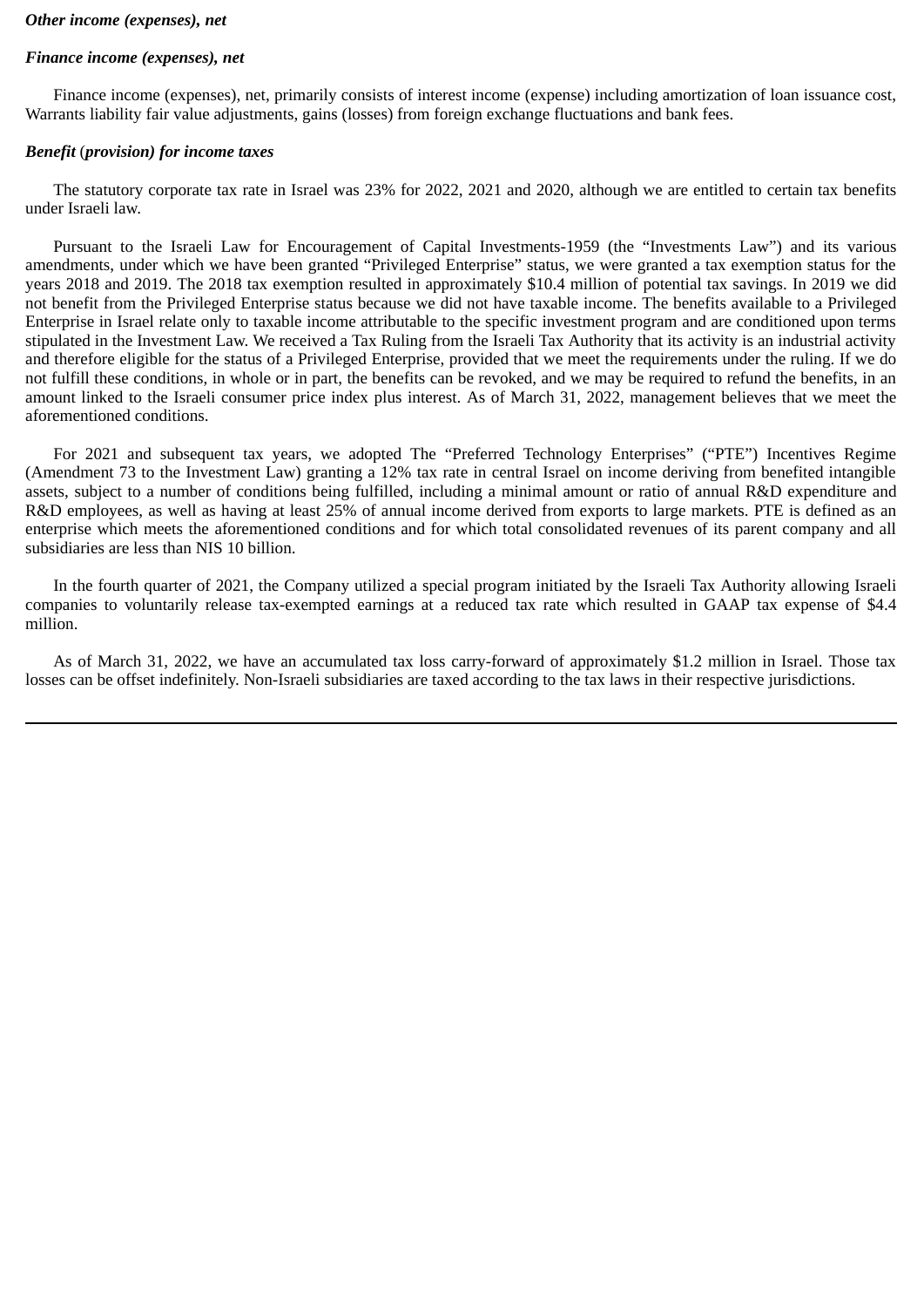# **Operating Results**

The following table provides consolidated statements of income data for the periods indicated:

|                                                                                                               | Three months ended<br>March 31, |                        |                    |              |
|---------------------------------------------------------------------------------------------------------------|---------------------------------|------------------------|--------------------|--------------|
|                                                                                                               |                                 | 2022                   |                    | 2021         |
|                                                                                                               | <b>Unaudited</b>                |                        |                    |              |
|                                                                                                               |                                 | (dollars in thousands) |                    |              |
| <b>Revenues</b>                                                                                               | \$                              | 354,726                | $\mathbf{s}$       | 302,950      |
| Cost of revenues:                                                                                             |                                 |                        |                    |              |
| Traffic acquisition cost                                                                                      |                                 | 216,498                |                    | 197,036      |
| Other cost of revenues                                                                                        |                                 | 26,198                 |                    | 16,415       |
| <b>Total cost of revenues</b>                                                                                 |                                 | 242,696                |                    | 213,451      |
| <b>Gross profit</b>                                                                                           |                                 | 112,030                |                    | 89,499       |
| Operating expenses:                                                                                           |                                 |                        |                    |              |
| Research and development expenses                                                                             |                                 | 30,412                 |                    | 23,893       |
| Sales and marketing expenses                                                                                  |                                 | 61,368                 |                    | 34,308       |
| General and administrative expenses                                                                           |                                 | 27,949                 |                    | 9,676        |
| <b>Total operating expenses</b>                                                                               |                                 | 119,729                |                    | 67,877       |
| Operating income (loss)                                                                                       |                                 | (7,699)                |                    | 21,622       |
| Finance income (expenses), net                                                                                |                                 | 11,195                 |                    | (798)        |
| Income before income taxes                                                                                    |                                 | 3,496                  |                    | 20,824       |
| Benefit (provision) for income taxes                                                                          |                                 | 392                    |                    | (2,237)      |
| <b>Net income</b>                                                                                             | \$                              | 3,888                  | S                  | 18,587       |
| Less: Undistributed earnings allocated to participating securities                                            |                                 |                        |                    | (5, 915)     |
| Net income attributable to ordinary shares - basic and diluted                                                |                                 | 3,888                  |                    | 12,672       |
| Net income per share attributable to ordinary shareholders, basic                                             | \$                              | 0.02                   | $\mathbf{\hat{S}}$ | 0.29         |
| Weighted-average shares used in computing net income per share attributable to ordinary shareholders, basic   |                                 | 247,378,428            |                    | 44, 141, 227 |
| Net income per share attributable to ordinary shareholders, diluted                                           | \$                              | 0.01                   | <sup>\$</sup>      | 0.17         |
| Weighted-average shares used in computing net income per share attributable to ordinary shareholders, diluted |                                 | 260,036,934            |                    | 75,131,828   |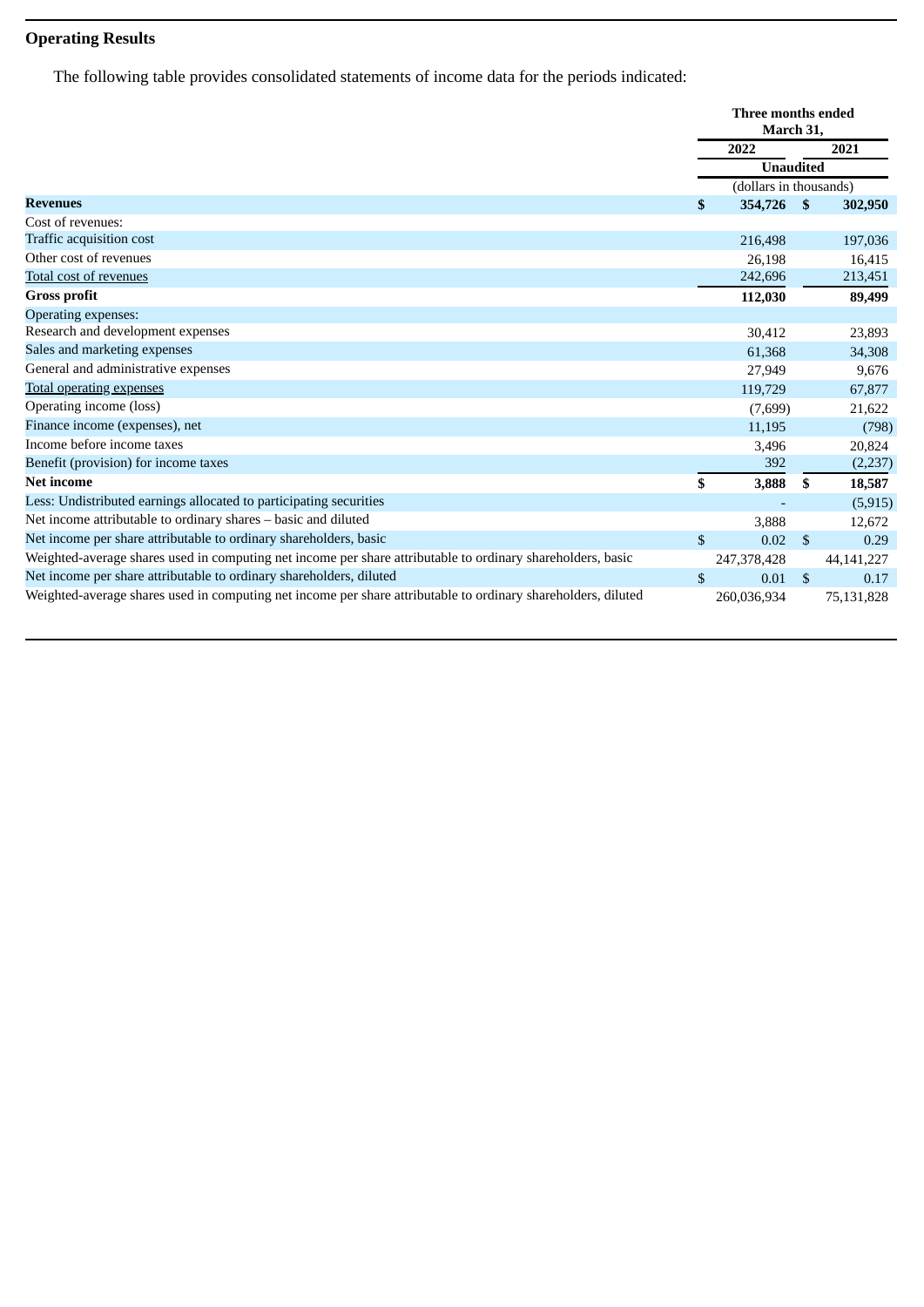#### **Comparison of the Three Months Ended March 31, 2022 and 2021**

Revenues increased by \$51.8 million, or 17.1%, for the three months ended March 31, 2022 compared to the three months ended March 31, 2021. New digital property partners within the first 12 months that were live on our network contributed approximately \$21.3 million of new revenues for the three months ended March 31, 2022 compared to the three months ended March 31, 2021. Net growth of existing digital property partners, including the growth of new digital property partners (beyond the revenue contribution determined based on the run-rate revenue generated by them when they are first on-boarded), contributed approximately \$30.4 million for the three months ended March 31, 2022 compared to the three months ended March 31, 2021.

Gross profit increased by \$22.5 million, or 25.2%, for the three months ended March 31, 2022 compared to the three months ended March 31, 2021.

Ex-TAC Gross Profit, a non-GAAP measure, increased by \$32.3 million, or 30.5%, for the three months ended March 31, 2022 compared to the three months ended March 31, 2021, primarily due to net growth of existing digital property partners, including the growth of new digital property partners (beyond the revenue contribution determined based on the run-rate revenue generated by them when they are first on-boarded) and growth due to the Connexity acquisition. New digital property partners within the first 12 months that were live on our network contributed the remainder of the increase.

Cost of revenues increased by \$29.2 million, or 13.7%, for the three months ended March 31, 2022 compared to the three months ended March 31, 2021.

Traffic acquisition cost increased by \$19.5 million, or 9.9%, for the three months ended March 31, 2022 compared to the three months ended March 31, 2021, reflecting the increase in revenues. Revenues increased at a faster pace than Traffic acquisition cost due to increased yield on digital properties with guarantee obligations and a mix shift to higher margin digital properties. The cost of guarantees (total payments due under guarantee arrangements in excess of amounts the Company would otherwise be required to pay under revenue sharing arrangements) as a percentage of traffic acquisition costs were approximately 10% for the three months ended March 31, 2022 and March 31, 2021.

Other cost of revenues increased by \$9.8 million, or 59.6%, for the three months ended March 31, 2022 compared to the three months ended March 31, 2021, primarily as a result of an increase of \$4.2 million in employee related costs, including three months of Connexity; \$2.1 million in depreciation and amortization expenses mostly related to the amortization of the acquired intangible assets; \$1.6 million in data centers and information systems costs; and \$1.6 million in digital services taxes.

Research and development expenses increased by \$6.5 million, or 27.3%, for the three months ended March 31, 2022 compared to the three months ended March 31, 2021, primarily as a result of an increase of \$6.1 million in employee related costs mostly attributable to equity awards issued in connection with going public, new equity awards and the inclusion of three months of Connexity.

Sales and marketing expenses increased by \$27.1 million, or 78.9%, for the three months ended March 31, 2022 compared to three months ended March 31, 2021, primarily as a result of an increase of \$10.1 million employee related costs mostly attributable to equity awards issued in connection with going public, new equity awards and the inclusion of three months of Connexity; and an increase of \$12.5 million in amortization expenses related to intangibles from the Connexity acquisition.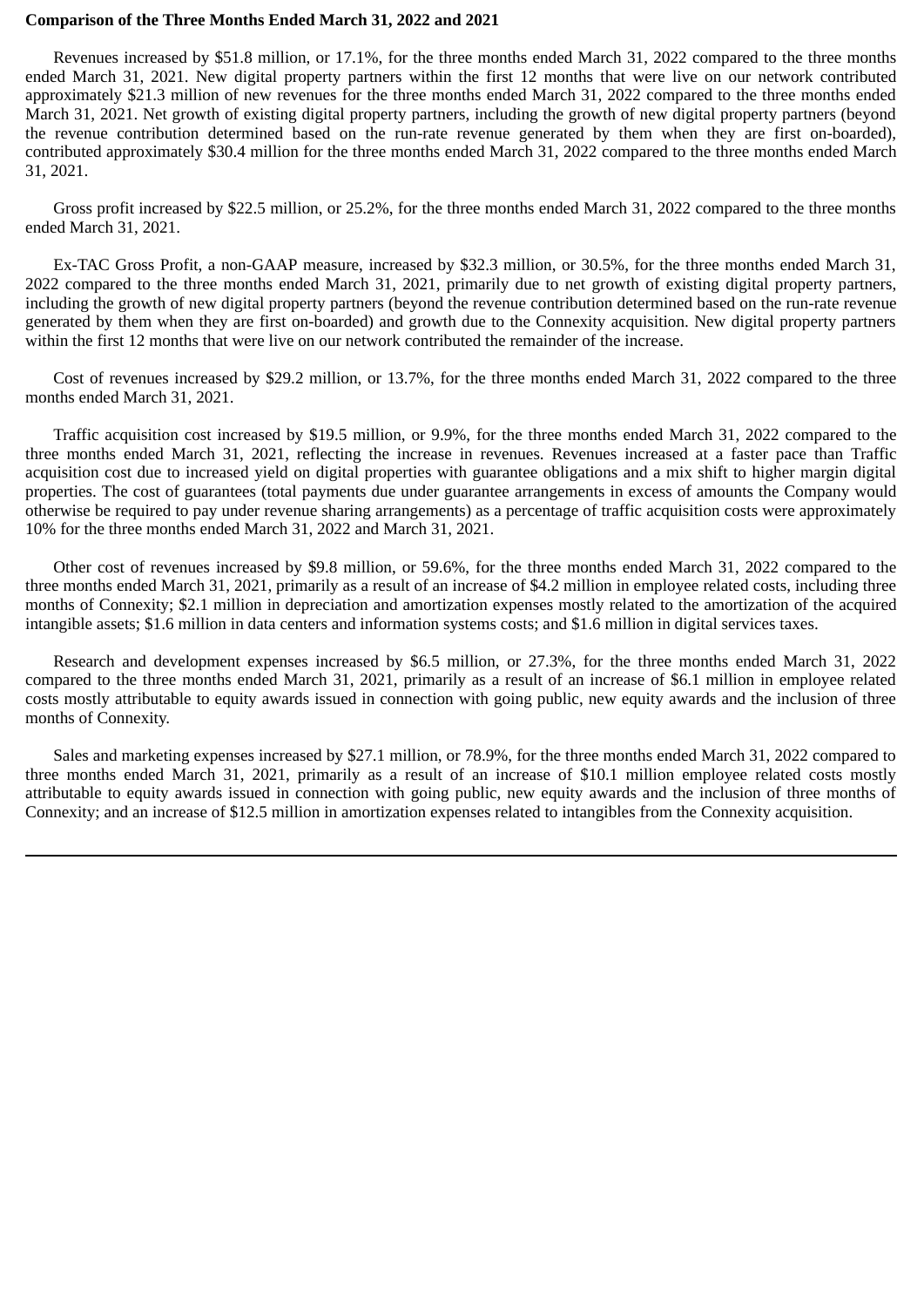General and administrative expenses increased by \$18.3 million, or 188.8%, for the three months ended March 31, 2022 compared to the three months ended March 31, 2021, primarily as a result of an increase of \$11.3 million in employee related costs mostly attributable to equity awards issued in connection with going public, new equity awards and the inclusion of three months of Connexity; and an increase of \$6.8 million related to M&A costs, legal consultants expenses related to regulatory matters and insurance expenses.

Finance income (expenses), net increased by \$12.0 million for the three months ended March 31, 2022 compared to the three months ended March 31, 2021, primarily as a result of a \$14.0 million devaluation of warrant liability and a decrease of \$1.7 million in foreign currency exchange loss, partially offset by \$3.4 million in interest cost primarily related to the loan facility.

Income before income taxes decreased by \$17.3 million for the three months ended March 31, 2022 compared to the three months ended March 31, 2021, primarily due to an increase of employee related costs of \$31.7 million attributable to the higher share-based compensation expenses resulting from equity awards that vested upon going public, new equity awards, the impact of consolidating Connexity results of operation for three months and \$14.6 million of additional depreciation and amortization expenses from the Connexity intangibles amortization and an increase of \$6.8 million related to M&A costs, legal consultants expenses related to regulatory matters and insurance expenses, partially offset by a \$14.0 million devaluation of warrant liability and \$22.5 million increase in gross profit.

Tax expense decreased by \$2.6 million for the three months ended March 31, 2022 compared to the three months ended March 31, 2021, primarily affected by losses incurred in the U.S.

# **Liquidity and Capital Resources**

Our primary cash needs are for working capital, acquisitions, contractual obligations and other commitments. To date, we have financed our operations primarily through private equity financings and, more recently, through the net proceeds from the merger with ION, equity issuances and borrowings under a loan to fund a portion of the Connexity acquisition and cash provided by operations. For the three months ended March 31, 2022 and 2021, we generated cash from operations of \$8.1 million compared to cash used in operations of \$9.1 million, respectively.

As part of our growth strategy, we have made and expect to continue to make significant investments in research and development and in our technology platform. We also plan to consider possible future acquisitions. To fund our growth, depending on the magnitude and timing of our growth investments and the size and structure of any possible future acquisition, we may supplement our available cash from operations with issuances of equity or debt securities and/or make other borrowings, which could be material.

As of March 31, 2022 and December 31, 2021, we had \$277.9 million and \$319.3 million, respectively, of cash and cash equivalents, \$40.0 and \$0.0 million in short-term deposits as of March 31, 2022 and December 31, 2021, respectively, and \$4.9 million, in short and long-term restricted deposits, used as security for our lease commitments, as of March 31, 2022 and December 31, 2021. We believe that this, together with net proceeds from our engagements with advertisers, clients and digital property partners, will provide us with sufficient liquidity to meet our working capital and capital expenditure needs for at least the next 12 months. In the future, we may be required to obtain additional equity or debt financing in order to support our continued capital expenditures and operations. In the event that additional financing is required from outside sources, we may not be able to raise it on terms acceptable to us or at all. If we are unable to raise additional capital or generate cash flows necessary to expand our operations and invest in new technologies, this could reduce our ability to compete successfully and harm our business, growth, and results of operations.

In light of the recent worldwide COVID-19 pandemic, we are closely monitoring the effect that current economic conditions may have on our working capital requirements. To date, the pandemic has not had a material negative impact on our cash flow or liquidity. We cannot provide any assurance regarding future possible COVID-19-related impacts on our business.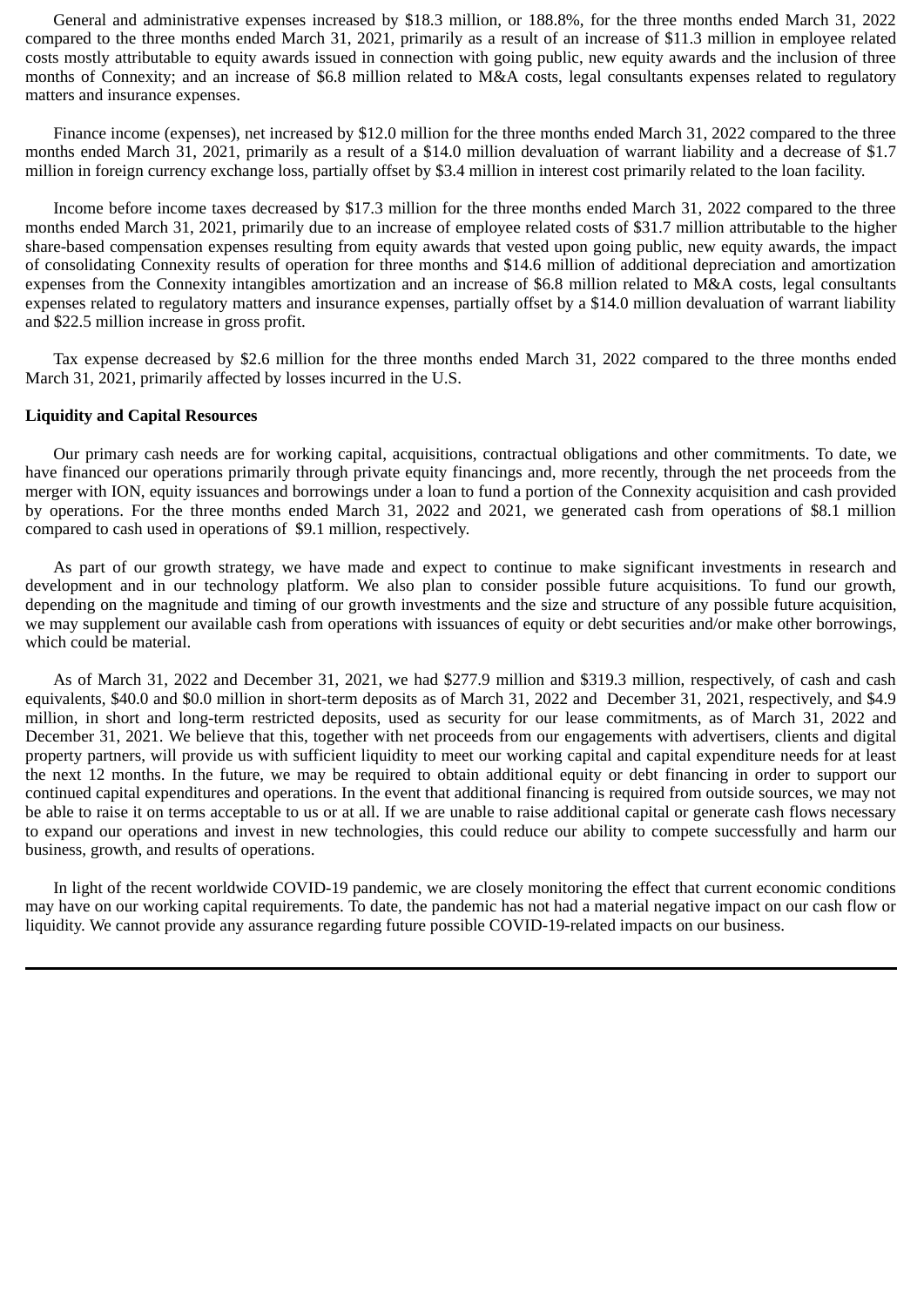Our future capital requirements and the adequacy of available funds will depend on many factors, including the risks and uncertainties set forth in our Annual Report on Form 20-F for the year ended December 31, 2021 under Item 3.D. "Information About the Company - Risk Factors," our Registration Statement on Form F-1/A filed on April 13, 2022, as it may be amended or supplemented from time to time, under the sections entitled "Cautionary Note Regarding Forward-looking Statements" and "Risk Factors" and in our subsequent filings with the Securities and Exchange Commission.

# **Cash Flows**

The following table summarizes our cash flows for the periods indicated:

|                                                               | <b>Three Months Ended</b><br>March 31, |      |          |  |  |
|---------------------------------------------------------------|----------------------------------------|------|----------|--|--|
|                                                               | 2022                                   | 2021 |          |  |  |
|                                                               | <b>Unaudited</b>                       |      |          |  |  |
|                                                               | (dollars in thousands)                 |      |          |  |  |
| <b>Cash Flow Data:</b>                                        |                                        |      |          |  |  |
| Net cash provided by (used in) operating activities           | \$<br>8,123                            | S.   | (9,103)  |  |  |
| Net cash used in investing activities                         | (49, 648)                              |      | (2,883)  |  |  |
| Net cash provided by financing activities                     | 804                                    |      | 75       |  |  |
| Exchange differences on balances of cash and cash equivalents | (671)                                  |      | (1,613)  |  |  |
| Decrease in cash and cash equivalents                         | (41,392)                               |      | (13,524) |  |  |

# *Operating Activities*

During the three months ended March 31, 2022, net cash provided by (used in) operating activities was \$8.1 million, an increase of \$17.2 million, compared to \$(9.1) million for the same period in 2021. The \$8.1 million was primarily related to our net income of \$3.9 million adjusted by non-cash charges including depreciation and amortization of \$22.7 million, mainly from Connexity intangibles acquired, and share-based compensation expense related to vested equity awards of \$19.8 million mostly triggered by going public, partially offset by a \$25.3 million decrease in working capital and by \$14.0 million of warrant liability devaluation. The \$25.3 million decrease in cash resulting from changes in working capital primarily consisted of a \$45.9 million decrease in trade payables, a \$16.5 million decrease in accrued expenses and other current liabilities, a \$4.1 million decrease in deferred taxes, net and a \$3.3 million increase in other current assets (including prepaid), partially offset by a \$45.9 million decrease in trade receivables.

The change in working capital was primarily driven by seasonality of revenues, traffic acquisition costs and timing of collection.

Net cash used in operating activities of \$9.1 million for the three months ended March 31, 2021 was primarily related to a \$42.7 million used in working capital, partially offset by our net income of \$18.6 million, adjusted by non-cash charges including depreciation and amortization of \$8.2 million and share-based compensation expense related to vested equity awards of \$5.1 million. The \$42.7 million decrease in cash resulting from changes in working capital primarily consisted of a \$47.5 million decrease in trade payables, a \$16.8 million increase in other current assets (including prepaid expenses), a \$10.4 million decrease in accrued expenses and other current liabilities, partially offset by a \$32.4 million decrease in trade receivables. The change in working capital was primarily driven by seasonality of revenues, timing of collections and as part of our close relationship with our digital property partners, the fact that certain of our partners that had guarantee compensation arrangements agreed to forgo their guarantee compensation and instead shift to 100% revenue share until yield recovered.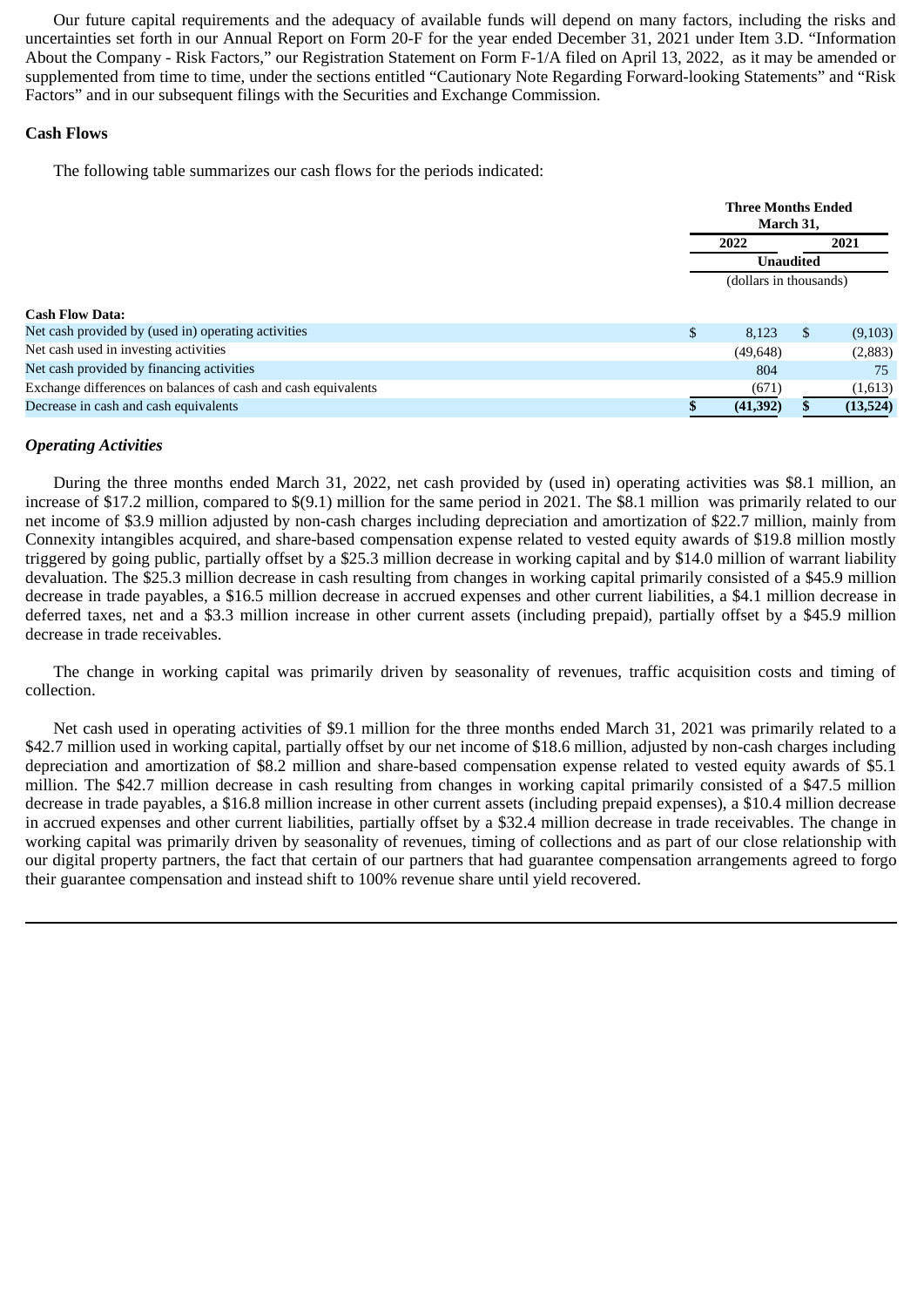# *Investing Activities*

During the three months ended March 31, 2022, net cash used in investing activities was \$49.6 million, an increase of \$46.7 million, compared to \$2.9 million in net cash used in the same period in 2021. Net cash used in investing activities for the three months ended March 31, 2022 primarily consisted of \$40.0 million of investment in short-term deposits, of \$6.9 million of purchases of property and equipment, including capitalized internal-use software and \$2.1 million payments of cash in escrow for acquisition of a subsidiary.

Net cash used in investing activities for the three months ended March 31, 2021 consisted of \$5.5 million purchase of property and equipment, including capitalized internal-use software partially offset by \$2.6 million of proceeds from restricted deposits.

# *Financing Activities*

During the three months ended March 31, 2022, net cash provided by financing activities was \$0.8 million, an increase of \$0.7 million, compared to \$0.1 million for the same period in 2021. Net cash provided by financing activities for the three months ended March 31, 2022 primarily consisted of \$3.4 million from proceeds received from share option exercises and vested RSUs offset by \$1.8 million payment of tax withholding for share-based compensation.

Net cash provided by financing activities for the three months ended March 31, 2021 consisted of \$3.6 million resulting from proceeds received from share option exercises offset by \$3.5 million payment of deferred offering costs.

# **Contractual Obligations**

The following table discloses aggregate information about material contractual obligations and the periods in which they are due as of March 31, 2022. Future events could cause actual payments to differ from these estimates.

|                                          |              |        | <b>Contractual Obligations by Period</b> |        |        |                   |
|------------------------------------------|--------------|--------|------------------------------------------|--------|--------|-------------------|
|                                          | 2022         | 2023   | 2024                                     | 2025   | 2026   | <b>Thereafter</b> |
|                                          |              |        | (dollars in thousands)                   |        |        |                   |
| Debt Obligations                         | 2.250        | 3.000  | 3.000                                    | 3.000  | 3.000  | 284,250           |
| Operating Leases (1)                     | 13.286       | 14.678 | 13.934                                   | 12.136 | 12.443 | 18,748            |
| Non-cancellable purchase obligations (2) | \$<br>10,128 | 5,826  | 2,586                                    | 3      | 0      |                   |
| <b>Total Contractual Obligations</b>     | 25.664       | 23.504 | 19.520                                   | 15.139 | 15.443 | 302,998           |

(1) Represents future minimum lease commitments under non-cancellable operating lease agreements.

(2) Primarily represents non-cancelable amounts for contractual commitments in respect of software and information technology.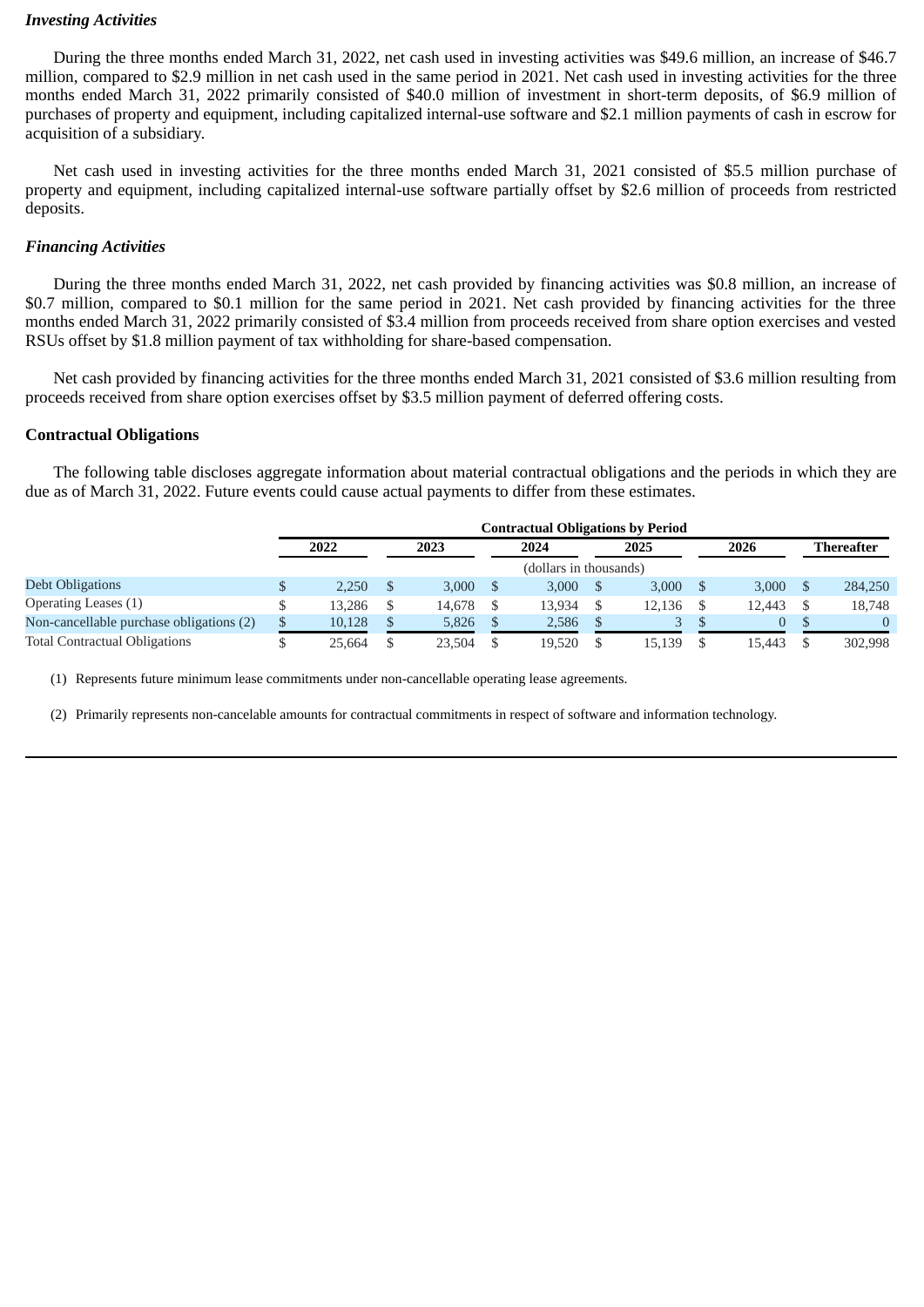The commitment amounts in the table above are associated with contracts that are enforceable and legally binding and that specify all significant terms, including fixed or minimum services to be used, fixed, minimum or variable price provisions, and the approximate timing of the actions under the contracts. The table does not include obligations under agreements that we can cancel without a significant penalty. The table above does not reflect any reduction for prepaid obligations as of March 31, 2022. As of March 31, 2022, we have a provision related to unrecognized tax benefit liabilities totaling \$3.5 million and other provisions related to severance pay and contribution plans, which have been excluded from the table above as we do not believe it is practicable to make reliable estimates of the periods in which payments for these obligations will be made.

# **Other Commercial Commitments**

In the ordinary course of our business, we enter into agreements with certain digital properties, under which, in some cases we agree to pay them a guaranteed amount, generally per thousand page views on a monthly basis. These agreements could cause a gross loss on digital property accounts in which the guarantee is higher than the actual revenue generated. These contracts generally range in duration from 2 to 5 years, though some can be shorter or longer. These contracts are not included in the table above.

# **Off-Balance Sheet Arrangements**

As of March 31, 2022 and December 31, 2021, we did not have any off-balance sheet arrangements, as defined in Item 303(a)(4)(ii) of Regulation S-K, such as the use of unconsolidated subsidiaries, structured finance, special purpose entities or variable interest entities.

# **Critical Account Policies and Estimates**

Our discussion and analysis of financial condition results of operations are based upon our consolidated interim financial statements included elsewhere in this report. The preparation of our consolidated interim financial statements in accordance with GAAP requires us to make estimates and assumptions that affect the reported amounts of assets, liabilities, revenue and expenses. We base our estimates on past experience and other assumptions that we believe are reasonable under the circumstances, including the anticipated impact of COVID-19, and we evaluate these estimates on an ongoing basis. Actual results may differ from those estimates.

Our critical accounting policies are those that materially affect our consolidated financial statements and involve difficult, subjective or complex judgments by management. There have been no material changes to our critical accounting policies and estimates as of and for the year ended December 31, 2021, included in the Company's Form 20-F as filed with the SEC on March 24, 2022, except as noted below.

# *Revenue Recognition*

We recognize revenues when we transfer control of promised services directly to our customers, which we collectively refer to as our Advertisers, in an amount that reflects the consideration to which we expect to be entitled to in exchange for those services.

The determination of whether revenue should be reported gross of amounts billed to Advertisers (gross basis) or net of payments to digital properties partners (net basis) requires significant judgment and is based on management assessment of whether we are acting as the principal or an agent in the transaction. In this assessment, we consider if we obtain control of the specified goods or services before they are transferred to the customer, as well as other indicators such as the party primarily responsible for fulfillment, inventory risk, and discretion in establishing price. The assessment of whether we are considered the principal or the agent in a transaction could impact our revenue and cost of revenue recognized on the consolidated statements of income.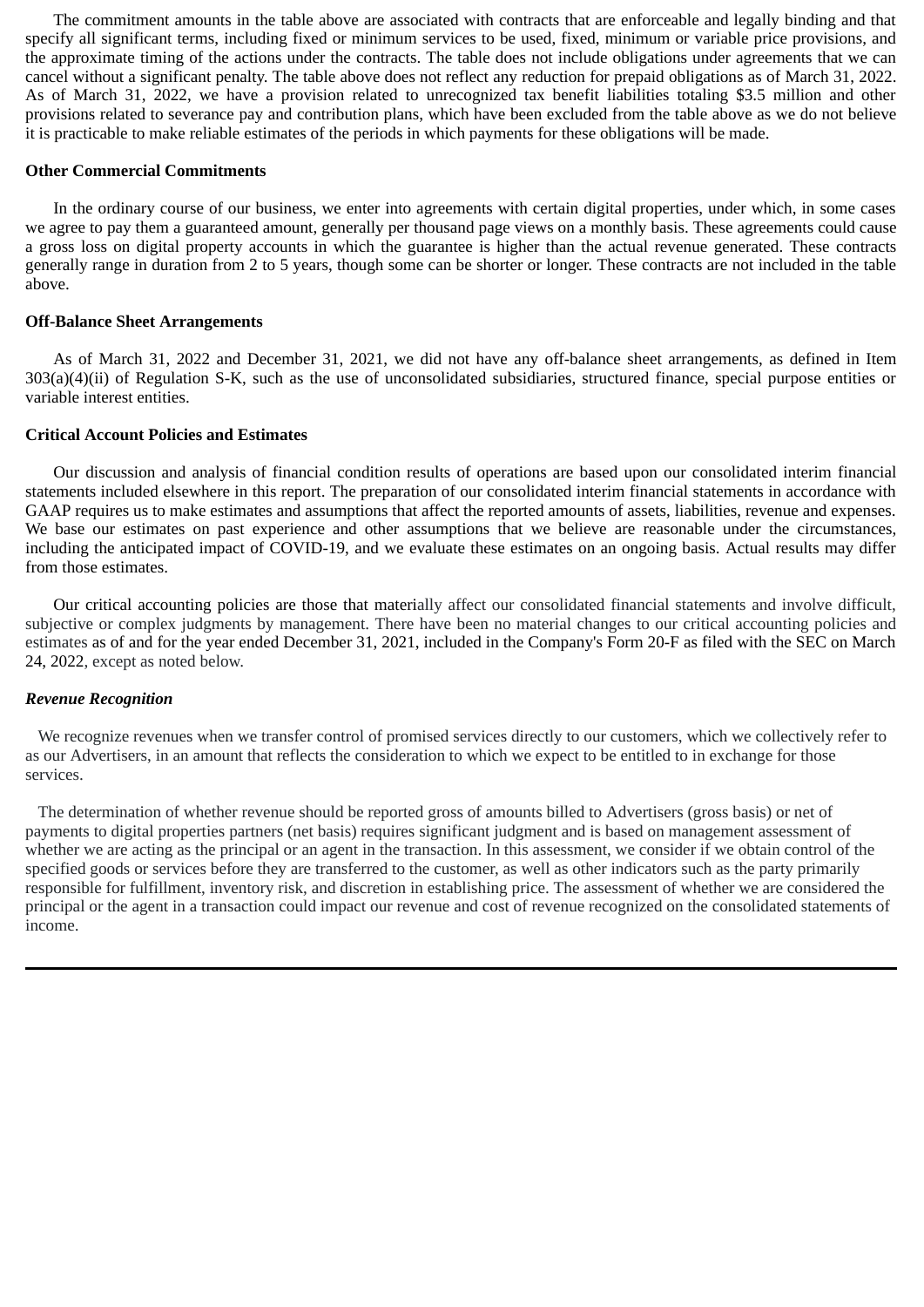# *Share-Based Compensation*

Share-based compensation expense related to share-based awards is recognized based on the fair value of the awards granted and recognized as an expense over the requisite service period for share options and performance-based RSUs. We elect the straight-line recognition method for awards subject to graded vesting based only on a service condition and the accelerated method for awards that are subject to performance. The compensation expense associated with performance based RSUs is adjusted based on the probability of achieving performance targets. Forfeitures are accounted for as they occur instead of estimating the number of awards expected to be forfeited.

The fair value of each option award is estimated at the time of the grant using the Black-Scholes option pricing model.The Black-Scholes option pricing model requires the input of highly subjective assumptions, including the fair value of the underlying ordinary shares, the expected term of the award, the expected volatility of the price of the Company's ordinary shares, risk-free interest rates, and the expected dividend yield of ordinary shares. The fair value of each RSU award is based on the fair value of the underlying ordinary shares at the time of the grant. The assumptions used to determine the fair value of the share awards represent management's best estimates. These estimates involve inherent uncertainties and the application of management's judgment.

The fair value of each option award is estimated at the time of the grant using the Black-Scholes model using the following assumptions:

|                          |        | Three months ended<br>March 31, |
|--------------------------|--------|---------------------------------|
|                          | 2022   | 2021                            |
|                          |        | <b>Unaudited</b>                |
|                          |        | (dollars in thousands)          |
|                          |        | $51.47\%$ -                     |
| <b>Volatility</b>        | 65.99% | 54.3%                           |
|                          |        | $0.61\%$ -                      |
| Risk-free interest rate  | 1.86%  | 1.27%                           |
| Dividend yield           | $0\%$  | 0%                              |
| Expected term (in years) | 5.49   | $5 - 6.86$                      |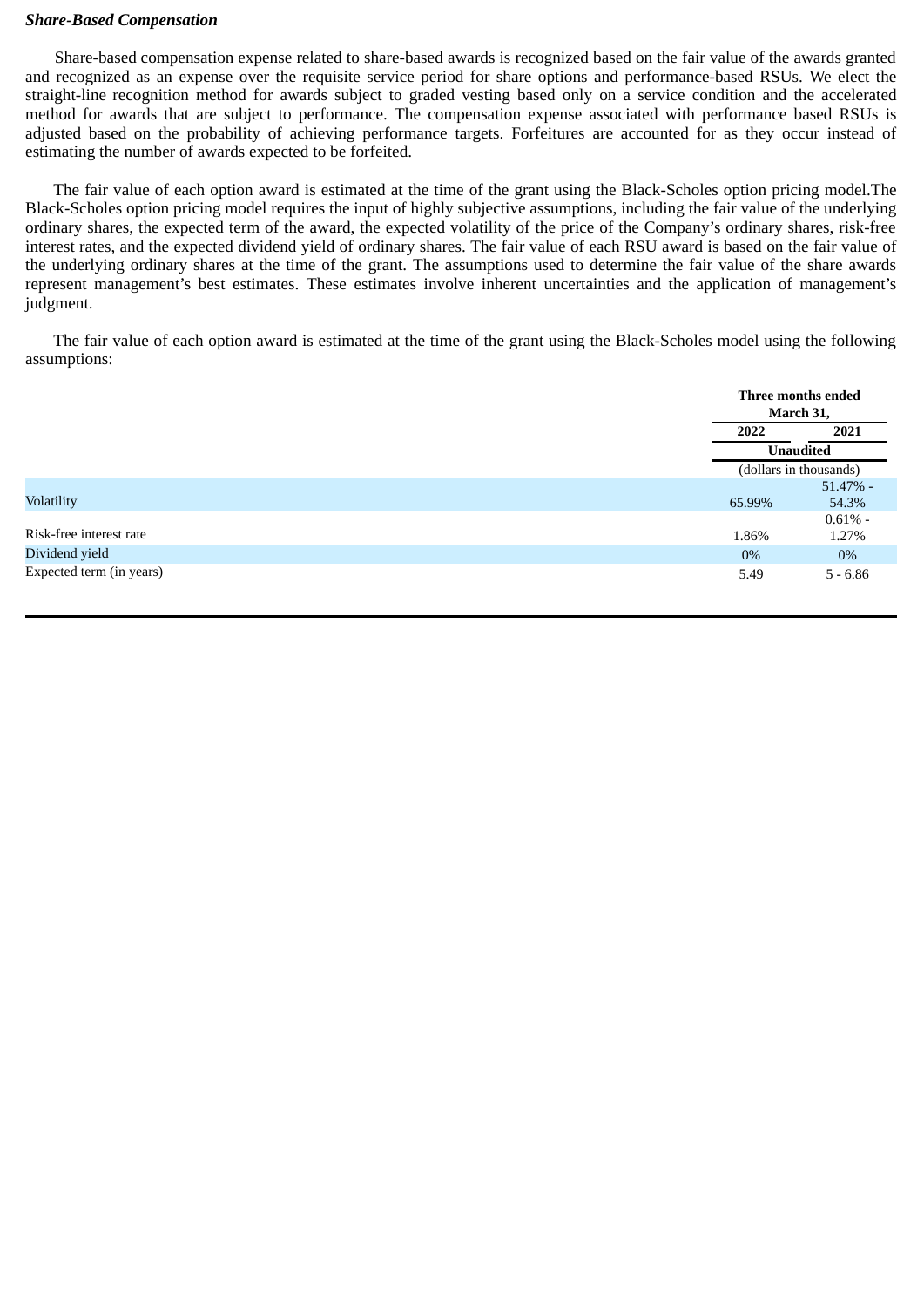*Fair Value of Taboola Ordinary Shares.* For share-based awards issued during periods prior to the public listing and trading of Taboola Ordinary Shares, the fair value was determined by our board of directors, with input from management and valuation reports prepared by third-party valuation specialists. Subsequent to our initial listing on NASDAQ, the fair value of our ordinary shares is based on the closing price of our ordinary shares as reported at the time of the grant.

*Risk-Free Interest Rate.* The risk-free rate for the expected term of the options is based on the Black-Scholes option-pricing model on the yields of U.S. Treasury securities with maturities appropriate for the expected term of employee share option awards.

*Expected Term.* The expected term represents the period that options are expected to be outstanding. We determine the expected term using the simplified method. The simplified method deems the term to be the average of the time-to-vesting and the contractual life of the options.

*Expected Volatility.* Prior to the public listing and trading of Taboola Ordinary Shares, we had no trading history and we derived expected volatility from the average historical share volatilities of several unrelated public companies within our industry over a period equivalent to the option's expected term.

*Expected Dividend Yield.* We have never declared or paid any cash dividends and do not presently plan to pay cash dividends in the foreseeable future. As a result, an expected dividend yield of zero percent was used.

# *Ordinary Shares Valuations*

The fair value of the Taboola Ordinary Shares underlying our equity awards granted prior to our public listing and trading was determined by our board of directors, after considering contemporaneous third-party valuations and input from management. The valuations of Taboola Ordinary Shares were determined in accordance with the guidelines outlined in the American Institute of Certified Public Accountants Practice Aid, Valuation of Privately-Held-Company Equity Securities Issued as Compensation.

The assumptions we use in the valuation models were based on future expectations combined with management judgment, and considered numerous objective and subjective factors to determine the fair value of Taboola Ordinary Shares as of the date of each option grant, including the following factors:

- the prices, rights, preferences, and privileges of our preferred shares relative to our common share;
- our operating and financial performance;
- current business conditions and projections;
- the likelihood of achieving a liquidity event, such as an initial public offering or sale of our company, given prevailing market conditions;
- any adjustment necessary to recognize a lack of marketability of the Taboola Ordinary Shares underlying the granted options; and
- the market performance of comparable publicly-traded companies.

In valuing Taboola Ordinary Shares, absent an arm's-length current/recent round of financing, the fair value of our business, or equity value, was determined using both the income approach and market approach. The income approach estimates value based on the expectation of future cash flows that the company will generate. These future cash flows are discounted to their present values using a discount rate based on the capital rates of return for comparable publicly traded companies and is adjusted to reflect the risks inherent in the company's cash flows relative to those inherent in the companies utilized in the discount rate calculation. The market approach estimates value based on a comparison of the company to comparable public companies in a similar line of business.

We used the Hybrid method which is the combination of Probability Weighted Expected Return Method ("PWERM") and option pricing method ("OPM") to determine our Ordinary Share value.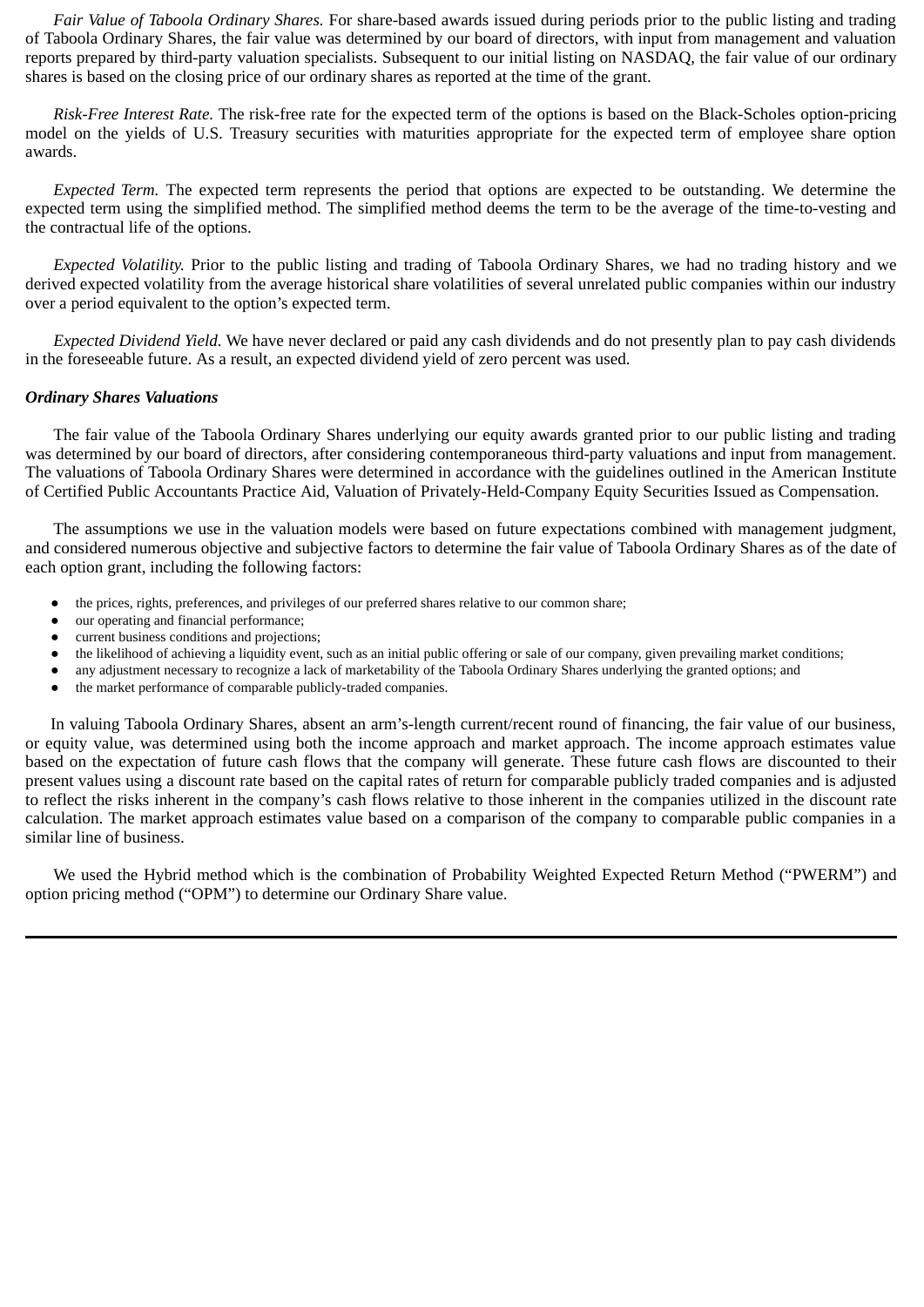The PWERM involves the estimation of the value of our company under multiple future potential outcomes and estimates the probability of each potential outcome. The per-share value of our Ordinary Shares as determined through the PWERM was ultimately based upon probability-weighted per share values resulting from the various future scenarios, which include an initial public offering and continued operation as a private company.

The OPM allocates the overall company value in one of the scenarios to the various share classes based on differences in liquidation preferences, participation rights, dividend policy, and conversion rights, using a series of call options.

After the value for Taboola Ordinary Shares was determined, a discount for lack of marketability ("DLOM") was applied to arrive at the fair value of the Taboola Ordinary Shares on a non-marketable basis. A DLOM is applied in order to reflect the lack of a recognized market for a closely held interest and the fact that a non-controlling equity interest may not be readily transferable. A market participant purchasing this share would recognize this illiquidity associated with the shares, which would reduce the overall fair market value.

Subsequent to our initial listing on NASDAQ, the fair value of our ordinary shares is based on the closing price of our ordinary shares as reported on the date of the respective grant.

#### *Warrants Liability*

We evaluated the Public Warrants and Private Placement Warrants (collectively, ''Warrants'') in accordance with ASC 815- 40, ''Derivatives and Hedging — Contracts in Entity's Own Equity'', and concluded that a provision in the Warrant Agreement related to certain tender or exchange offers, as well as provisions that provided for potential changes to the settlement amounts dependent upon the characteristics of the holder of the warrant, preclude the Warrants from being accounted for as components of equity.

As the Warrants meet the definition of a derivative as contemplated in ASC 815 and are not eligible for an exception from derivative accounting, the Warrants are recorded as derivative liabilities on the Balance Sheets and measured at fair value at inception (on June 29, 2021, the date of the Business Combination) and at each reporting date in accordance with ASC 820, ''Fair Value Measurement'', with changes in fair value recognized in the Statements of Income in the period of change.

#### *Business combinations*

We account for business combinations using the acquisition method of accounting. We determine the recognition of intangible assets based on the following criteria: (i) the intangible asset arises from contractual or other rights; or (ii) the intangible asset is separable or divisible from the acquired entity and capable of being sold, transferred, licensed, returned or exchanged. We allocate the purchase price of business combinations to the tangible assets, liabilities and intangible assets acquired, based on their estimated fair values. The excess purchase price over those fair values is recorded as goodwill. During the measurement period, which may be up to one year from the acquisition date, we may record adjustments to the fair value of these tangible and intangible assets acquired and liabilities assumed, with the corresponding offset to goodwill. Upon the conclusion of the measurement period or final determination of the fair value of assets acquired or liabilities assumed, whichever comes first, any subsequent adjustments are recorded to the Company's consolidated statement of operations. The process of estimating the fair values requires significant estimates, especially with respect to intangible assets. Critical estimates in valuing certain intangible assets include, but are not limited to, future expected cash flows from customer contracts, merchant/network affiliate relationship, publisher relationship, technologies, tradenames and discount rates. We estimate fair value based upon assumptions that are believed to be reasonable, but which are inherently uncertain and unpredictable and, as a result, actual results may differ from estimates.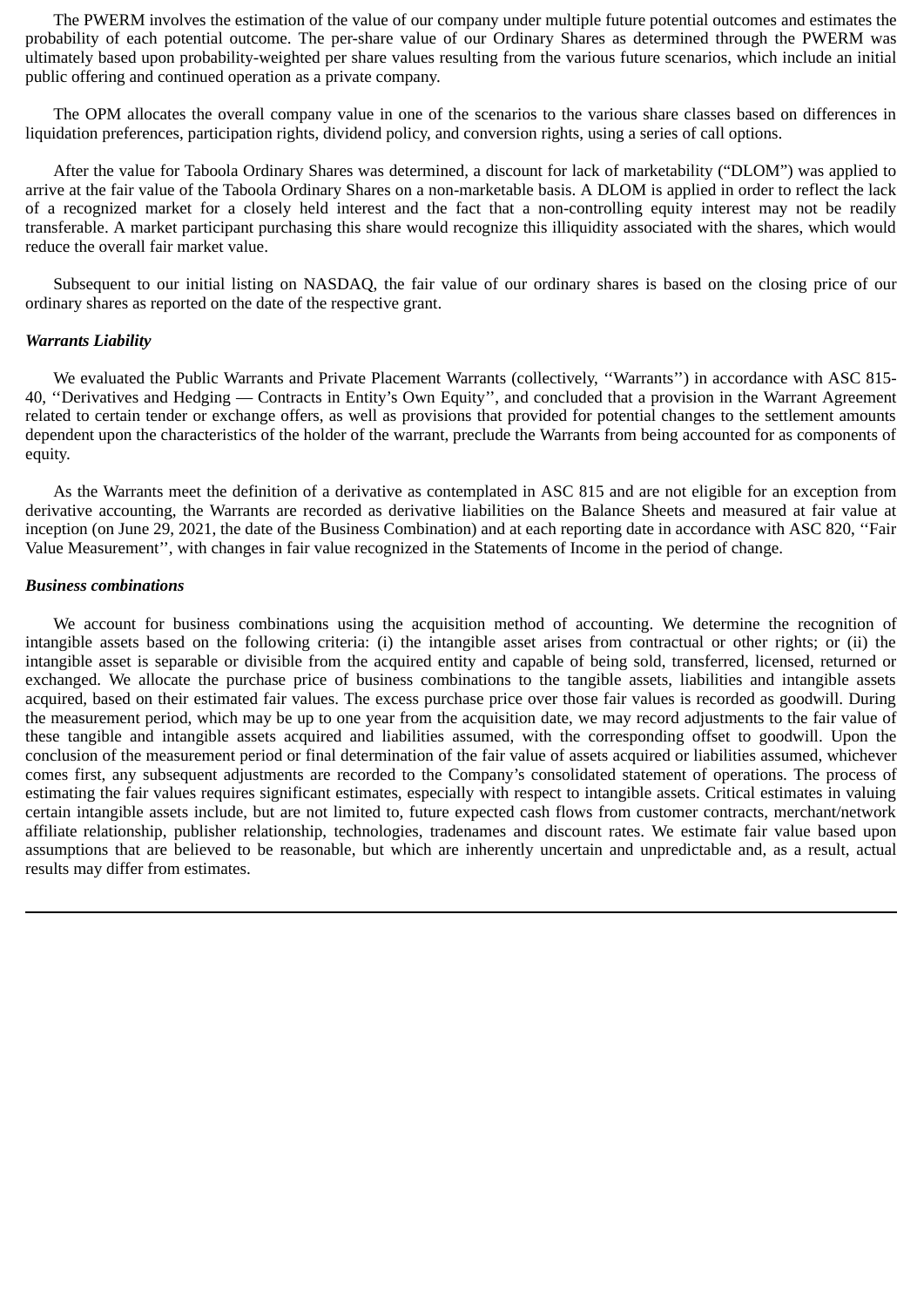#### **Recent Accounting Pronouncements**

See the section titled "Significant Accounting Policies - Recently Issued Accounting Pronouncements" in Note 2 of Notes to our consolidated interim financial statements included elsewhere in this report.

# **Quantitative and Qualitative Disclosures about Market Risk**

Market risk represents the risk of loss that may impact our financial position because of adverse changes in financial market prices and rates. Our market risk exposure is primarily a result of exposure resulting from potential changes in inflation, exchange rates or interest rates. We do not hold financial instruments for trading purposes.

# *Foreign Currency Exchange Risk*

A 10% increase or decrease of the NIS, euro, British pound sterling, or the Japanese yen against the U.S. dollar would have impacted the consolidated statements of income as follows:

|         |   |              |     | <b>Operating income impact</b><br><b>Three Months Ended</b><br>March 31, |      |              |      |         |
|---------|---|--------------|-----|--------------------------------------------------------------------------|------|--------------|------|---------|
|         |   | 2022         |     |                                                                          |      | 2021         |      |         |
|         |   |              |     | (dollars in thousands)                                                   |      |              |      |         |
|         |   | $+10%$       |     | $-10%$                                                                   |      | $+10%$       |      | $-10%$  |
| NIS/USD |   | $(1,765)$ \$ |     | 1,765                                                                    |      | $(2,082)$ \$ |      | 2,082   |
| EUR/USD | D | 1,358        | - S | $(1,358)$ \$                                                             |      | 1,733        | - \$ | (1,733) |
| GBP/USD |   | $(1,289)$ \$ |     | 1,289                                                                    | - \$ | $(1,018)$ \$ |      | 1,018   |
| JPY/USD |   | 570          |     | $(570)$ \$                                                               |      | 478          |      | (478)   |

As of March 31, 2022, we have used derivative financial instruments, specifically foreign currency forward contracts, to manage exposure to foreign currency risks by hedging portions of the anticipated payroll payments denominated in NIS. These derivative instruments are designated as cash flow hedges.

# *Interest Rate Risk*

Interest rate risk is the risk that the value or yield of fixed-income investments may decline if interest rates change. Fluctuations in interest rates may impact the level of interest expense recorded on future borrowings. We do not enter into derivative financial instruments, including interest rate swaps, for hedging or speculative purposes.